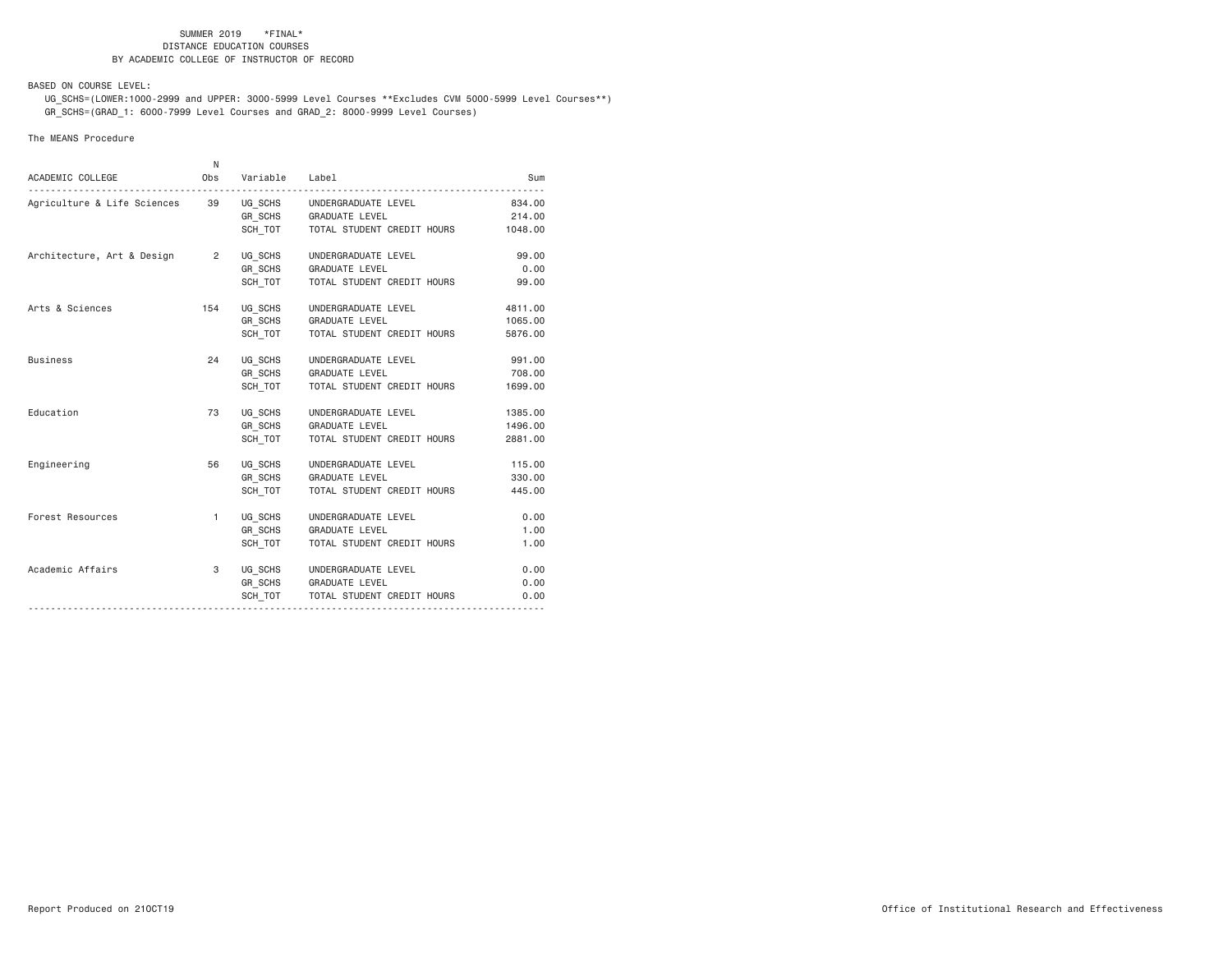BASED ON COURSE LEVEL:

 UG\_SCHS=(LOWER:1000-2999 and UPPER: 3000-5999 Level Courses \*\*Excludes CVM 5000-5999 Level Courses\*\*) GR\_SCHS=(GRAD\_1: 6000-7999 Level Courses and GRAD\_2: 8000-9999 Level Courses)

|                                                     | UNDERGRADUATE  | GRADUATE       |            |
|-----------------------------------------------------|----------------|----------------|------------|
| ACADEMIC DEPARTMENT                                 | LEVEL          | LEVEL          | TOTAL      |
|                                                     |                |                |            |
| Agricultural Economics                              | 9.00           | 7.00           | 16.00      |
| Animal Dairy Science                                | 60.00          | 0.00           | 60.00      |
| Biochemistry, Molecular Biology, Entomology & Plant | 267.00         | 18.00          | 285.00     |
| Food Science, Nutrition & Health Promotion          | 90.00          | 129.00         | 219,00     |
| Landscape Architecture                              | 42.00          | 0.00           | 42.00      |
| Plant & Soil Sciences                               | 6.00           | 0.00           | 6.00       |
| Poultry Science                                     | 93.00          | 0.00           | 93.00      |
| School of Human Sciences                            | 267.00         | 60.00          | 327.00     |
|                                                     |                | -------------- |            |
|                                                     | 834.00         | 214.00         | 1048.00    |
|                                                     | -------------- | ============== | ========== |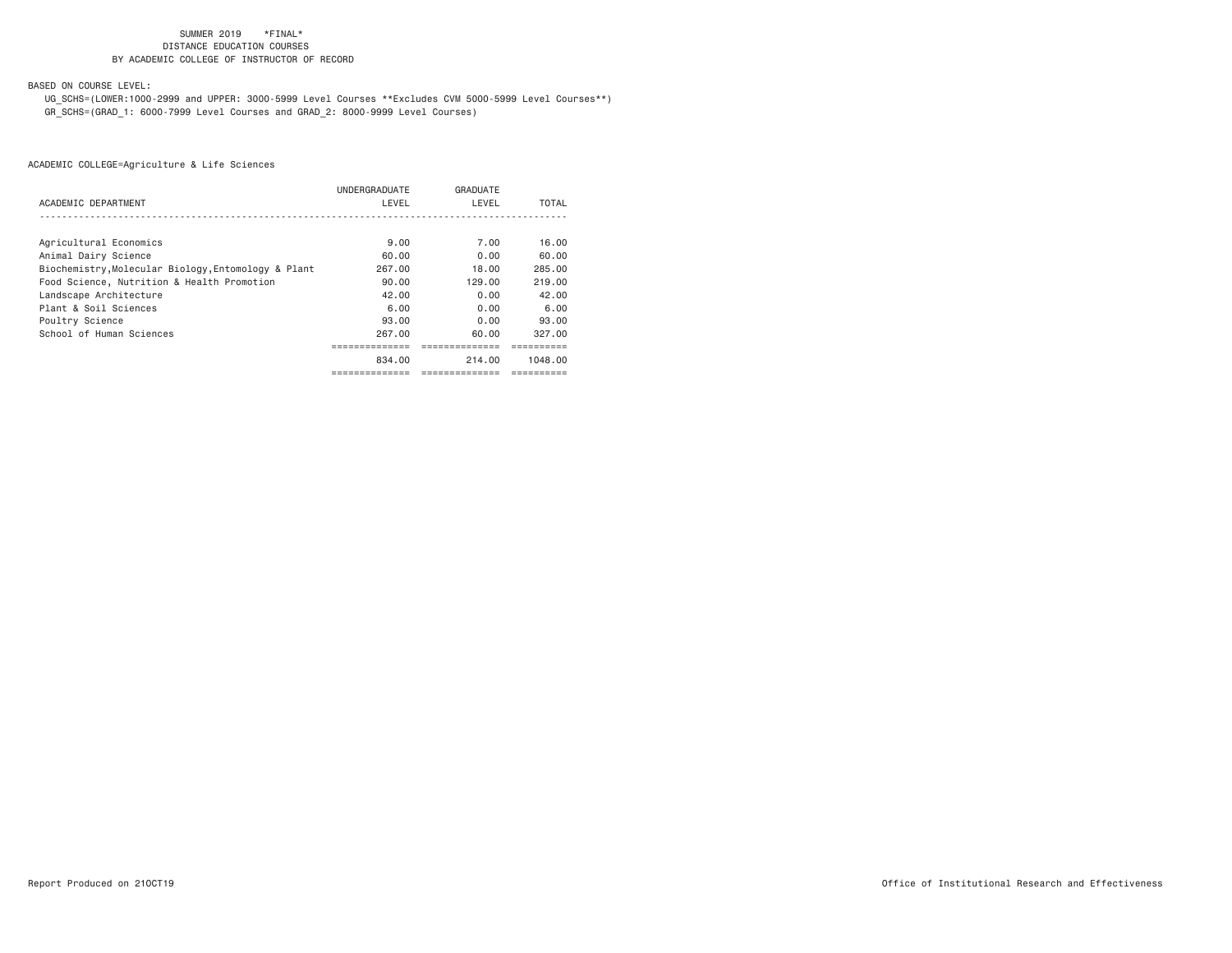# BASED ON COURSE LEVEL:

 UG\_SCHS=(LOWER:1000-2999 and UPPER: 3000-5999 Level Courses \*\*Excludes CVM 5000-5999 Level Courses\*\*) GR\_SCHS=(GRAD\_1: 6000-7999 Level Courses and GRAD\_2: 8000-9999 Level Courses)

ACADEMIC COLLEGE=Architecture, Art & Design

|                        | UNDERGRADUATE | GRADUATE |       |
|------------------------|---------------|----------|-------|
| ACADEMIC DEPARTMENT    | LEVEL         | LEVEL    | TOTAL |
|                        |               |          |       |
| Art AAD                | 72.00         | 0.00     | 72.00 |
|                        |               |          |       |
| School of Architecture | 27.00         | 0.00     | 27.00 |
|                        |               |          |       |
|                        | 99.00         | 0.00     | 99.00 |
|                        |               |          |       |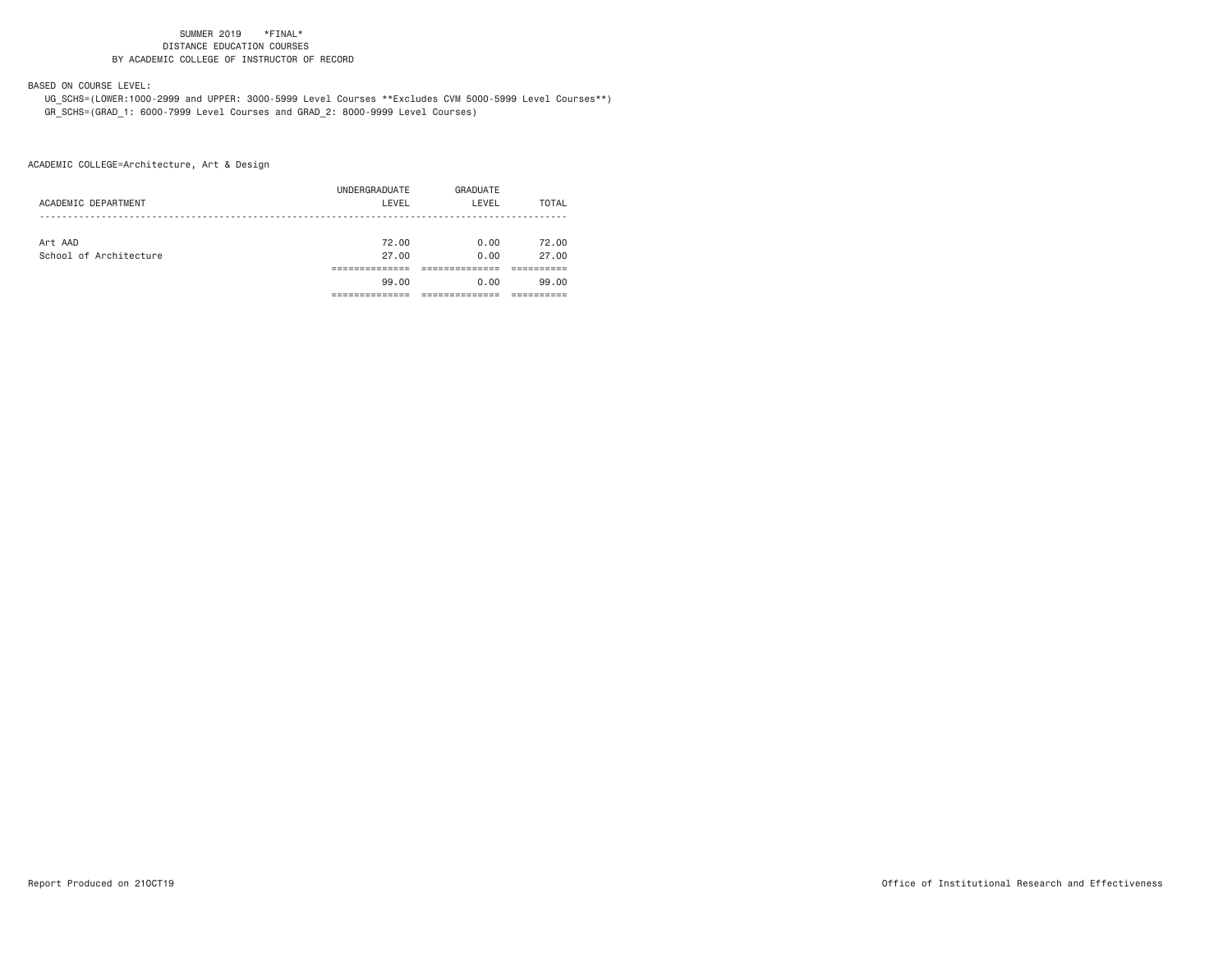BASED ON COURSE LEVEL:

 UG\_SCHS=(LOWER:1000-2999 and UPPER: 3000-5999 Level Courses \*\*Excludes CVM 5000-5999 Level Courses\*\*) GR\_SCHS=(GRAD\_1: 6000-7999 Level Courses and GRAD\_2: 8000-9999 Level Courses)

|                                            | UNDERGRADUATE  | <b>GRADUATE</b> |              |
|--------------------------------------------|----------------|-----------------|--------------|
| ACADEMIC DEPARTMENT                        | LEVEL          | LEVEL           | <b>TOTAL</b> |
|                                            |                |                 |              |
| Biological Sciences                        | 66.00          | 123.00          | 189.00       |
| Chemistry                                  | 39,00          | 0.00            | 39,00        |
| Classical & Modern Languages & Literatures | 501,00         | 0.00            | 501,00       |
| Communication                              | 432,00         | 48,00           | 480,00       |
| English                                    | 189,00         | 27,00           | 216,00       |
| Geosciences                                | 1493.00        | 864,00          | 2357,00      |
| History                                    | 87.00          | 0.00            | 87.00        |
| Mathematics & Statistics                   | 696,00         | 3.00            | 699,00       |
| Philosophy & Religion                      | 291.00         | 0.00            | 291,00       |
| Physics & Astronomy                        | 34,00          | 0.00            | 34,00        |
| Psychology                                 | 569,00         | 0.00            | 569,00       |
| Sociology                                  | 414.00         | 0.00            | 414.00       |
|                                            | ============   | :=============  |              |
|                                            | 4811,00        | 1065,00         | 5876.00      |
|                                            | ============== | ==============  | ==========   |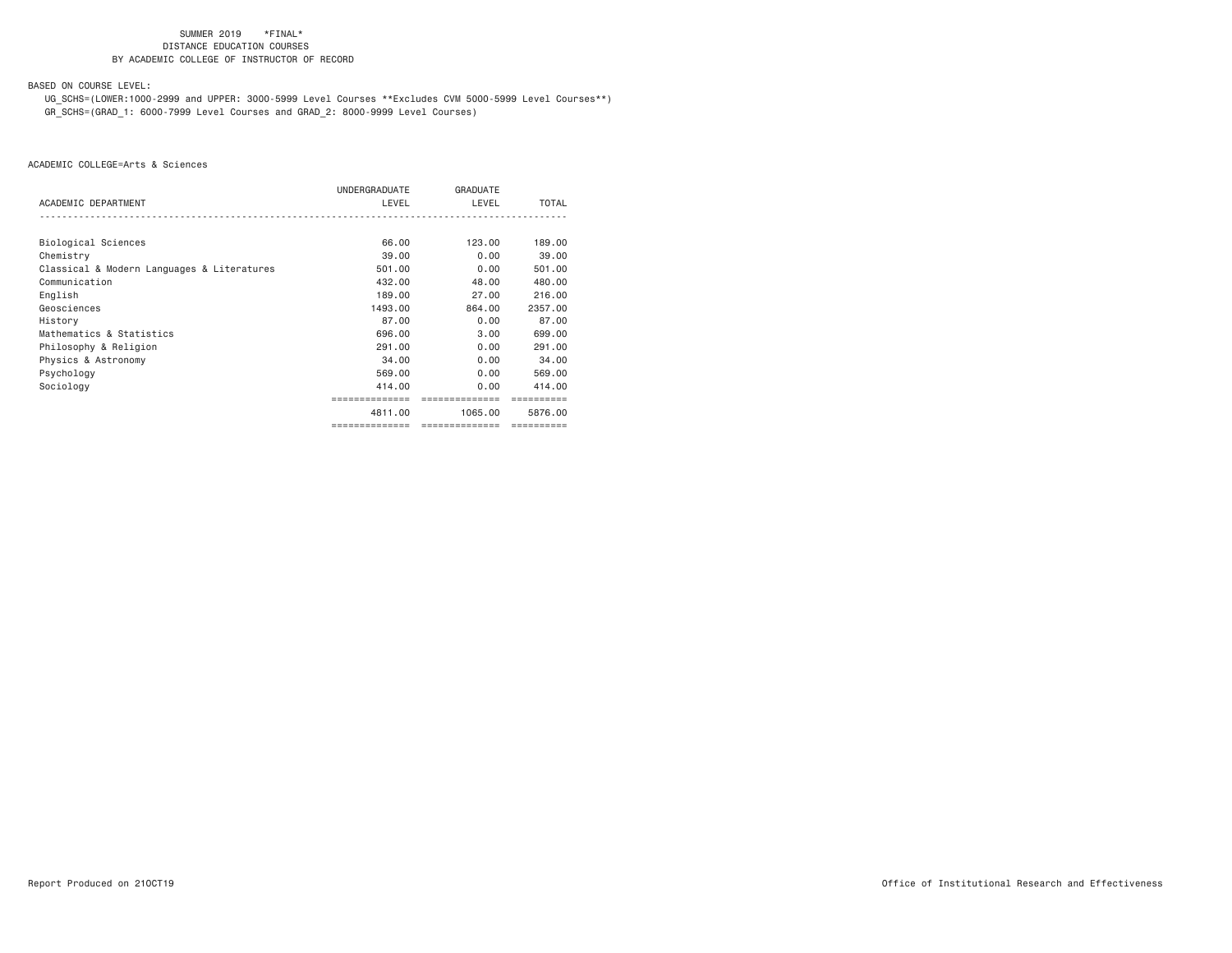BASED ON COURSE LEVEL:

 UG\_SCHS=(LOWER:1000-2999 and UPPER: 3000-5999 Level Courses \*\*Excludes CVM 5000-5999 Level Courses\*\*) GR\_SCHS=(GRAD\_1: 6000-7999 Level Courses and GRAD\_2: 8000-9999 Level Courses)

|                                                 | UNDERGRADUATE | GRADUATE |         |
|-------------------------------------------------|---------------|----------|---------|
| ACADEMIC DEPARTMENT                             | LEVEL         | LEVEL    | TOTAL   |
|                                                 |               |          |         |
| Finance & Economics                             | 393.00        | 132.00   | 525.00  |
| Management & Information Systems                | 198.00        | 240.00   | 438.00  |
| Marketing, Quantitative Analysis & Business Law | 274.00        | 279.00   | 553.00  |
| School of Accountancy                           | 126.00        | 57.00    | 183.00  |
|                                                 |               |          |         |
|                                                 | 991.00        | 708.00   | 1699.00 |
|                                                 |               |          |         |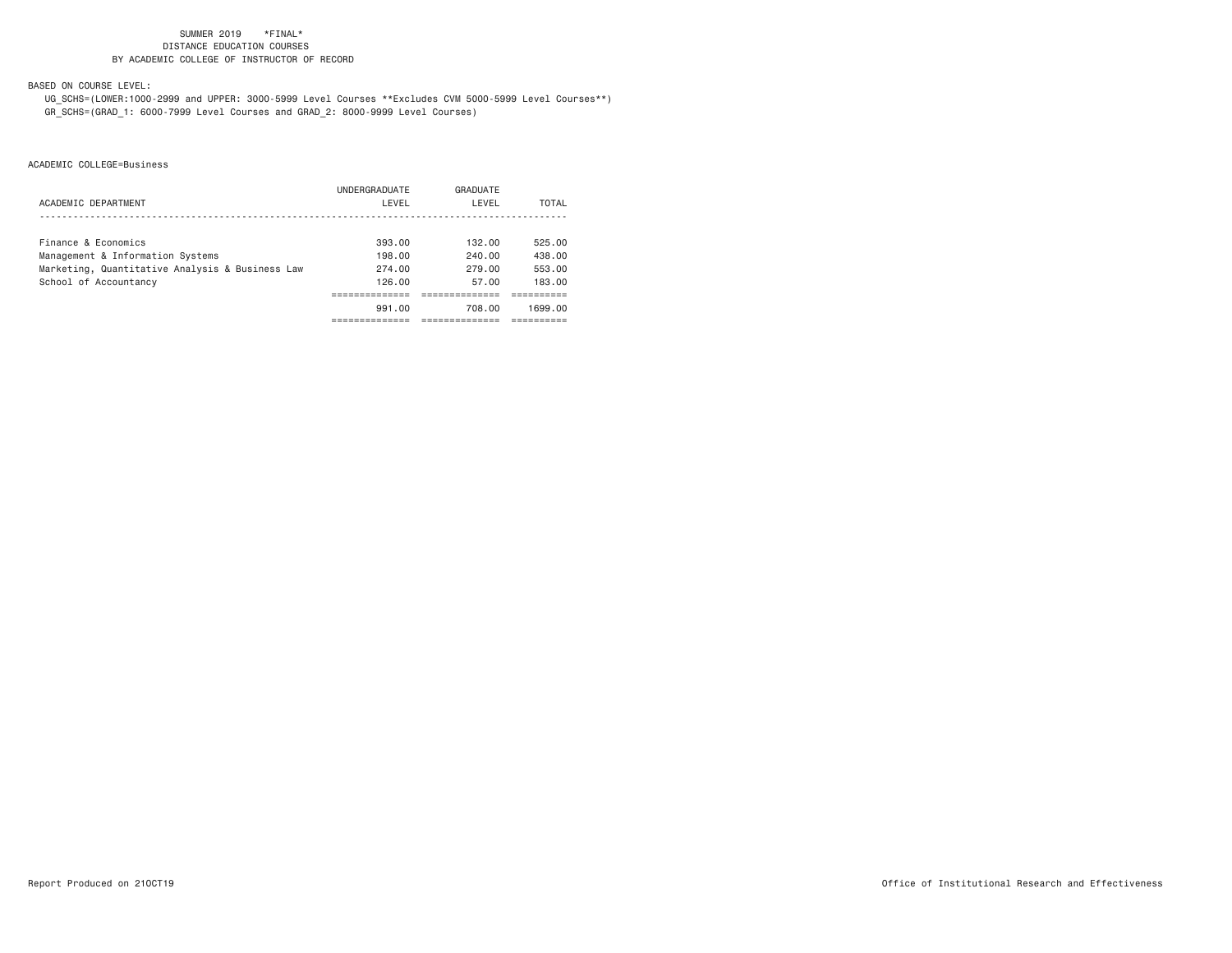BASED ON COURSE LEVEL:

 UG\_SCHS=(LOWER:1000-2999 and UPPER: 3000-5999 Level Courses \*\*Excludes CVM 5000-5999 Level Courses\*\*) GR\_SCHS=(GRAD\_1: 6000-7999 Level Courses and GRAD\_2: 8000-9999 Level Courses)

|                                                    | UNDERGRADUATE | GRADUATE    |         |
|----------------------------------------------------|---------------|-------------|---------|
| ACADEMIC DEPARTMENT                                | LEVEL         | LEVEL       | TOTAL   |
|                                                    |               |             |         |
| Counseling, Educational Psychology, and Foundation | 21.00         | 193.00      | 214.00  |
| Curriculum, Instruction & Special Education        | 357.00        | 570.00      | 927.00  |
| Educational Leadership                             | 165.00        | 630.00      | 795.00  |
| Instructional Systems & Workforce Development      | 518.00        | 103.00      | 621.00  |
| Kinesiology                                        | 117.00        | 0.00        | 117.00  |
| Music                                              | 207.00        | 0.00        | 207.00  |
|                                                    |               |             |         |
|                                                    | 1385.00       | 1496.00     | 2881.00 |
|                                                    |               | ----------- |         |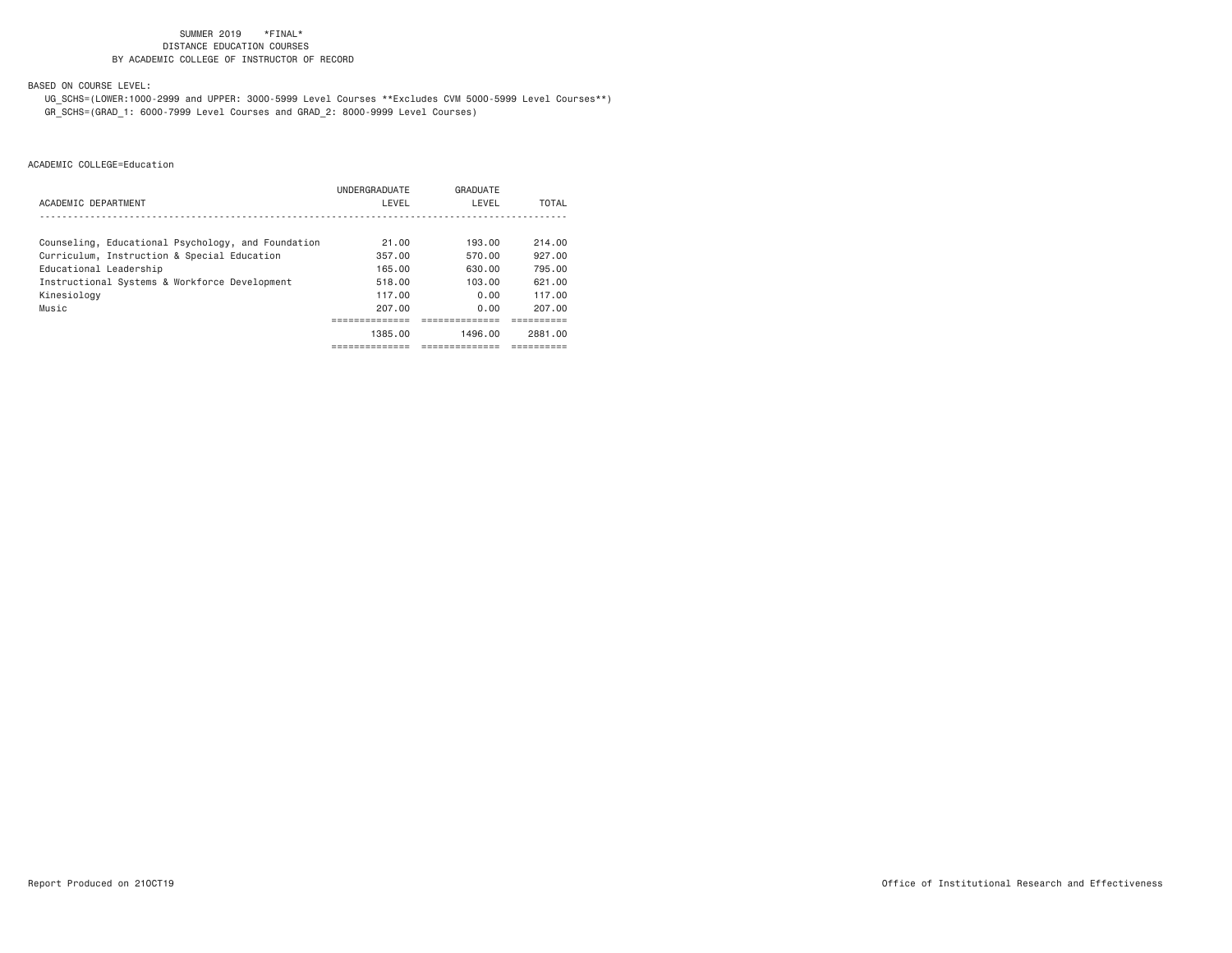BASED ON COURSE LEVEL:

 UG\_SCHS=(LOWER:1000-2999 and UPPER: 3000-5999 Level Courses \*\*Excludes CVM 5000-5999 Level Courses\*\*) GR\_SCHS=(GRAD\_1: 6000-7999 Level Courses and GRAD\_2: 8000-9999 Level Courses)

|                                   | UNDERGRADUATE | GRADUATE |        |
|-----------------------------------|---------------|----------|--------|
| ACADEMIC DEPARTMENT               | LEVEL         | LEVEL    | TOTAL  |
|                                   |               |          |        |
| Aerospace Engineering             | 0.00          | 10.00    | 10.00  |
| Civil & Environmental Engineering | 0.00          | 98.00    | 98.00  |
| Computer Science & Engineering    | 55.00         | 0.00     | 55.00  |
| Electrical & Computer Engineering | 0.00          | 34.00    | 34.00  |
| Industrial & Systems Engineering  | 60.00         | 156.00   | 216.00 |
| Mechanical Engineering            | 0.00          | 26.00    | 26.00  |
| School of Chemical Engineering    | 0.00          | 6.00     | 6.00   |
|                                   |               |          |        |
|                                   | 115.00        | 330.00   | 445.00 |
|                                   |               |          |        |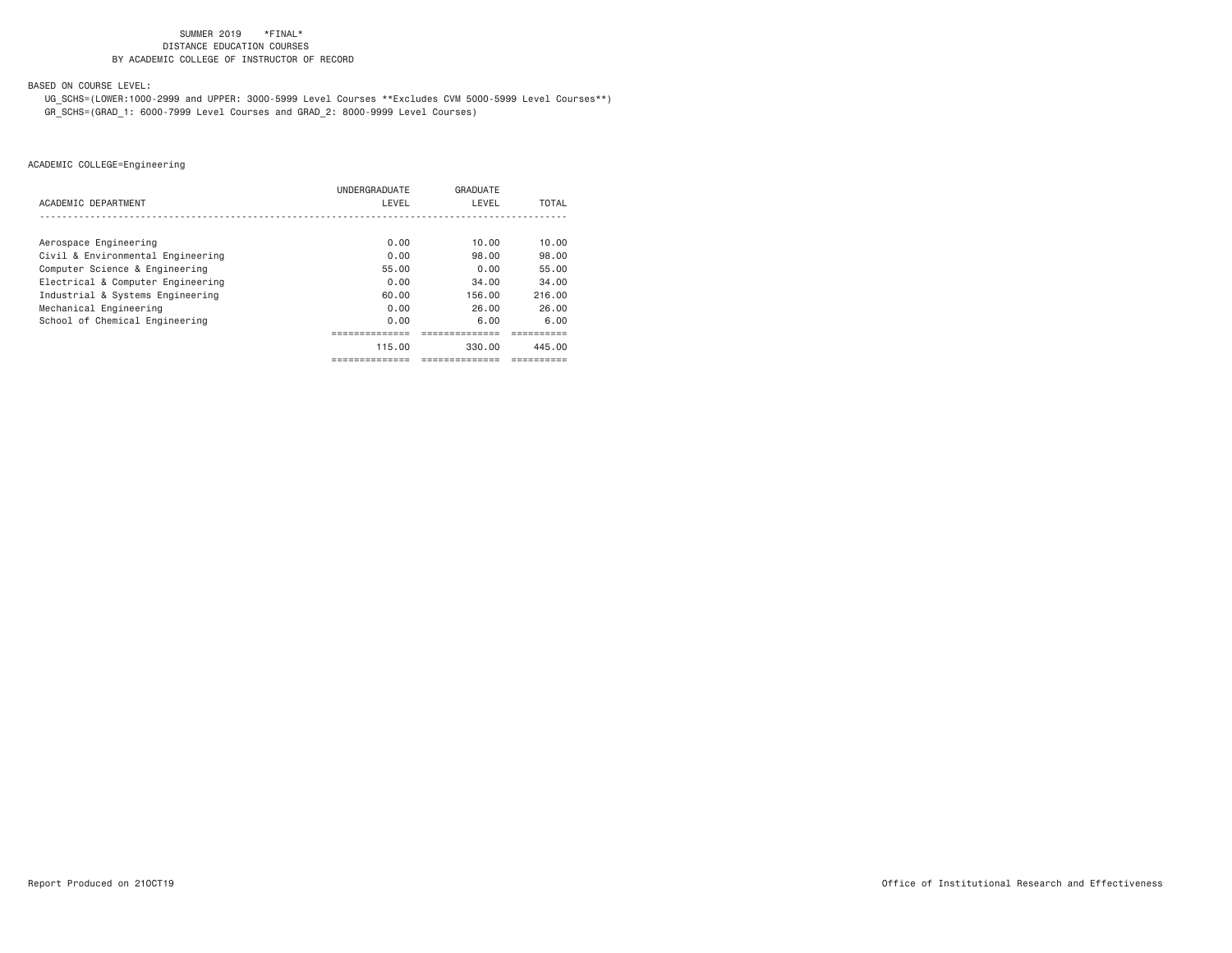BASED ON COURSE LEVEL:

 UG\_SCHS=(LOWER:1000-2999 and UPPER: 3000-5999 Level Courses \*\*Excludes CVM 5000-5999 Level Courses\*\*) GR\_SCHS=(GRAD\_1: 6000-7999 Level Courses and GRAD\_2: 8000-9999 Level Courses)

ACADEMIC COLLEGE=Forest Resources

| ACADEMIC DEPARTMENT | UNDERGRADUATE<br>LEVEL | GRADUATE<br>LEVEL | TOTAL |
|---------------------|------------------------|-------------------|-------|
| Forestry            | 0.00                   | 1.00              | 1.00  |
|                     | 0.00                   | 1.00              | 1.00  |
|                     |                        |                   |       |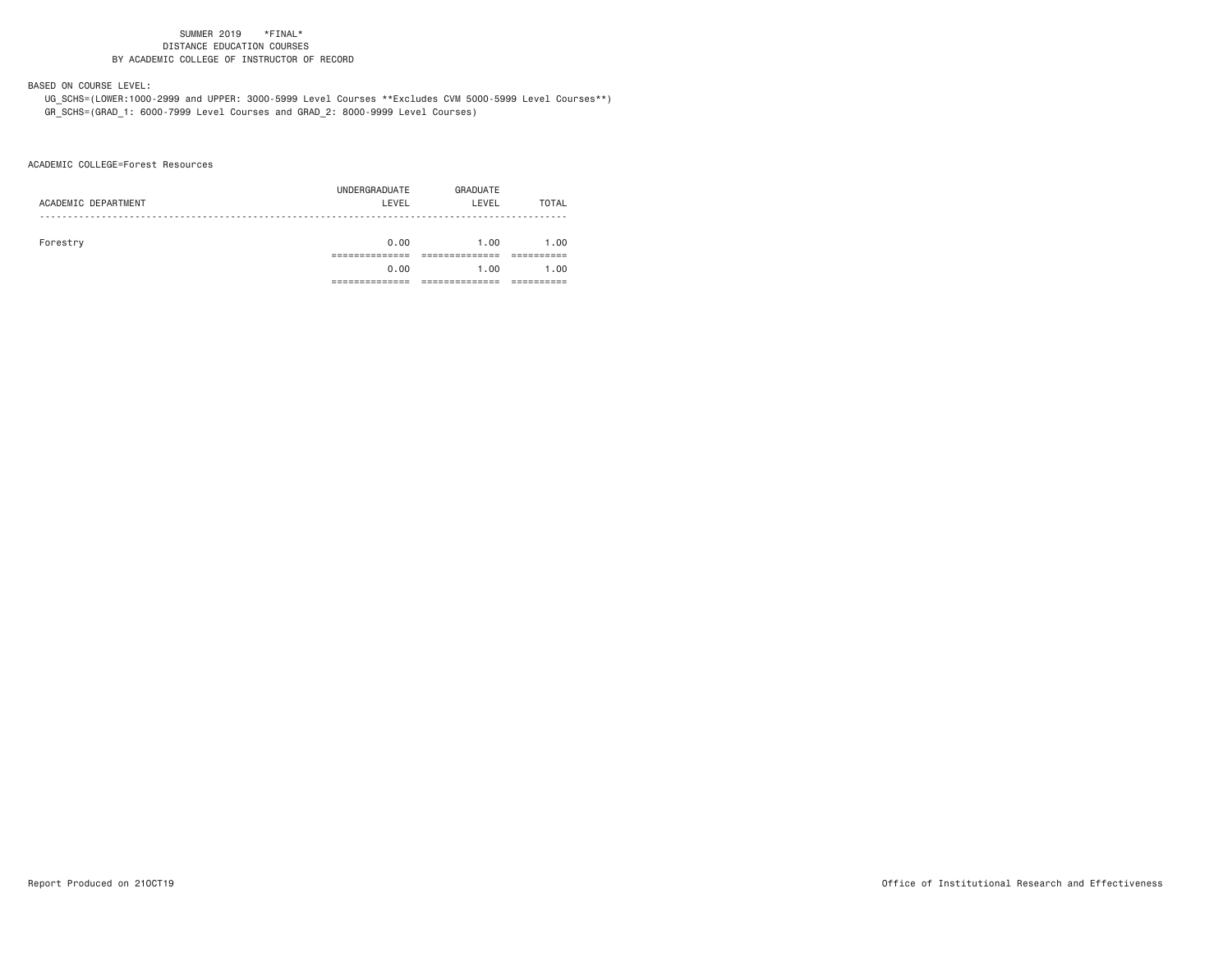BASED ON COURSE LEVEL:

 UG\_SCHS=(LOWER:1000-2999 and UPPER: 3000-5999 Level Courses \*\*Excludes CVM 5000-5999 Level Courses\*\*) GR\_SCHS=(GRAD\_1: 6000-7999 Level Courses and GRAD\_2: 8000-9999 Level Courses)

ACADEMIC COLLEGE=Academic Affairs

| ACADEMIC DEPARTMENT | UNDERGRADUATE<br>LEVEL | GRADUATE<br>LEVEL | TOTAL |
|---------------------|------------------------|-------------------|-------|
| Library             | 0.00                   | 0.00              | 0.00  |
|                     | 0.00                   | 0.00              | 0.00  |
|                     |                        |                   |       |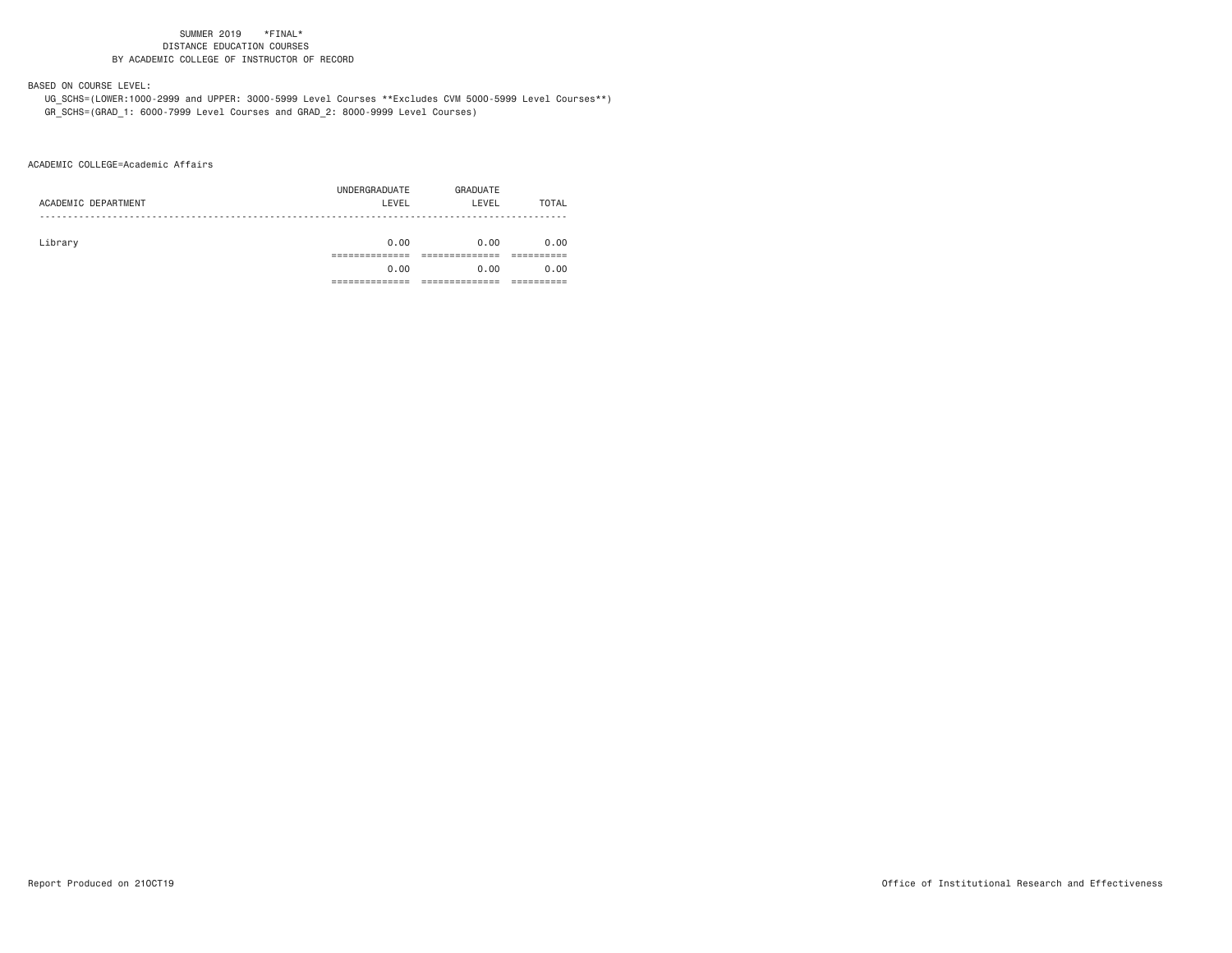| ACADEMIC DEPARTMENT    | Instructor Name | Rank                          | Tenure<br>Status | Course<br>Cip # | CRN | Course #                         | Sec            | Crs | Type Title                                 | Delvy                     | Inst<br>Per  | UG<br>SCHS                        | GR<br><b>SCHS</b>       | Total<br>SCHS<br>. <u>.</u> . |
|------------------------|-----------------|-------------------------------|------------------|-----------------|-----|----------------------------------|----------------|-----|--------------------------------------------|---------------------------|--------------|-----------------------------------|-------------------------|-------------------------------|
| Agricultural Economics | Li, Xiaofei     | Assistant Professor Ten Track |                  | 010101          |     | 21770 AEC 6363                   | 501 C          |     | Economics of Precisi O                     |                           | 1.00         | 0.00                              | 3,00                    | 3,00                          |
|                        |                 |                               |                  |                 |     |                                  |                |     |                                            |                           |              | ---------<br>0.00                 | .<br>3,00               | .<br>3,00                     |
|                        | Little, Randall | Professor                     | Tenured          | 010101          |     | 21154 AEC 4530<br>21155 AEC 6530 | 501 E<br>501 E |     | Internship AEC-AGBM<br>Internship AEC-AGBM | $\circ$<br>$\overline{0}$ | 1.00<br>1.00 | 9.00<br>0.00<br>---------<br>9,00 | 0.00<br>4,00<br>4,00    | 9.00<br>4.00<br>.<br>13,00    |
|                        |                 |                               |                  |                 |     |                                  |                |     |                                            |                           |              | ========                          | ========                | ==========                    |
| Agricultural Economics |                 |                               |                  |                 |     |                                  |                |     |                                            |                           |              | 9,00<br>========                  | 7.00<br><b>SEBERIES</b> | 16.00<br>==========           |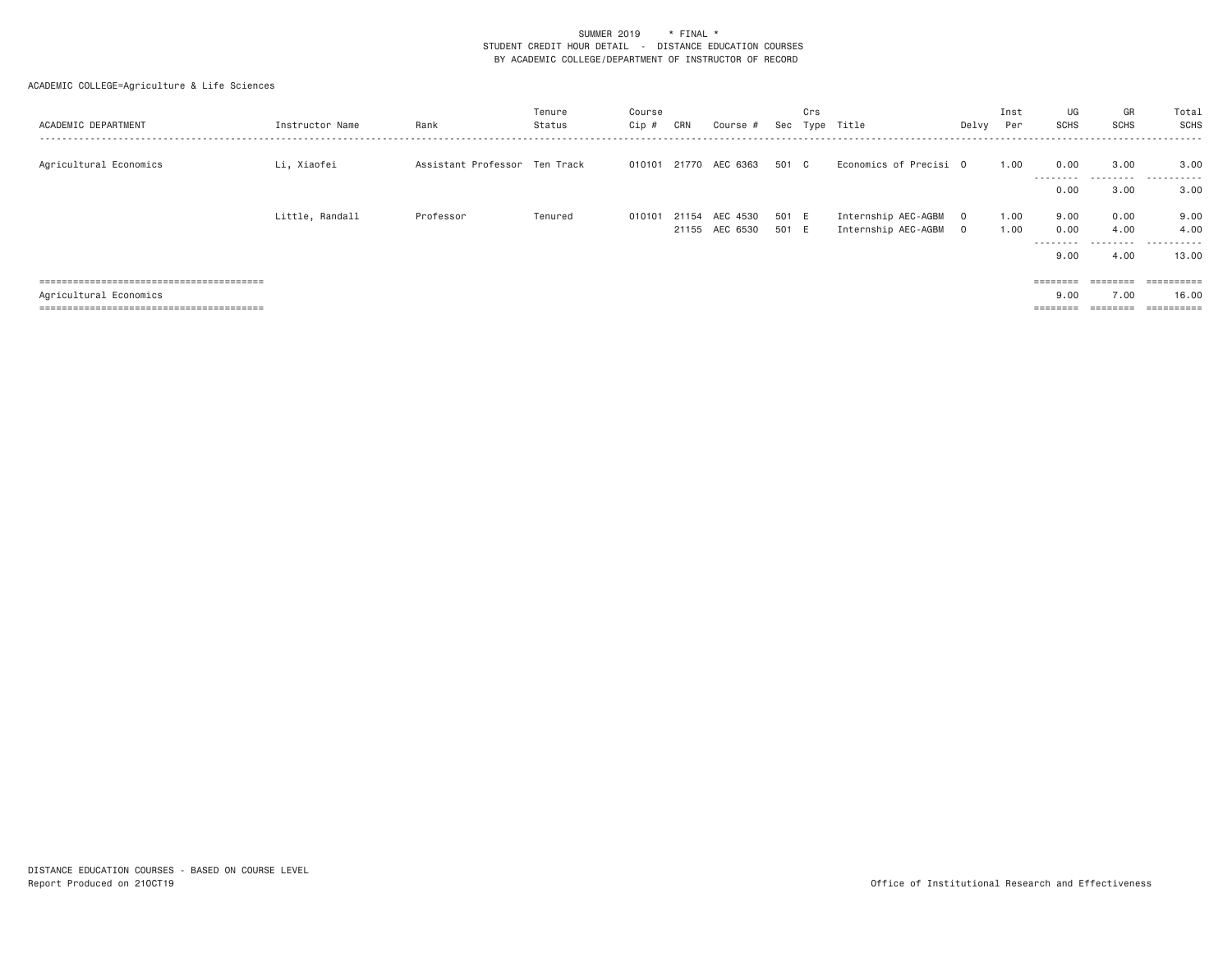| ACADEMIC DEPARTMENT  | Instructor Name | Rank                        | Tenure<br>Status | Course<br>Cip# | CRN | Course #              |       | Crs | Sec Type Title | Delvy        | Inst<br>Per | UG<br>SCHS                  | GR<br>SCHS   | Total<br>SCHS       |
|----------------------|-----------------|-----------------------------|------------------|----------------|-----|-----------------------|-------|-----|----------------|--------------|-------------|-----------------------------|--------------|---------------------|
| Animal Dairy Science | Graves, Jessica | Instructor                  | Non-Ten Track    |                |     | 010101 21153 ADS 4420 | 501 E |     | ADS Internship | $\mathbf{0}$ | 1.00        | 24.00<br>--------           | 0.00<br>.    | 24.00<br>.          |
|                      |                 |                             |                  |                |     |                       |       |     |                |              |             | 24,00                       | 0.00         | 24.00               |
|                      | Larson, Jamie   | Associate Professor Tenured |                  |                |     | 010901 21152 ADS 1113 | 501 C |     | Animal Science | $\mathbf{0}$ | 1.00        | 36.00<br>---------<br>36.00 | 0.00<br>0.00 | 36.00<br>.<br>36.00 |
|                      |                 |                             |                  |                |     |                       |       |     |                |              |             |                             |              |                     |
|                      |                 |                             |                  |                |     |                       |       |     |                |              |             | $=$ = = = = = = =           | ========     | ==========          |
| Animal Dairy Science |                 |                             |                  |                |     |                       |       |     |                |              |             | 60.00                       | 0.00         | 60.00               |
|                      |                 |                             |                  |                |     |                       |       |     |                |              |             | $=$ = = = = = = =           | ========     | ==========          |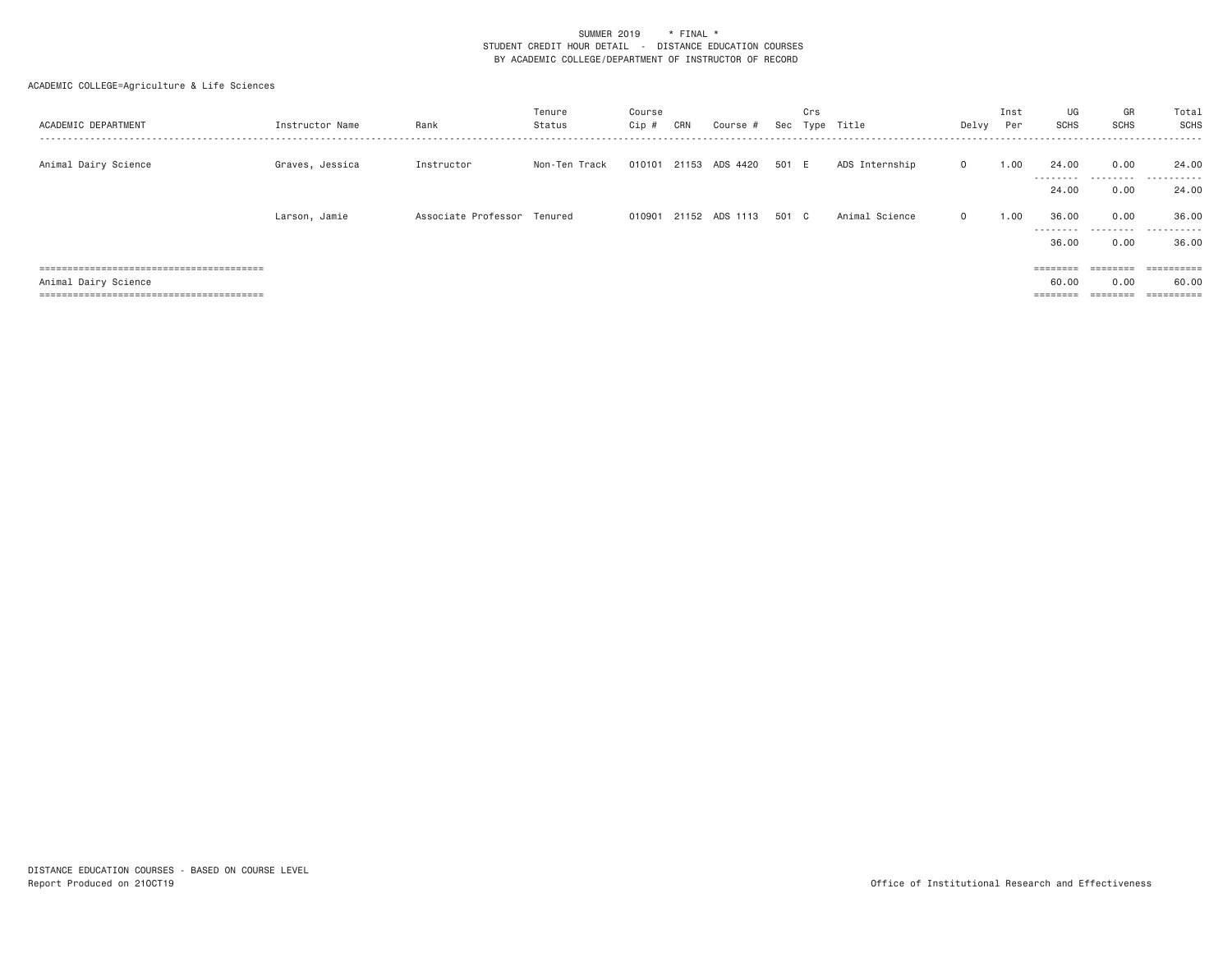| ACADEMIC DEPARTMENT                                           | Instructor Name | Rank                          | Tenure<br>Status | Course<br>Cip # | CRN            | Course #                                                                   | Sec                                       | Crs<br>Tvpe | Title                                                                                 |                                                                    | Inst<br>Delvy Per                    | UG<br><b>SCHS</b>                                             | GR<br><b>SCHS</b>                             | Total<br>SCHS                                     |
|---------------------------------------------------------------|-----------------|-------------------------------|------------------|-----------------|----------------|----------------------------------------------------------------------------|-------------------------------------------|-------------|---------------------------------------------------------------------------------------|--------------------------------------------------------------------|--------------------------------------|---------------------------------------------------------------|-----------------------------------------------|---------------------------------------------------|
| Biochemistry, Molecular Biology, Entomolog Hoffmann, Federico |                 | Associate Professor Tenured   |                  |                 |                | 260202 21872 BCH 4503                                                      | 501 C                                     |             | Sci Comm Skills                                                                       | $\circ$                                                            | 0.50                                 | 39.00                                                         | 0.00                                          | 39,00                                             |
|                                                               |                 |                               |                  |                 |                |                                                                            |                                           |             |                                                                                       |                                                                    |                                      | ---------<br>39.00                                            | ---------<br>0.00                             | 39.00                                             |
|                                                               | King, Jonas     | Assistant Professor Ten Track |                  | 260202          |                | 21172 BCH 4013<br>21175 BCH 6013                                           | 501 C<br>501 C                            |             | Principles of Bioche 0<br>Principles of Bioche 0                                      |                                                                    | 1.00<br>1.00                         | 108.00<br>0.00                                                | 0.00<br>6.00                                  | 108.00<br>6.00                                    |
|                                                               |                 |                               |                  |                 |                |                                                                            |                                           |             |                                                                                       |                                                                    |                                      | ---------<br>108.00                                           | ---------<br>6.00                             | 114.00                                            |
|                                                               | Rai, Aswathy    | Instructor                    | Non-Ten Track    | 260202          | 21173<br>21177 | BCH 4603<br>21174 BCH 4613<br>21176 BCH 6603<br>BCH 6613<br>21872 BCH 4503 | 501 C<br>501 C<br>501 C<br>501 C<br>501 C |             | Gen Biochem I<br>Gen Biochem II<br>Gen Biochem I<br>Gen Biochem II<br>Sci Comm Skills | $\mathbf{0}$<br>$\mathbf{O}$<br>$\circ$<br>$\mathbf{O}$<br>$\circ$ | 1.00<br>1.00<br>1.00<br>1.00<br>0.50 | 42.00<br>39.00<br>0.00<br>0.00<br>39.00<br>--------<br>120.00 | 0.00<br>0.00<br>9.00<br>3.00<br>0.00<br>12.00 | 42.00<br>39.00<br>9.00<br>3.00<br>39.00<br>132.00 |
| Biochemistry, Molecular Biology, Entomolog                    |                 |                               |                  |                 |                |                                                                            |                                           |             |                                                                                       |                                                                    |                                      | ========<br>267.00<br>========                                | ========<br>18,00<br>========                 | ==========<br>285,00<br>==========                |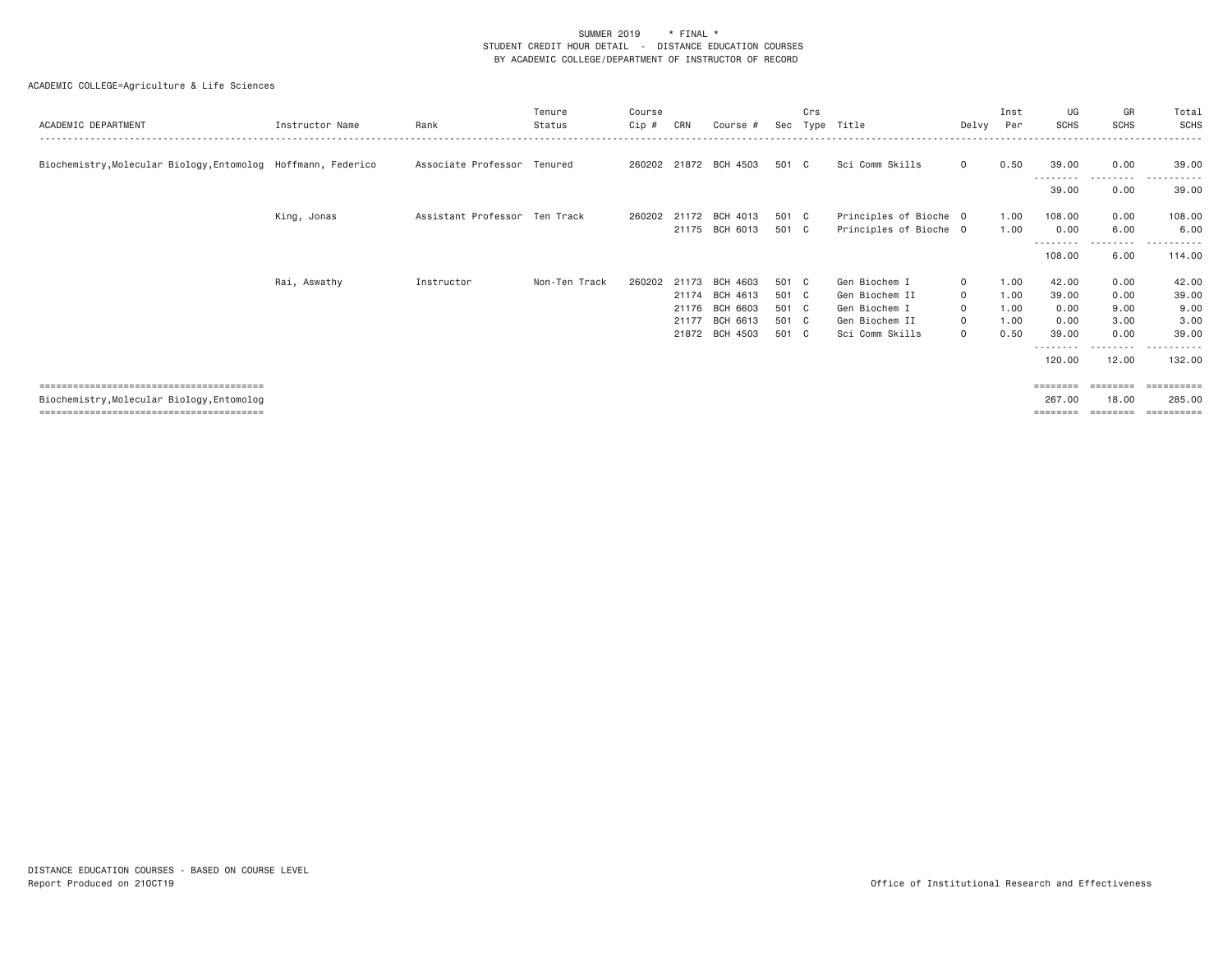| ACADEMIC DEPARTMENT                                       | Instructor Name  | Rank                          | Tenure<br>Status | Course<br>Cip # | CRN | Course #              | Sec   | Crs | Type Title             | Delvy          | Inst<br>Per | UG<br><b>SCHS</b>  | GR<br><b>SCHS</b>      | Total<br><b>SCHS</b>                          |
|-----------------------------------------------------------|------------------|-------------------------------|------------------|-----------------|-----|-----------------------|-------|-----|------------------------|----------------|-------------|--------------------|------------------------|-----------------------------------------------|
| Food Science, Nutrition & Health Promoti Gardner, Antonio |                  | Assistant Professor Ten Track |                  | 190501          |     | 21313 FNH 6783        | 501 C |     | Sch Comm Drug Use Pr 0 |                | 1.00        | 0.00               | 24.00                  | 24.00                                         |
|                                                           |                  |                               |                  | 512207          |     | 21316 FNH 8673        | 551 I |     | Appl Proj for CHES     | $\overline{0}$ | 1.00        | 0.00               | 15.00                  | 15.00                                         |
|                                                           |                  |                               |                  |                 |     | 21767 FNH 8623        | 551 C |     | Cur Issues School He 0 |                | 1.00        | 0.00               | 21.00                  | 21.00                                         |
|                                                           |                  |                               |                  |                 |     |                       |       |     |                        |                |             | ---------<br>0.00  | 60.00                  | 60.00                                         |
|                                                           | Hall, Michael    | Lecturer                      | Non-Ten Track    | 190501          |     | 21311 FNH 4773        | 501 C |     | Intro to Env Health 0  |                | 1.00        | 45.00<br>--------- | 0.00<br><u>.</u>       | 45.00<br>$\sim$ $\sim$ $\sim$<br>. <u>.</u> . |
|                                                           |                  |                               |                  |                 |     |                       |       |     |                        |                |             | 45.00              | 0.00                   | 45.00                                         |
|                                                           | Murphy, Timothy  | Non-Employee                  | Not Applicable   | 190504          |     | 23000 FNH 2293        | 551 C |     | Indiv and Family Nut 0 |                | 1.00        | 21.00              | 0.00                   | 21.00                                         |
|                                                           |                  |                               |                  |                 |     | 23001 HS 2293         | 551 C |     | Indiv and Family Nut 0 |                | 1.00        | 3.00               | 0.00                   | 3.00                                          |
|                                                           |                  |                               |                  |                 |     |                       |       |     |                        |                |             | --------<br>24.00  | 0.00                   | 24.00                                         |
|                                                           | Oliver, Brittney | Assistant Professor Ten Track |                  |                 |     | 512207 21315 FNH 8653 | 501 C |     | Imp Eval Hp Prog       | $\mathbf 0$    | 1.00        | 0.00<br>$\cdots$   | 42.00<br>$\frac{1}{2}$ | 42.00                                         |
|                                                           |                  |                               |                  |                 |     |                       |       |     |                        |                |             | 0.00               | 42.00                  | 42.00                                         |
|                                                           | White, Kelly     | Non-Faculty                   | Not Applicable   | 190501          |     | 21312 FNH 6223        | 501 C |     | Sports Nutrition       | $\mathbf 0$    | 1.00        | 0.00               | 15.00                  | 15.00                                         |
|                                                           |                  |                               |                  |                 |     | 21768 FNH 8473        | 551 C |     | Advanced Sports Nutr 0 |                | 1.00        | 0.00               | 12.00                  | 12.00                                         |
|                                                           |                  |                               |                  |                 |     | 190504 21310 FNH 4223 | 501 C |     | Sports Nutrition       | $\mathbf 0$    | 1.00        | 21.00<br>--------  | 0.00<br>.              | 21.00                                         |
|                                                           |                  |                               |                  |                 |     |                       |       |     |                        |                |             | 21.00              | 27.00                  | 48,00                                         |
| Food Science, Nutrition & Health Promoti                  |                  |                               |                  |                 |     |                       |       |     |                        |                |             | ========<br>90,00  | ========<br>129,00     | ==========<br>219,00                          |
|                                                           |                  |                               |                  |                 |     |                       |       |     |                        |                |             | ========           | ========= ==========   |                                               |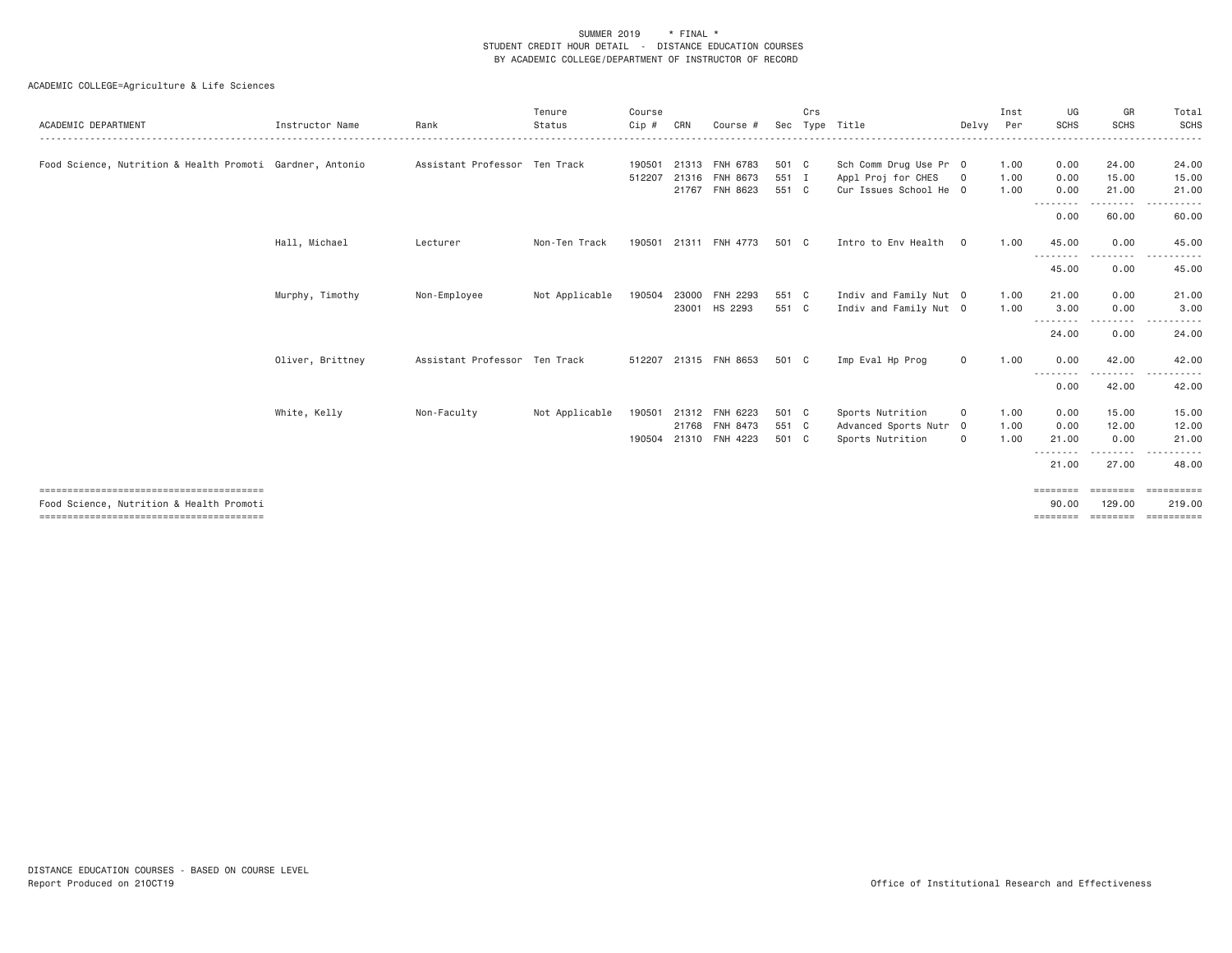| ACADEMIC DEPARTMENT    | Instructor Name | Rank     | Tenure<br>Status | Course<br>Cip # | CRN | Course #      |       | Crs | Sec Type Title  | Delvy    | Inst<br>Per | UG<br><b>SCHS</b> | GR<br><b>SCHS</b>                    | Total<br>SCHS                 |
|------------------------|-----------------|----------|------------------|-----------------|-----|---------------|-------|-----|-----------------|----------|-------------|-------------------|--------------------------------------|-------------------------------|
| Landscape Architecture | Rood, Cynthia   | Lecturer | Non-Ten Track    | 040601          |     | 21419 LA 1803 | 501 C |     | Land Arch Appre | $\Omega$ | 1.00        | 42.00<br>.        | 0.00                                 | 42.00<br>.                    |
| Landscape Architecture |                 |          |                  |                 |     |               |       |     |                 |          |             | 42.00<br>42.00    | 0.00<br>========<br>0.00<br>======== | 42.00<br>-----------<br>42.00 |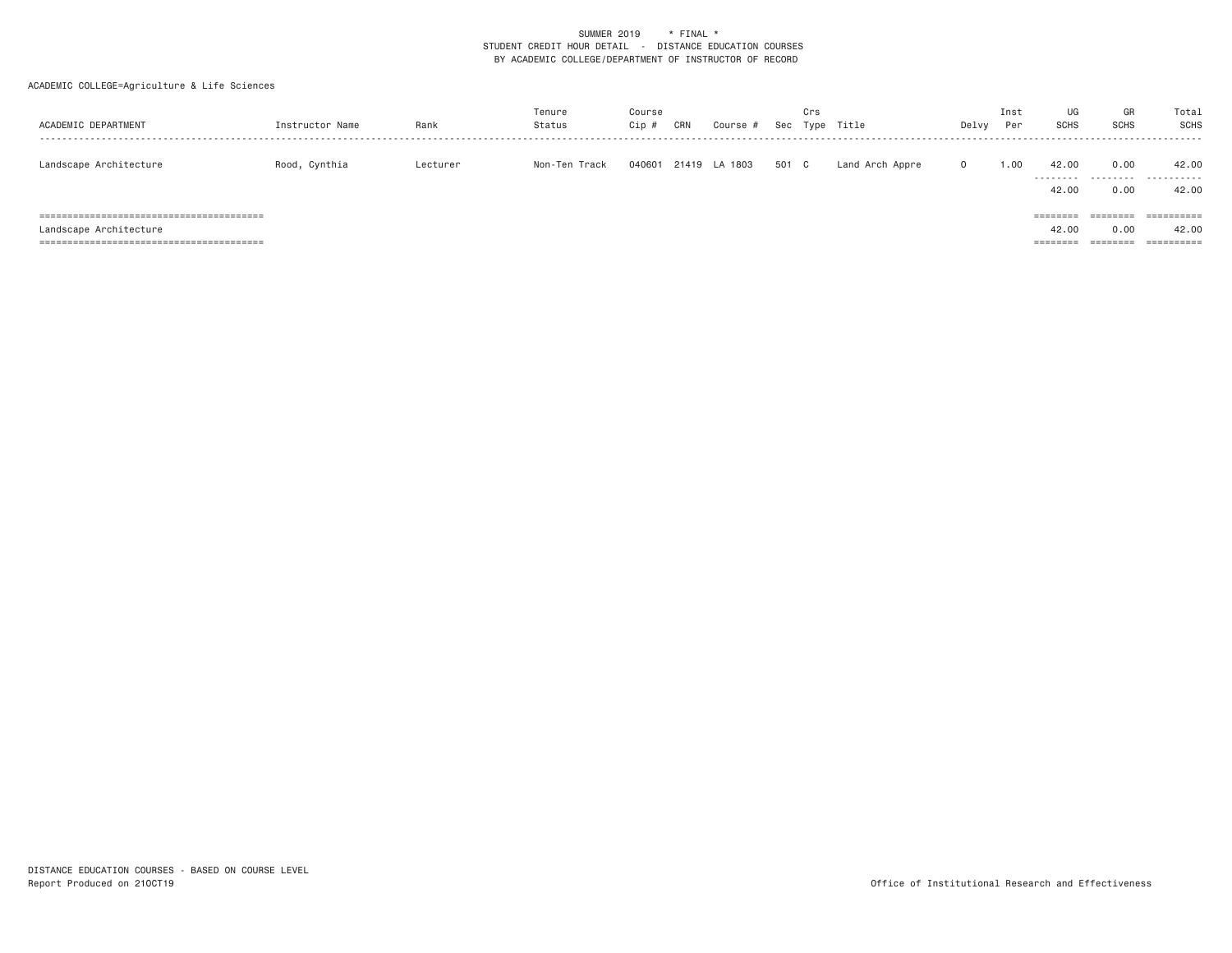| ACADEMIC DEPARTMENT   | Instructor Name   | Rank       | Tenure<br>Status | Course<br>Cip # | CRN | Course #              |       | Crs | Sec Type Title         | Delvy | Inst<br>Per | UG<br><b>SCHS</b> | GR<br><b>SCHS</b>            | Total<br>SCHS       |
|-----------------------|-------------------|------------|------------------|-----------------|-----|-----------------------|-------|-----|------------------------|-------|-------------|-------------------|------------------------------|---------------------|
| Plant & Soil Sciences | Bradford, Timothy | Instructor | Non-Ten Track    |                 |     | 010000 22132 PSS 2543 | 501 B |     | Precision Agricultur 0 |       | 1.00        | 6,00<br>.<br>6,00 | 0.00<br>0.00                 | 6.00<br>.<br>6.00   |
| Plant & Soil Sciences |                   |            |                  |                 |     |                       |       |     |                        |       |             | ========<br>6,00  | ========<br>0.00<br>======== | -----------<br>6.00 |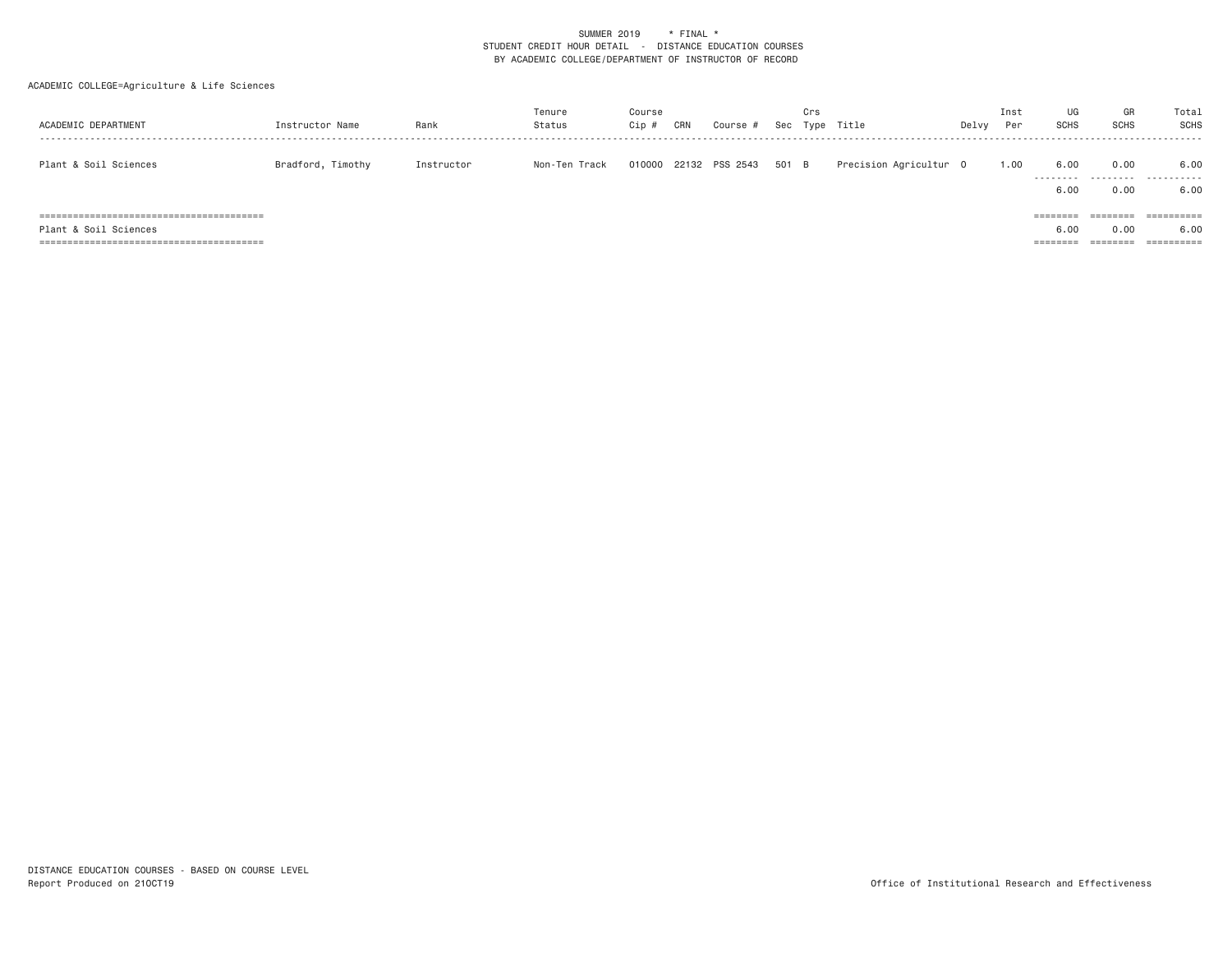| ACADEMIC DEPARTMENT | Instructor Name | Rank                              | Tenure<br>Status | Course<br>Cip # | CRN            | Course #                            |                         | Crs | Sec Type Title                                                       | Delvy        | Inst<br>Per          | UG<br><b>SCHS</b>                                                       | GR<br><b>SCHS</b>         | Total<br>SCHS               |
|---------------------|-----------------|-----------------------------------|------------------|-----------------|----------------|-------------------------------------|-------------------------|-----|----------------------------------------------------------------------|--------------|----------------------|-------------------------------------------------------------------------|---------------------------|-----------------------------|
| Poultry Science     | Wells, Jessica  | Extension Instructo Non-Ten Track |                  | 010907          | 21457<br>22327 | 21456 PO 3353<br>PO 3363<br>PO 3313 | 501 E<br>501 E<br>501 C |     | Poultry Prod Interns 0<br>Poultry Processing I 0<br>Com Poultry Prod | $\mathbf{O}$ | 1.00<br>1.00<br>1.00 | 24.00<br>3,00<br>66.00<br>---------                                     | 0.00<br>0.00<br>0.00<br>. | 24.00<br>3.00<br>66,00<br>. |
|                     |                 |                                   |                  |                 |                |                                     |                         |     |                                                                      |              |                      | 93.00                                                                   | 0.00                      | 93,00                       |
|                     |                 |                                   |                  |                 |                |                                     |                         |     |                                                                      |              |                      | $\qquad \qquad \equiv \equiv \equiv \equiv \equiv \equiv \equiv \equiv$ | ========                  | $=$ = = = = = = = = =       |
| Poultry Science     |                 |                                   |                  |                 |                |                                     |                         |     |                                                                      |              |                      | 93.00                                                                   | 0.00                      | 93,00                       |
|                     |                 |                                   |                  |                 |                |                                     |                         |     |                                                                      |              |                      | --------                                                                | --------<br>--------      | $=$ = = = = = = = = =       |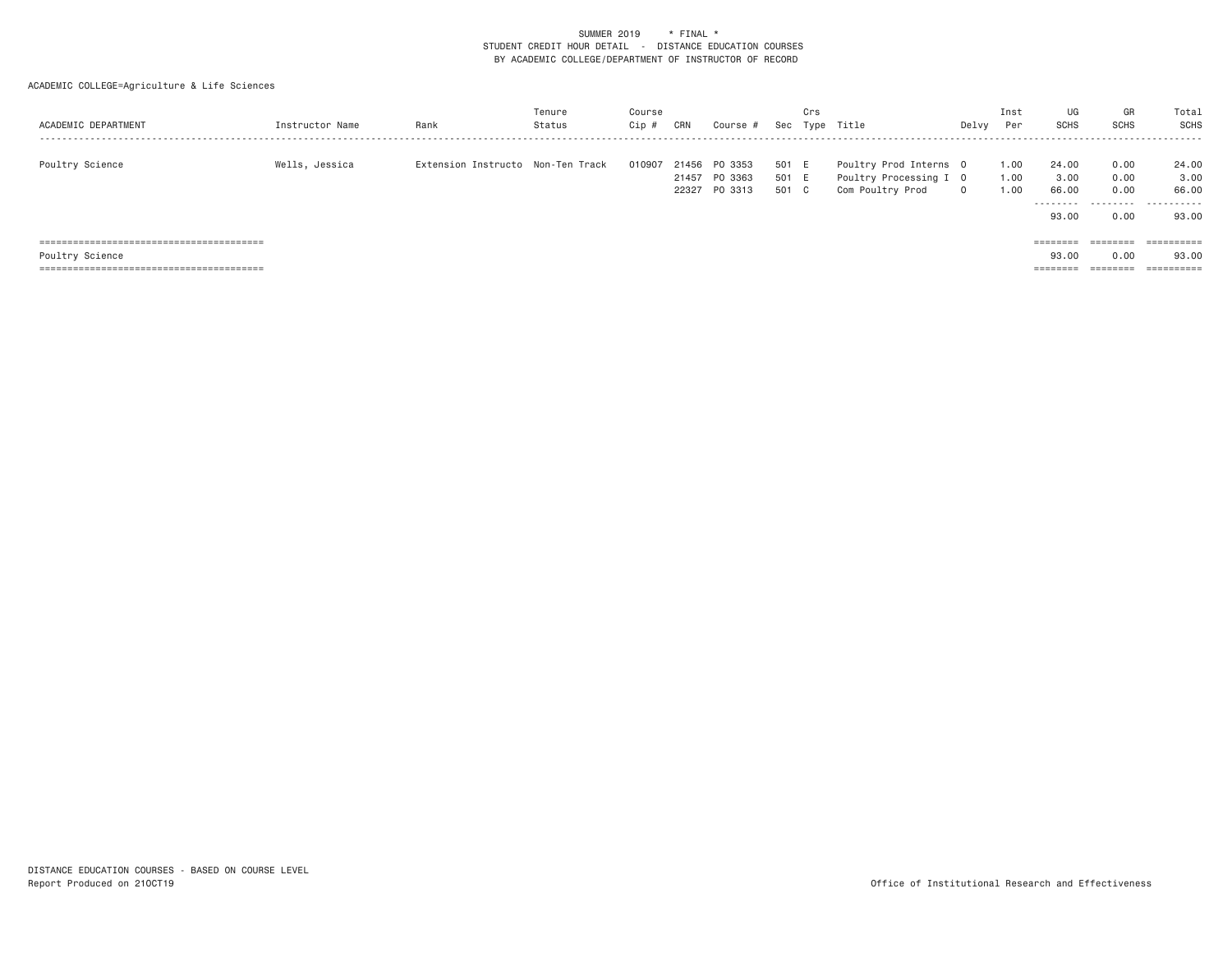| ACADEMIC DEPARTMENT                                                | Instructor Name     | Rank                          | Tenure<br>Status<br>. | Course<br>$Cip$ # | CRN   | Course #                     | Sec   | Crs | Type Title             | Delvy        | Inst<br>Per | UG<br><b>SCHS</b><br>. | GR<br><b>SCHS</b>                                                                                                                                            | Total<br><b>SCHS</b><br>. |
|--------------------------------------------------------------------|---------------------|-------------------------------|-----------------------|-------------------|-------|------------------------------|-------|-----|------------------------|--------------|-------------|------------------------|--------------------------------------------------------------------------------------------------------------------------------------------------------------|---------------------------|
| School of Human Sciences                                           | Boutwell, Angela    | Lecturer                      | Non-Ten Track         |                   |       | 190708 21376 HDFS 3803 501 C |       |     | Creat and Play Young 0 |              | 1.00        | 9.00<br>--------       | 0.00<br>.                                                                                                                                                    | 9.00                      |
|                                                                    |                     |                               |                       |                   |       |                              |       |     |                        |              |             | 9.00                   | 0.00                                                                                                                                                         | 9.00                      |
|                                                                    | Fason, Angel        | Instructor                    | Non-Ten Track         |                   |       | 190704 21378 HDFS 4803 501 C |       |     | Parenting              | $\circ$      | 1.00        | 72.00<br><u>.</u>      | 0.00                                                                                                                                                         | 72.00                     |
|                                                                    |                     |                               |                       |                   |       |                              |       |     |                        |              |             | 72.00                  | 0.00                                                                                                                                                         | 72.00                     |
|                                                                    | Jagger, Carla       | Assistant Professor Ten Track |                       |                   |       | 010802 21156 AELC 3203 551 C |       |     | Prof Writing ANR Hum 0 |              | 1.00        | 27.00<br>--------      | 0.00<br>$\frac{1}{2} \left( \frac{1}{2} \right) \left( \frac{1}{2} \right) \left( \frac{1}{2} \right) \left( \frac{1}{2} \right) \left( \frac{1}{2} \right)$ | 27.00                     |
|                                                                    |                     |                               |                       |                   |       |                              |       |     |                        |              |             | 27.00                  | 0.00                                                                                                                                                         | 27.00                     |
|                                                                    | Kobia, Caroline     | Assistant Professor Ten Track |                       |                   |       | 190901 21873 FDM 2553        | 501 C |     | Intro to Fashion Ind 0 |              | 1.00        | 24.00<br>.             | 0.00                                                                                                                                                         | 24.00                     |
|                                                                    |                     |                               |                       |                   |       |                              |       |     |                        |              |             | 24.00                  | 0.00                                                                                                                                                         | 24.00                     |
|                                                                    | Lee, JuYoung        | Assistant Professor Ten Track |                       |                   |       | 190901 21290 FDM 3553        | 501 B |     | Merchandise Retail P 0 |              | 1.00        | 30.00<br>.             | 0.00<br>.                                                                                                                                                    | 30.00                     |
|                                                                    |                     |                               |                       |                   |       |                              |       |     |                        |              |             | 30.00                  | 0.00                                                                                                                                                         | 30.00                     |
|                                                                    | Phillips, Tommy     | Associate Professor Tenured   |                       |                   |       | 190701 21377 HDFS 3813 501 C |       |     | Lifespan Theory        | $\mathbf 0$  | 1.00        | 33.00                  | 0.00                                                                                                                                                         | 33.00                     |
|                                                                    |                     |                               |                       |                   |       | 21379 HDFS 4883 551 C        |       |     | Risk, Resilience and 0 |              | 1.00        | 72.00                  | 0.00                                                                                                                                                         | 72.00                     |
|                                                                    |                     |                               |                       |                   | 21765 | HDFS 6883 551 C              |       |     | Risk, Resilience and 0 |              | 1.00        | 0.00                   | 6.00                                                                                                                                                         | 6.00                      |
|                                                                    |                     |                               |                       |                   |       | 21766 HDFS 8313 551 C        |       |     | Youth Issues           | $\mathsf{O}$ | 1.00        | 0.00<br>.              | 33.00<br>.                                                                                                                                                   | 33.00<br>.                |
|                                                                    |                     |                               |                       |                   |       |                              |       |     |                        |              |             | 105.00                 | 39.00                                                                                                                                                        | 144.00                    |
|                                                                    | Sonnier-Netto, Mary | Non-Employee                  | Not Applicable        |                   |       | 190710 21764 HDFS 8533 501 C |       |     | Instr Strat and Prac 0 |              | 1.00        | 0.00                   | 18.00                                                                                                                                                        | 18.00                     |
|                                                                    |                     |                               |                       |                   |       |                              |       |     |                        |              |             | 0.00                   | 18.00                                                                                                                                                        | 18.00                     |
|                                                                    | Swann, Tamra        | Non-Faculty                   | Not Applicable        |                   |       | 140101 21323 GE 8003         | 501 C |     | MENG Capstone          | $\circ$      | 0.50        | 0.00<br>--------       | 3.00                                                                                                                                                         | 3.00                      |
|                                                                    |                     |                               |                       |                   |       |                              |       |     |                        |              |             | 0.00                   | 3.00                                                                                                                                                         | 3.00                      |
| --------------------------------------<br>School of Human Sciences |                     |                               |                       |                   |       |                              |       |     |                        |              |             | ========<br>267.00     | ========<br>60.00                                                                                                                                            | ==========<br>327.00      |
|                                                                    |                     |                               |                       |                   |       |                              |       |     |                        |              |             |                        | ========= ========= ==========                                                                                                                               |                           |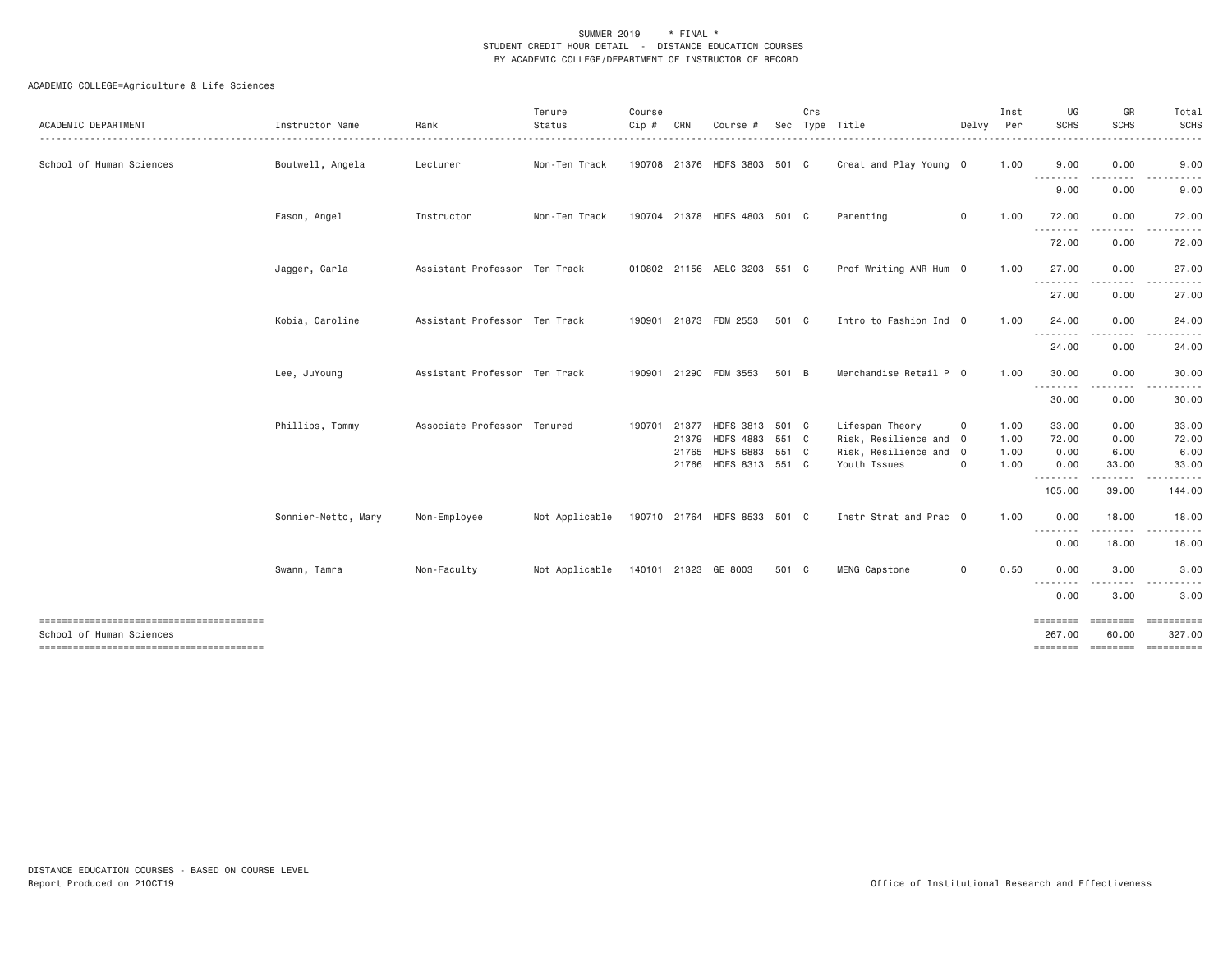ACADEMIC COLLEGE=Architecture, Art & Design

| ACADEMIC DEPARTMENT                    | Instructor Name | Rank     | Tenure<br>Status | Course<br>Cip # | CRN | Course #                    | Crs | Sec Type Title   | Delvy    | Inst<br>Per | UG<br><b>SCHS</b> | GR<br><b>SCHS</b> | Total<br>SCHS        |
|----------------------------------------|-----------------|----------|------------------|-----------------|-----|-----------------------------|-----|------------------|----------|-------------|-------------------|-------------------|----------------------|
| Art AAD                                | Gordon, Jeffery | Lecturer | Non-Ten Track    |                 |     | 500703 21158 ART 1113 501 C |     | Art Appreciation | $\Omega$ | 1.00        | 72.00             | 0.00              | 72.00<br>            |
| .===================================== |                 |          |                  |                 |     |                             |     |                  |          |             | 72.00<br>======== | 0.00<br>========  | 72.00<br>----------- |
| Art AAD                                |                 |          |                  |                 |     |                             |     |                  |          |             | 72.00             | 0.00<br>========  | 72.00                |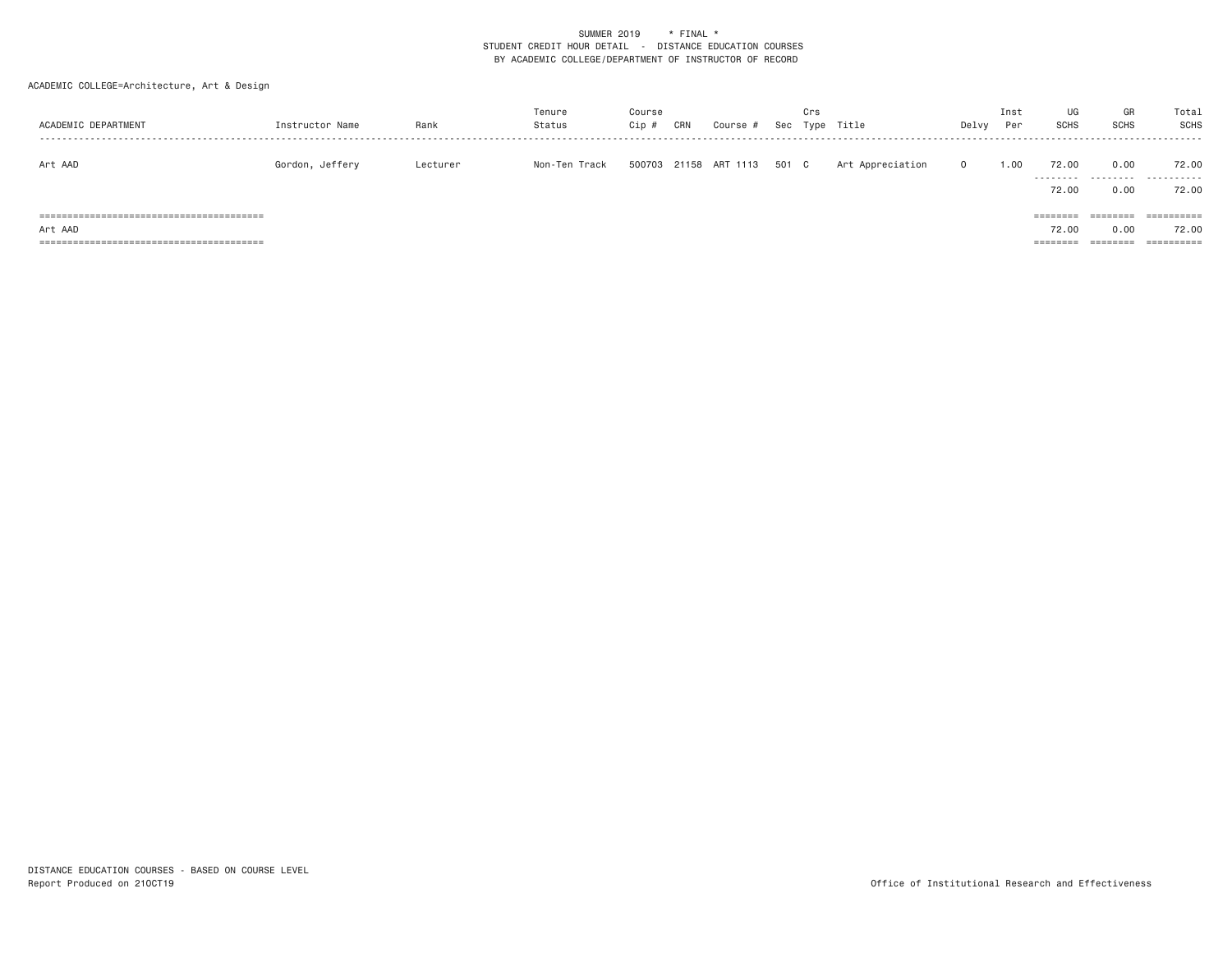ACADEMIC COLLEGE=Architecture, Art & Design

| ACADEMIC DEPARTMENT    | Instructor Name | Rank        | Tenure<br>Status | Course<br>Cip # | CRN | Course #             | Crs | Sec Type Title    | Delvy    | Inst<br>Per | UG<br><b>SCHS</b> | GR<br><b>SCHS</b>            | Total<br><b>SCHS</b> |
|------------------------|-----------------|-------------|------------------|-----------------|-----|----------------------|-----|-------------------|----------|-------------|-------------------|------------------------------|----------------------|
| School of Architecture | Kemp, Leah      | Non-Faculty | Not Applicable   | 040201          |     | 21157 ARC 1013 501 C |     | Arch Appreciation | $\Omega$ | 1.00        | 27.00<br>27.00    | 0.00<br>0.00                 | 27.00<br><br>27.00   |
| School of Architecture |                 |             |                  |                 |     |                      |     |                   |          |             | ========<br>27.00 | ========<br>0.00<br>======== | -----------<br>27,00 |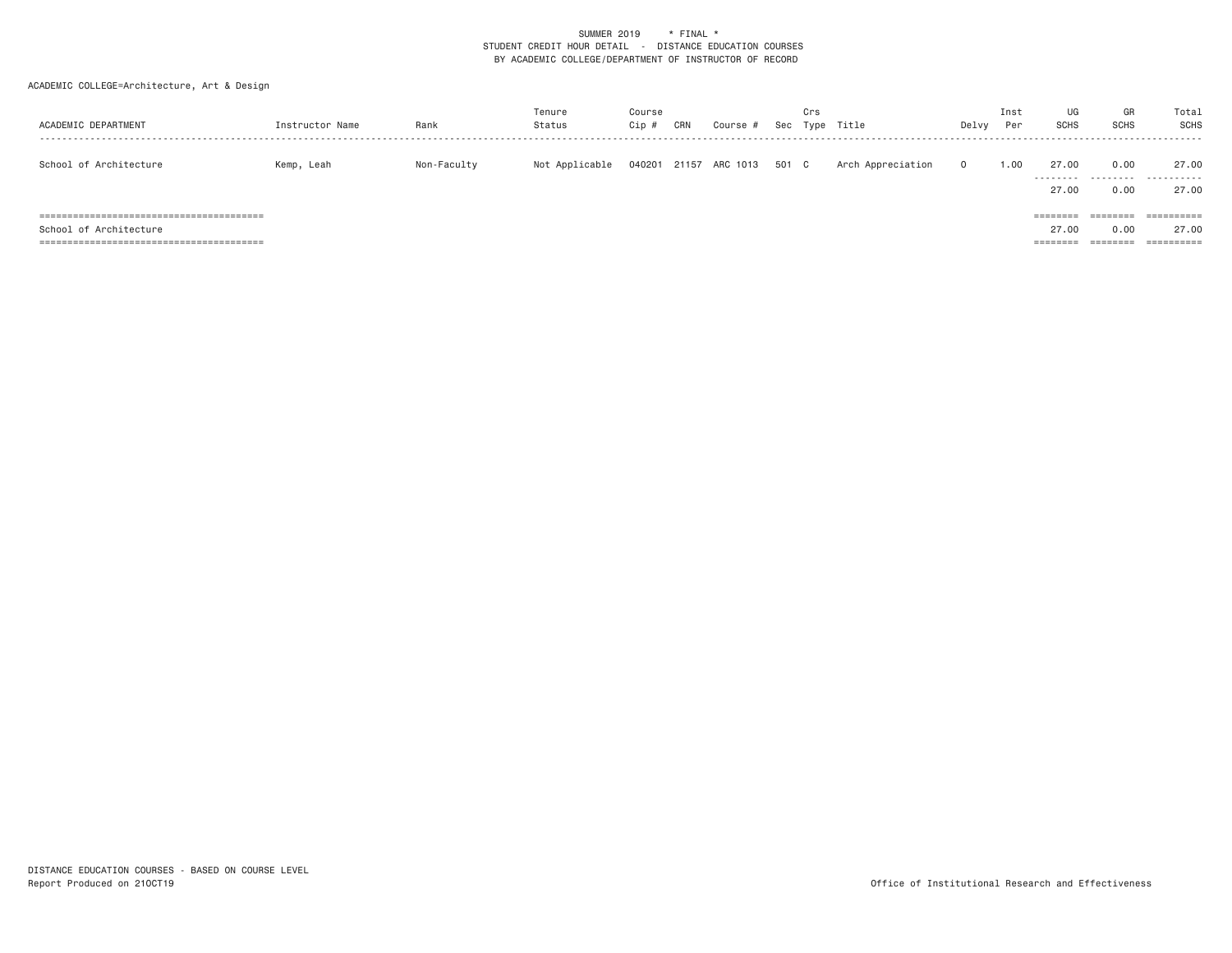| ACADEMIC DEPARTMENT        | Instructor Name   | Rank                              | Tenure<br>Status | Course<br>Cip#   | CRN   | Course #                   | Sec            | Crs | Type Title                                   | Delvy        | Inst<br>Per  | UG<br><b>SCHS</b>  | GR<br><b>SCHS</b>  | Total<br>SCHS<br>.   |
|----------------------------|-------------------|-----------------------------------|------------------|------------------|-------|----------------------------|----------------|-----|----------------------------------------------|--------------|--------------|--------------------|--------------------|----------------------|
| Biological Sciences        | Gordon, Donna     | Associate Professor Tenured       |                  | 260101<br>261201 | 21180 | BIO 8183<br>21178 BIO 6033 | 501 E<br>501 C |     | Capstone in Modern B 0<br>Fund Biotechnology | $\circ$      | 1.00<br>0.50 | 0.00<br>0.00       | 42.00<br>16.50     | 42.00<br>16.50       |
|                            |                   |                                   |                  |                  |       |                            |                |     |                                              |              |              | --------<br>0.00   | ---------<br>58.50 | .<br>58.50           |
|                            | Harrison, Lindsay | Grad Teach Assist                 | Not Applicable   |                  |       | 261201 21178 BIO 6033      | 501 C          |     | Fund Biotechnology                           | $\circ$      | 0.50         | 0.00<br>--------   | 16.50<br>.         | 16.50                |
|                            |                   |                                   |                  |                  |       |                            |                |     |                                              |              |              | 0.00               | 16.50              | 16.50                |
|                            | Jolley, Rachel    | Non-Employee                      | Not Applicable   |                  |       | 261301 21179 BIO 8043      | 501 C          |     | Ecology and Environ 0                        |              | 1.00         | 0.00               | 48.00              | 48.00                |
|                            |                   |                                   |                  |                  |       |                            |                |     |                                              |              |              | 0.00               | .<br>48.00         | 48.00                |
|                            | Reese, Mary       | Clinical Assist Pro Non-Ten Track |                  |                  |       | 269999 21981 BIO 4000      | 501 I          |     | Directed Indiv Study F                       |              | 1.00         | 6,00               | 0.00               | 6.00                 |
|                            |                   |                                   |                  |                  |       |                            |                |     |                                              |              |              | --------<br>6.00   | .<br>0.00          | 6.00                 |
|                            | Williamson, Emily | Instructor                        | Non-Ten Track    | 260701           | 22227 | BIO 1123                   | 551 B          |     | Animal Biology                               | $\mathbf{0}$ | 1,00         | 60,00              | 0.00               | 60.00                |
|                            |                   |                                   |                  |                  |       |                            |                |     |                                              |              |              | ---------<br>60.00 | .<br>0.00          | 60.00                |
|                            |                   |                                   |                  |                  |       |                            |                |     |                                              |              |              | ========           |                    | sessesse essessesse  |
| <b>Biological Sciences</b> |                   |                                   |                  |                  |       |                            |                |     |                                              |              |              | 66,00<br>========  | 123.00<br>======== | 189,00<br>========== |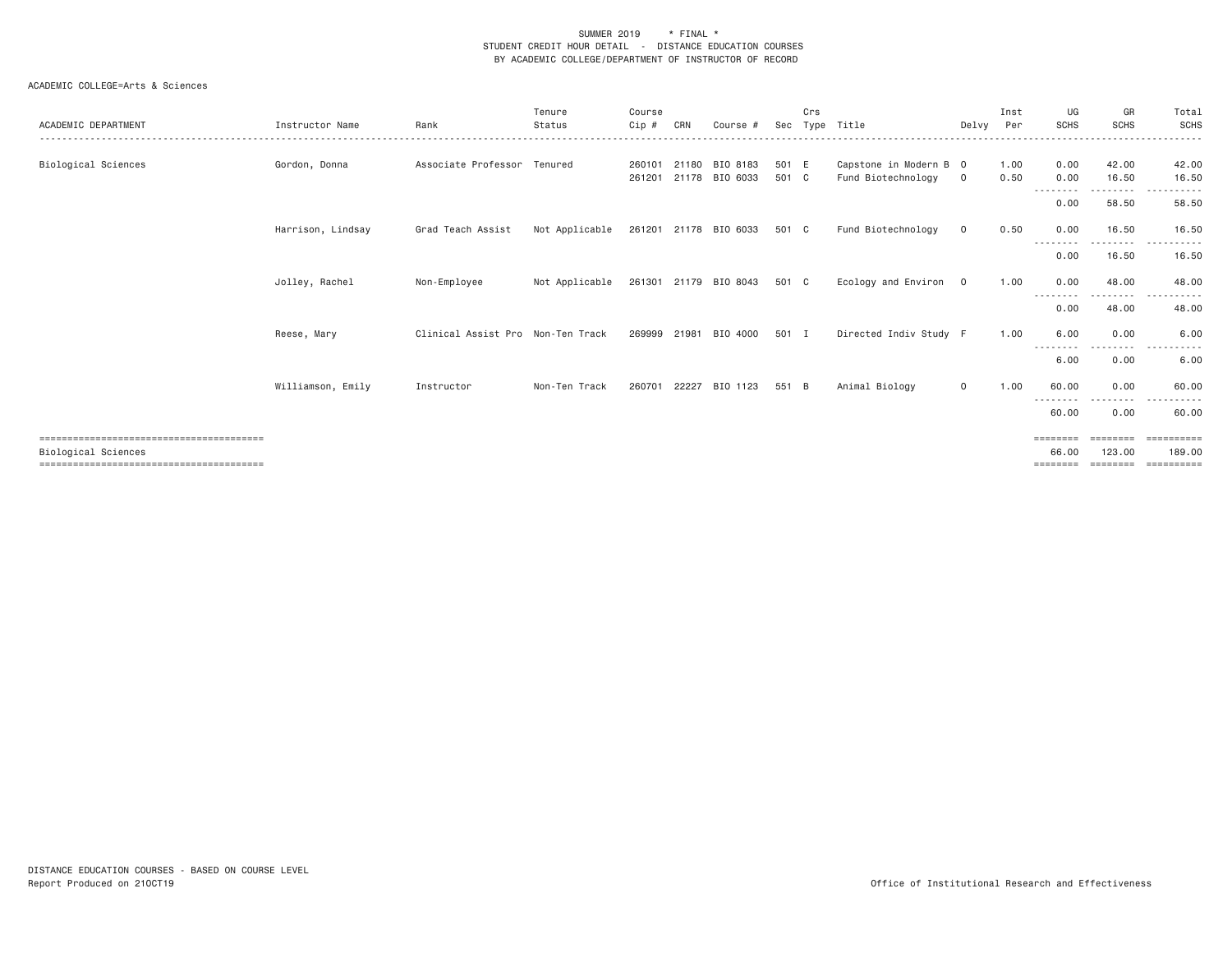| ACADEMIC DEPARTMENT | Instructor Name | Rank       | Tenure<br>Status | Course<br>Cip # | CRN   | Course #      |       | Crs<br>Sec Type | Title               | Delvy    | Inst<br>Per | UG<br><b>SCHS</b> | GR<br><b>SCHS</b> | Total<br><b>SCHS</b><br>. |
|---------------------|-----------------|------------|------------------|-----------------|-------|---------------|-------|-----------------|---------------------|----------|-------------|-------------------|-------------------|---------------------------|
| Chemistry           | Smith, Laura    | Instructor | Non-Ten Track    | 400501          | 21223 | 1043<br>CН    | 501   | C.              | Survey of Chemistry |          | 1.00        | 21.00             | 0.00              | 21.00                     |
|                     |                 |            |                  |                 | 21224 | CH 1051       | 501 L |                 | Experimental Chem   | $\Omega$ | 1.00        | 5.00              | 0.00              | 5.00                      |
|                     |                 |            |                  |                 |       | 21225 CH 1051 | 551 L |                 | Experimental Chem   | $\Omega$ | 1,00        | 1.00              | 0.00              | 1.00                      |
|                     |                 |            |                  |                 |       | 21226 CH 1053 | 551   | $\mathbf{C}$    | Survey of Chemistry | $\Omega$ | 1.00        | 12.00             | 0.00              | 12.00                     |
|                     |                 |            |                  |                 |       |               |       |                 |                     |          |             |                   |                   |                           |
|                     |                 |            |                  |                 |       |               |       |                 |                     |          |             | 39,00             | 0.00              | 39,00                     |
|                     |                 |            |                  |                 |       |               |       |                 |                     |          |             |                   |                   |                           |
|                     |                 |            |                  |                 |       |               |       |                 |                     |          |             | ========          | $=$ = = = = = = = |                           |
| Chemistry           |                 |            |                  |                 |       |               |       |                 |                     |          |             | 39.00             | 0.00              | 39,00                     |
|                     |                 |            |                  |                 |       |               |       |                 |                     |          |             | ========          | ========          | ==========                |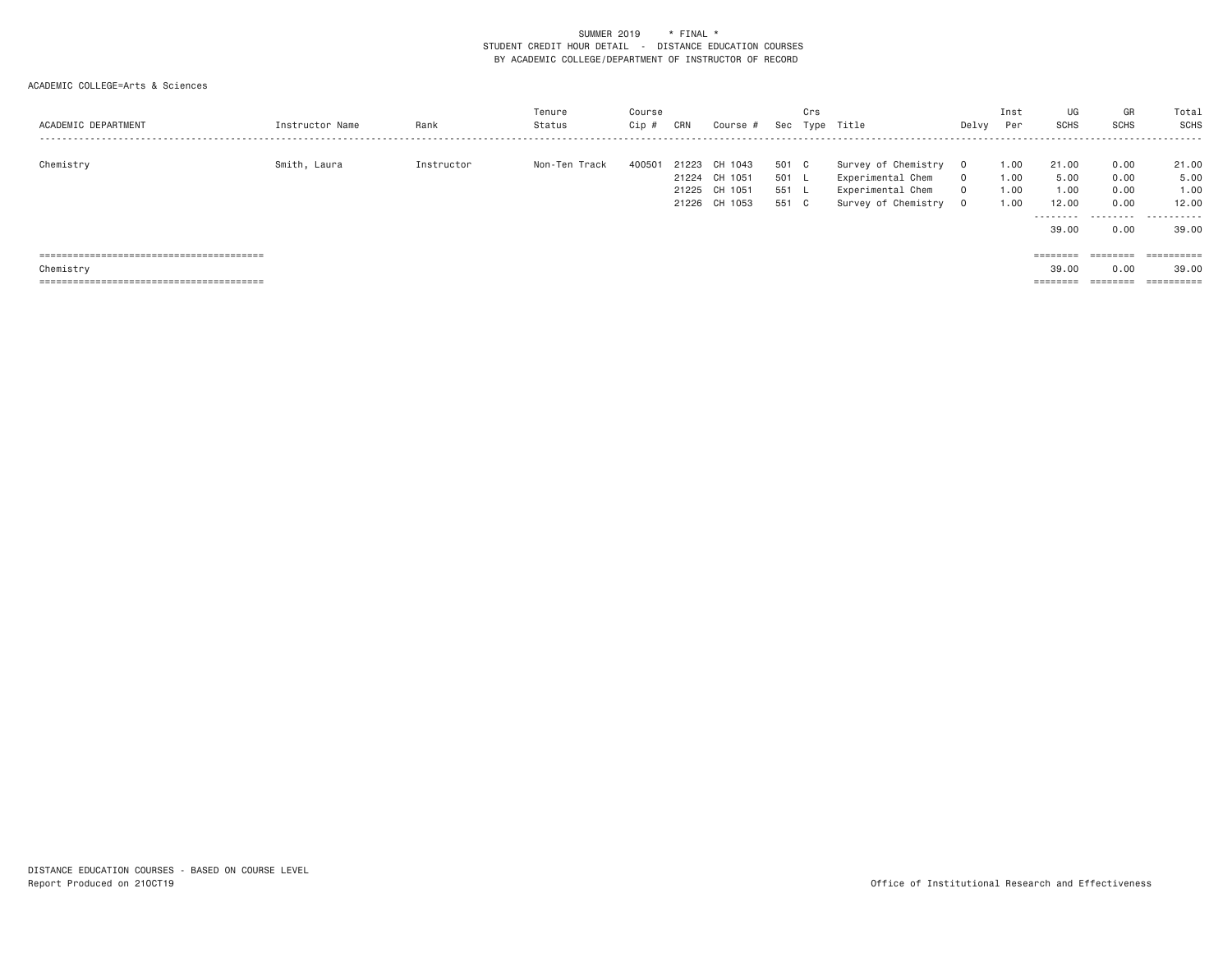| ACADEMIC DEPARTMENT                                                                | Instructor Name | Rank                          | Tenure<br>Status | Course<br>$Cip$ # | CRN | Course #                         | Sec            | Crs | Type Title                 | Delvy                        | Inst<br>Per  | UG<br><b>SCHS</b>  | GR<br><b>SCHS</b>                      | Total<br><b>SCHS</b>                |
|------------------------------------------------------------------------------------|-----------------|-------------------------------|------------------|-------------------|-----|----------------------------------|----------------|-----|----------------------------|------------------------------|--------------|--------------------|----------------------------------------|-------------------------------------|
| Classical & Modern Languages & Literatur Debicka, Anna                             |                 | Instructor                    | Non-Ten Track    |                   |     | 160905 21300 FLS 1113            | 551 C          |     | Spanish I                  | 0                            | 1.00         | 57.00              | 0.00                                   | 57.00                               |
|                                                                                    |                 |                               |                  |                   |     |                                  |                |     |                            |                              |              | --------<br>57.00  | 0.00                                   | 57.00                               |
|                                                                                    | Kraker, Julia   | Lecturer                      | Non-Ten Track    | 160905            |     | 21301 FLS 1123<br>21302 FLS 1123 | 501 C<br>503 C |     | Spanish II<br>Spanish II   | $\circ$<br>$\mathbf{O}$      | 1.00<br>1.00 | 54.00<br>39.00     | 0.00<br>0.00                           | 54.00<br>39.00                      |
|                                                                                    |                 |                               |                  |                   |     |                                  |                |     |                            |                              |              | ---------<br>93.00 | --------<br>0.00                       | .<br>93.00                          |
|                                                                                    | Moya, Arleana   | Instructor                    | Non-Ten Track    | 160905            |     | 21303 FLS 1123<br>21304 FLS 1123 | 551 C<br>552 C |     | Spanish II<br>Spanish II   | $\mathbf{0}$<br>$\mathbf{O}$ | 1.00<br>1.00 | 51.00<br>39.00     | 0.00<br>0.00                           | 51.00<br>39.00                      |
|                                                                                    |                 |                               |                  |                   |     |                                  |                |     |                            |                              |              | .<br>90.00         | .<br>0.00                              | 90.00                               |
|                                                                                    | Russell, Amie   | Instructor                    | Non-Ten Track    | 160905            |     | 21297 FLS 1113<br>21298 FLS 1113 | 501 C<br>502 C |     | Spanish I<br>Spanish I     | $\circ$<br>$\mathsf{O}$      | 1.00<br>1.00 | 57.00<br>54.00     | 0.00<br>0.00                           | 57.00<br>54.00                      |
|                                                                                    |                 |                               |                  |                   |     |                                  |                |     |                            |                              |              | .<br>111.00        | . <b>.</b><br>0.00                     | 111.00                              |
|                                                                                    | Vozzo, Rosa     | Instructor                    | Non-Ten Track    | 160905            |     | 21306 FLS 2133<br>21308 FLS 2133 | 501 C<br>551 C |     | Spanish III<br>Spanish III | $\circ$<br>$\circ$           | 1.00<br>1.00 | 48.00<br>75.00     | 0.00<br>0.00                           | 48.00<br>75.00                      |
|                                                                                    |                 |                               |                  |                   |     |                                  |                |     |                            |                              |              | --------<br>123.00 | --------<br>0.00                       | ------<br>123.00                    |
|                                                                                    | Zelaya, Karina  | Assistant Professor Ten Track |                  |                   |     | 169999 22885 FLS 4990            | 551 C          |     | Special Topic In FLS 0     |                              | 1.00         | 27.00<br>--------- | 0.00                                   | 27.00                               |
|                                                                                    |                 |                               |                  |                   |     |                                  |                |     |                            |                              |              | 27.00              | 0.00                                   | 27.00                               |
| Classical & Modern Languages & Literatur<br>-------------------------------------- |                 |                               |                  |                   |     |                                  |                |     |                            |                              |              | ========<br>501.00 | ========<br>0.00<br>========= ======== | -----------<br>501.00<br>========== |
|                                                                                    |                 |                               |                  |                   |     |                                  |                |     |                            |                              |              |                    |                                        |                                     |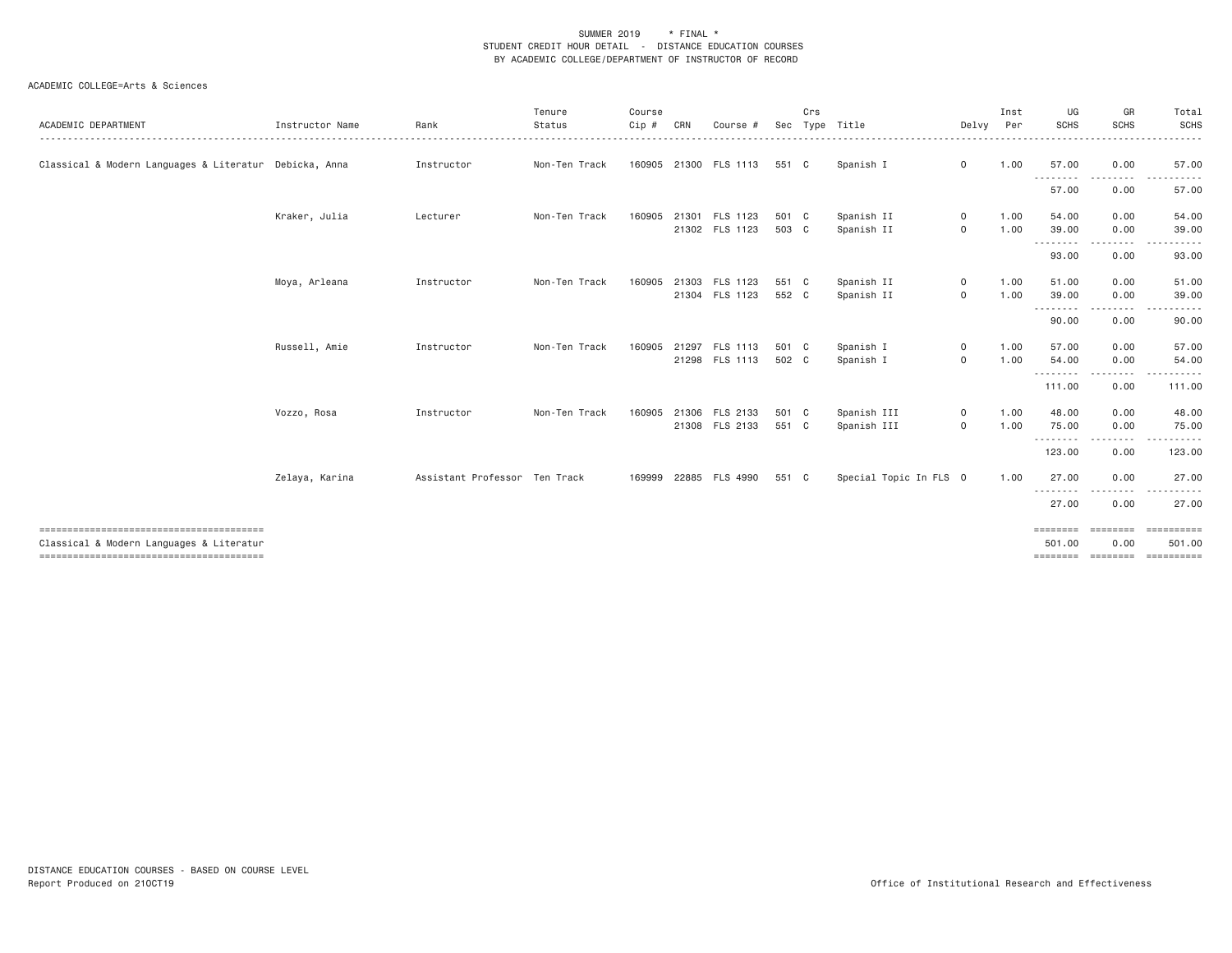| ACADEMIC DEPARTMENT | Instructor Name   | Rank                          | Tenure<br>Status | Course<br>Cip # | CRN   | Course #             |       | Crs | Sec Type Title         | Delvy          | Inst<br>Per | UG<br><b>SCHS</b> | GR<br><b>SCHS</b>                                                                                                                                            | Total<br><b>SCHS</b> |
|---------------------|-------------------|-------------------------------|------------------|-----------------|-------|----------------------|-------|-----|------------------------|----------------|-------------|-------------------|--------------------------------------------------------------------------------------------------------------------------------------------------------------|----------------------|
| Communication       | Fisher, Melody    | Assistant Professor Ten Track |                  |                 |       | 090900 21232 CO 3813 | 501 C |     | PR Case Problems       | 0              | 1.00        | 21.00<br><u>.</u> | 0.00<br>.                                                                                                                                                    | 21.00<br>.           |
|                     |                   |                               |                  |                 |       |                      |       |     |                        |                |             | 21.00             | 0.00                                                                                                                                                         | 21.00                |
|                     | Fountain, Amy     | Instructor                    | Non-Ten Track    | 090101          | 21228 | CO 1013              | 501 C |     | Intro to Communicati 0 |                | 1.00        | 60.00             | 0.00                                                                                                                                                         | 60.00                |
|                     |                   |                               |                  |                 |       | 21230 CO 1223        | 501 C |     | Intro Comm Theory      | 0              | 1.00        | 45.00<br>.        | 0.00<br>$\frac{1}{2} \left( \frac{1}{2} \right) \left( \frac{1}{2} \right) \left( \frac{1}{2} \right) \left( \frac{1}{2} \right) \left( \frac{1}{2} \right)$ | 45.00<br>.           |
|                     |                   |                               |                  |                 |       |                      |       |     |                        |                |             | 105.00            | 0.00                                                                                                                                                         | 105.00               |
|                     | Knight, Amy       | Instructor                    | Non-Ten Track    |                 |       | 090101 21229 CO 1013 | 551 C |     | Intro to Communicati 0 |                | 1.00        | 51.00<br>.        | 0.00<br><u>.</u>                                                                                                                                             | 51.00<br>.           |
|                     |                   |                               |                  |                 |       |                      |       |     |                        |                |             | 51.00             | 0.00                                                                                                                                                         | 51.00                |
|                     | Loehwing, Melanie | Assistant Professor Ten Track |                  | 090101          | 22397 | CO 6043              | 551 C |     | Comm and Leadership    | $\overline{0}$ | 1.00        | 0.00              | 15.00                                                                                                                                                        | 15.00                |
|                     |                   |                               |                  |                 | 22398 | CO 4043              | 551 C |     | Comm and Leadership    | $\overline{0}$ | 1.00        | 27.00             | 0.00                                                                                                                                                         | 27.00                |
|                     |                   |                               |                  | 231304 22228    |       | CO 4253              | 501 C |     | Elements Of Persuasn 0 |                | 1.00        | 42.00             | 0.00                                                                                                                                                         | 42.00                |
|                     |                   |                               |                  |                 |       | 22229 CO 6253        | 501 C |     | Elements Of Persuasn 0 |                | 1.00        | 0.00<br>.         | 12.00<br>.                                                                                                                                                   | 12.00<br>.           |
|                     |                   |                               |                  |                 |       |                      |       |     |                        |                |             | 69.00             | 27.00                                                                                                                                                        | 96.00                |
|                     | Poe, Philip       | Assistant Professor Ten Track |                  | 090101          |       | 22402 CO 1013        | 552 C |     | Intro to Communicati 0 |                | 1.00        | 24.00<br>.        | 0.00<br>- - - - -                                                                                                                                            | 24.00                |
|                     |                   |                               |                  |                 |       |                      |       |     |                        |                |             | 24.00             | 0.00                                                                                                                                                         | 24.00                |
|                     | Smith, Glenn      | Associate Professor Tenured   |                  | 090401          | 21231 | CO 1403              | 501 C |     | Intro Mass Media       | 0              | 1.00        | 39.00             | 0.00                                                                                                                                                         | 39.00                |
|                     |                   |                               |                  | 090701          | 22051 | CO 4433              | 501 C |     | Television Criticism   | $\overline{0}$ | 1.00        | 30.00             | 0.00                                                                                                                                                         | 30.00                |
|                     |                   |                               |                  |                 |       | 090702 22050 CO 6433 | 501 C |     | Television Criticism 0 |                | 1.00        | 0.00<br>.         | 6.00<br>$\frac{1}{2}$                                                                                                                                        | 6.00                 |
|                     |                   |                               |                  |                 |       |                      |       |     |                        |                |             | 69.00             | 6.00                                                                                                                                                         | 75.00                |
|                     | Strout, Lawrence  | Associate Professor Tenured   |                  | 090102          | 21234 | CO 4313              | 501 C |     | Mass Media Law         | 0              | 1.00        | 39.00             | 0.00                                                                                                                                                         | 39.00                |
|                     |                   |                               |                  |                 |       | 090401 21237 CO 6313 | 501 C |     | Mass Media Law         | 0              | 1.00        | 0.00<br>.         | 6.00                                                                                                                                                         | 6.00                 |
|                     |                   |                               |                  |                 |       |                      |       |     |                        |                |             | 39.00             | 6.00                                                                                                                                                         | 45.00                |
|                     | Williams, Kevin   | Associate Professor Tenured   |                  | 090101          | 22230 | CO 3833              | 501 C |     | Interviewing           | 0              | 1.00        | 27.00             | 0.00                                                                                                                                                         | 27.00                |
|                     |                   |                               |                  | 090102          | 21235 | CO 4323              | 501 C |     | Mass Media-Society     | $\mathsf{O}$   | 1.00        | 27.00             | 0.00                                                                                                                                                         | 27.00                |
|                     |                   |                               |                  |                 |       | 090401 21238 CO 6323 | 501 C |     | Mass Media-Society     | 0              | 1.00        | 0.00              | 9.00                                                                                                                                                         | 9.00                 |
|                     |                   |                               |                  |                 |       |                      |       |     |                        |                |             | .<br>54.00        | -----<br>9.00                                                                                                                                                | 63.00                |
| Communication       |                   |                               |                  |                 |       |                      |       |     |                        |                |             | 432.00            | ========= ======== ==========<br>48.00                                                                                                                       | 480.00               |
|                     |                   |                               |                  |                 |       |                      |       |     |                        |                |             |                   | ======== ======== =========                                                                                                                                  |                      |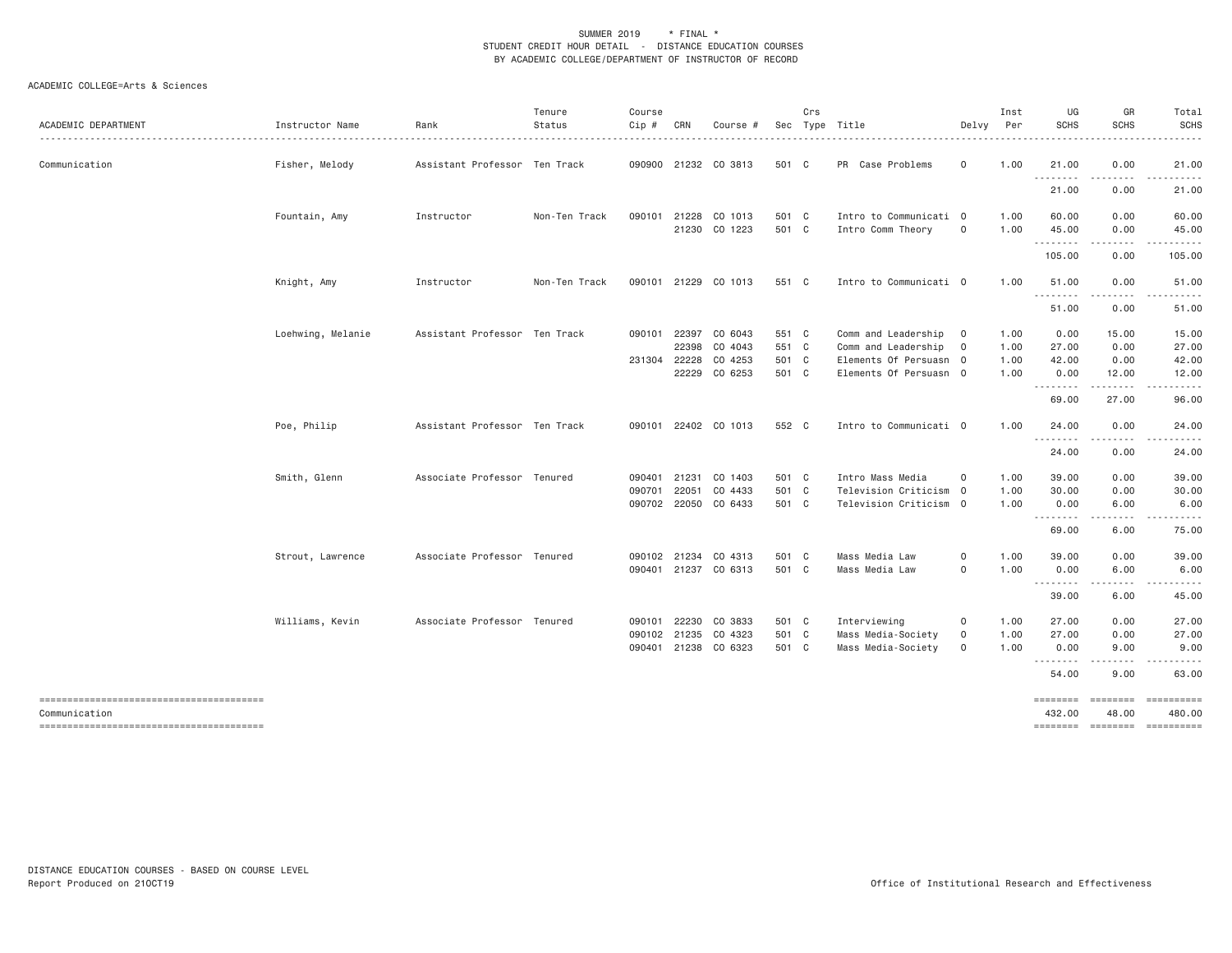| ACADEMIC DEPARTMENT | Instructor Name | Rank                        | Tenure<br>Status | Course<br>Cip # | CRN            | Course #                       | Sec            | Crs | Type Title                                       | Delvy          | Inst<br>Per  | UG<br><b>SCHS</b>        | GR<br><b>SCHS</b>              | Total<br><b>SCHS</b><br>------ |
|---------------------|-----------------|-----------------------------|------------------|-----------------|----------------|--------------------------------|----------------|-----|--------------------------------------------------|----------------|--------------|--------------------------|--------------------------------|--------------------------------|
| English             | Brocato, John   | Instructor                  | Non-Ten Track    |                 |                | 140101 23235 GE 6513           | 501 C          |     | Engr. Writ. and Pres 0                           |                | 1.00         | 0.00                     | 18.00                          | 18.00                          |
|                     |                 |                             |                  |                 |                |                                |                |     |                                                  |                |              | --------<br>0.00         | $\cdots$<br>18.00              | .<br>18.00                     |
|                     | Herd, Wendy     | Associate Professor Tenured |                  | 160102          | 22290<br>22291 | EN 6403<br>EN 4403             | 551 C<br>551 C |     | Intro To Linguistics 0<br>Intro To Linguistics 0 |                | 1.00<br>1.00 | 0.00<br>33.00            | 9.00<br>0.00                   | 9.00<br>33.00                  |
|                     |                 |                             |                  |                 |                |                                |                |     |                                                  |                |              | --------<br>33.00        | . <b>.</b><br>9.00             | 42.00                          |
|                     | Lammert, Thomas | Lecturer                    | Non-Ten Track    |                 |                | 231301 23167 EN 1113           | 552 C          |     | En Composition II                                | $\circ$        | 1.00         | 33.00                    | 0.00                           | 33.00                          |
|                     |                 |                             |                  |                 |                |                                |                |     |                                                  |                |              | ---------<br>33.00       | 0.00                           | 33.00                          |
|                     | Leonard, Ashley | Instructor                  | Non-Ten Track    |                 |                | 231401 21775 EN 2203           | 551 C          |     | Intro To Literature                              | $\overline{0}$ | 1.00         | 18.00<br>---------       | 0.00<br>.                      | 18.00<br>.                     |
|                     |                 |                             |                  |                 |                |                                |                |     |                                                  |                |              | 18.00                    | 0.00                           | 18.00                          |
|                     | Olson, Peter    | Lecturer                    | Non-Ten Track    | 231301          |                | 21282 EN 1103<br>21283 EN 1113 | 501 C<br>551 C |     | En Composition I<br>En Composition II            | 0<br>$\circ$   | 1.00<br>1.00 | 27.00<br>27.00           | 0.00<br>0.00                   | 27.00<br>27.00                 |
|                     |                 |                             |                  |                 |                |                                |                |     |                                                  |                |              | ---------<br>54.00       | .<br>0.00                      | 54.00                          |
|                     | Stinson, Emily  | Instructor                  | Non-Ten Track    |                 |                | 231401 21774 EN 2203           | 501 C          |     | Intro To Literature 0                            |                | 1.00         | 51.00                    | 0.00                           | 51.00                          |
|                     |                 |                             |                  |                 |                |                                |                |     |                                                  |                |              | ---------<br>51.00       | $\cdots \cdots \cdots$<br>0.00 | ----------<br>51.00            |
|                     |                 |                             |                  |                 |                |                                |                |     |                                                  |                |              | ========                 |                                |                                |
| English             |                 |                             |                  |                 |                |                                |                |     |                                                  |                |              | 189.00<br><b>EEEEEEE</b> | 27,00<br>========              | 216.00<br>==========           |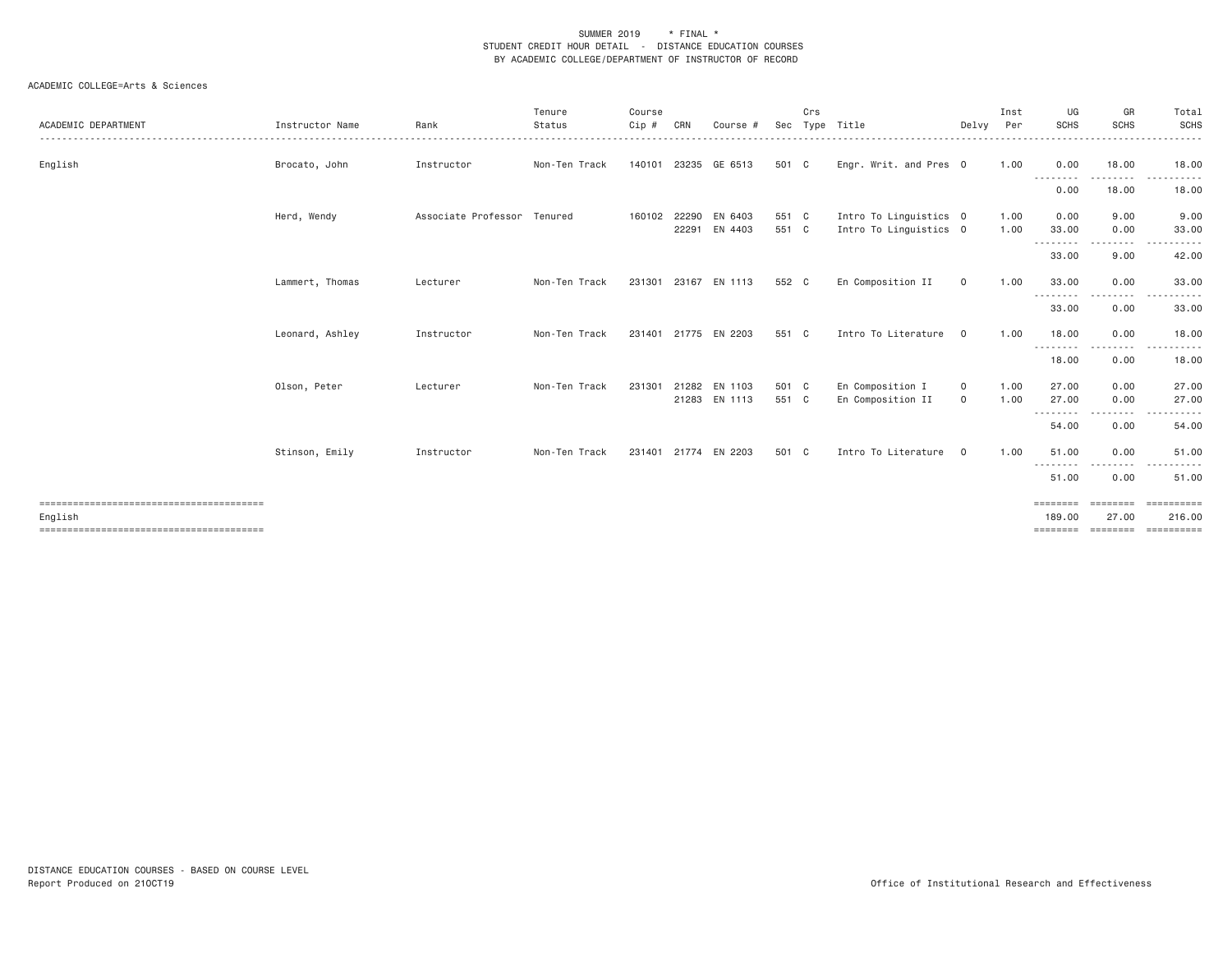| ACADEMIC DEPARTMENT        | Instructor Name       | Rank                              | Tenure<br>Status | Course<br>Cip # | CRN          | Course #             |       | Crs | Sec Type Title<br>.    | Delvy                   | Inst<br>Per | UG<br><b>SCHS</b>                 | GR<br><b>SCHS</b>   | Total<br><b>SCHS</b> |
|----------------------------|-----------------------|-----------------------------------|------------------|-----------------|--------------|----------------------|-------|-----|------------------------|-------------------------|-------------|-----------------------------------|---------------------|----------------------|
| Geosciences                | Brown, Michael E.     | Professor                         | Tenured          |                 | 400401 21372 | GR 8573              | 502 S |     | Research Applied Met F |                         | 1.00        | 0.00                              | 36.00               | 36.00                |
|                            |                       |                                   |                  |                 |              | 400404 21360 GR 6843 | 501 C |     | Severe Storm Methods 0 |                         | 1.00        | 0.00<br>.                         | 21.00<br>.          | 21.00                |
|                            |                       |                                   |                  |                 |              |                      |       |     |                        |                         |             | 0.00                              | 57.00               | 57.00                |
|                            | Clary, Renee          | Professor                         | Tenured          |                 |              | 400601 21785 GG 8313 | 501 C |     | History of Life        | $\mathsf{O}$            | 1.00        | 0.00<br>$\sim$ $\sim$ $\sim$<br>. | 12.00               | 12.00                |
|                            |                       |                                   |                  |                 |              |                      |       |     |                        |                         |             | 0.00                              | 12.00               | 12.00                |
|                            | Dyer, Jamie           | Professor                         | Tenured          |                 |              | 400401 21371 GR 8573 | 501 S |     | Research Applied Met F |                         | 1.00        | 0.00<br>$\sim$ $\sim$ .<br>.      | 33.00<br>.          | 33.00                |
|                            |                       |                                   |                  |                 |              |                      |       |     |                        |                         |             | 0.00                              | 33.00               | 33.00                |
|                            | Fraza, Erik           | Clinical Assist Pro Non-Ten Track |                  | 400404 21344    |              | GR 4473              | 501 C |     | Numerical Wx Predict 0 |                         | 1.00        | 99.00                             | 0.00                | 99.00                |
|                            |                       |                                   |                  |                 | 21345        | GR 4473              | 502 C |     | Numerical Wx Predict 0 |                         | 1.00        | 75.00                             | 0.00                | 75.00                |
|                            |                       |                                   |                  |                 | 21352        | GR 4933              | 501 C |     | Dynamic Meteorology    | $\overline{\mathbf{0}}$ | 1.00        | 6.00                              | 0.00                | 6.00                 |
|                            |                       |                                   |                  |                 | 21356        | GR 6473              | 501 C |     | Numerical Wx Predict 0 |                         | 1.00        | 0.00                              | 15.00               | 15.00                |
|                            |                       |                                   |                  | 450701 21361    |              | GR 6933              | 501 C |     | Dynamic Meteorology    | $\overline{\mathbf{0}}$ | 1.00        | 0.00                              | 15.00               | 15.00                |
|                            |                       |                                   |                  |                 | 21363        | GR 8000              | 502 D |     | Research / Thesis      | $\mathbf 0$             | 1.00        | 0.00<br>.                         | 1.00<br>$- - - - -$ | 1.00                 |
|                            |                       |                                   |                  |                 |              |                      |       |     |                        |                         |             | 180.00                            | 31.00               | 211.00               |
|                            | Fuhrmann, Christopher | Assistant Professor Ten Track     |                  | 400401          | 21357        | GR 6643              | 501 C |     | Physical Climatology 0 |                         | 1.00        | 0.00                              | 84.00               | 84.00                |
|                            |                       |                                   |                  |                 | 21374        | GR 8633              | 501 C |     | Climate Change         | $\mathbf 0$             | 1.00        | 0.00                              | 75.00               | 75.00                |
|                            |                       |                                   |                  |                 | 21783        | GR 4643              | 501 C |     | Physical Climatology 0 |                         | 1.00        | 120.00                            | 0.00                | 120.00               |
|                            |                       |                                   |                  |                 | 21784        | GR 4643              | 502 C |     | Physical Climatology 0 |                         | 1.00        | 117.00<br>.                       | 0.00                | 117.00               |
|                            |                       |                                   |                  |                 |              |                      |       |     |                        |                         |             | 237.00                            | 159.00              | 396.00               |
|                            | Grala, Katarzyna      | Non-Faculty                       | Not Applicable   | 450701          | 21354        | GR 6303              | 501 B |     | Principles of GIS      | 0                       | 0.90        | 0.00                              | 13.50               | 13.50                |
|                            |                       |                                   |                  |                 | 21355        | GR 6303              | 502 B |     | Principles of GIS      | $\mathsf{O}$            | 0.90        | 0.00                              | 8.10                | 8.10                 |
|                            |                       |                                   |                  |                 | 450702 21340 | GR 4303              | 501 B |     | Principles of GIS      | $\mathsf 0$             | 0.90        | 27.00                             | 0.00                | 27.00                |
|                            |                       |                                   |                  |                 | 21341        | GR 4303              | 502 B |     | Principles of GIS      | $\mathbf 0$             | 0.90        | 2.70<br>.                         | 0.00                | 2.70                 |
|                            |                       |                                   |                  |                 |              |                      |       |     |                        |                         |             | 29.70                             | 21.60               | 51.30                |
|                            | Gutter, Barrett       | Clinical Assist Pro Non-Ten Track |                  |                 | 400404 21349 | GR 4713              | 501 B |     | Synoptic Met I         | $\mathbf 0$             | 1.00        | 30.00                             | 0.00                | 30.00                |
|                            |                       |                                   |                  |                 | 21353        | GR 4963              | 501 C |     | Mesoscale Meteorolog 0 |                         | 1.00        | 27.00                             | 0.00                | 27.00                |
|                            |                       |                                   |                  |                 | 400601 21368 | GR 8410              | 504 S |     | Field Methods Semina F |                         | 1.00        | 0.00                              | 42.00               | 42.00                |
|                            |                       |                                   |                  | 450701          | 21362        | GR 6963              | 501 C |     | Mesoscale Meteorolo O  |                         | 1.00        | 0.00                              | 15.00               | 15.00                |
|                            |                       |                                   |                  |                 |              | 23211 GR 7000        | 505 I |     | Directed Indiv Study 0 |                         | 1.00        | 0.00<br>.                         | 3.00<br>.           | 3.00                 |
|                            |                       |                                   |                  |                 |              |                      |       |     |                        |                         |             | 57.00                             | 60.00               | 117.00               |
|                            | Haney, Christa        | Instructor                        | Non-Ten Track    |                 | 231303 21329 | GG 4333              | 501 C |     | Geowriting             | 0                       | 1.00        | 60.00                             | 0.00                | 60.00                |
|                            |                       |                                   |                  |                 | 21330        | GG 4333              | 502 C |     | Geowriting             | 0                       | 1.00        | 36.00                             | 0.00                | 36.00                |
|                            |                       |                                   |                  | 400607 21327    |              | GG 3603              | 501 C |     | Intro To Oceanograph   | $\overline{0}$          | 1.00        | 117.00                            | 0.00                | 117.00               |
|                            |                       |                                   |                  |                 | 21328        | GG 3603              | 502 C |     | Intro To Oceanograph 0 |                         | 1.00        | 60.00                             | 0.00                | 60.00                |
|                            |                       |                                   |                  |                 |              | 450701 22475 GR 8000 | 501 D |     | Research / Thesis      | $\Omega$                | 1.00        | 0.00                              | 3.00<br>.           | 3.00                 |
|                            |                       |                                   |                  |                 |              |                      |       |     |                        |                         |             | .<br>273.00                       | 3.00                | 276.00               |
|                            | Kirkland, Brenda      | Professor                         | Tenured          |                 |              | 400601 21875 GR 8410 | 503 S |     | Field Methods Semina F |                         | 1.00        | 0.00                              | 21.00               | 21.00                |
| 57071107 701017701 0015070 | BLOCK OU COURSE LEVEL |                                   |                  |                 |              |                      |       |     |                        |                         |             |                                   |                     |                      |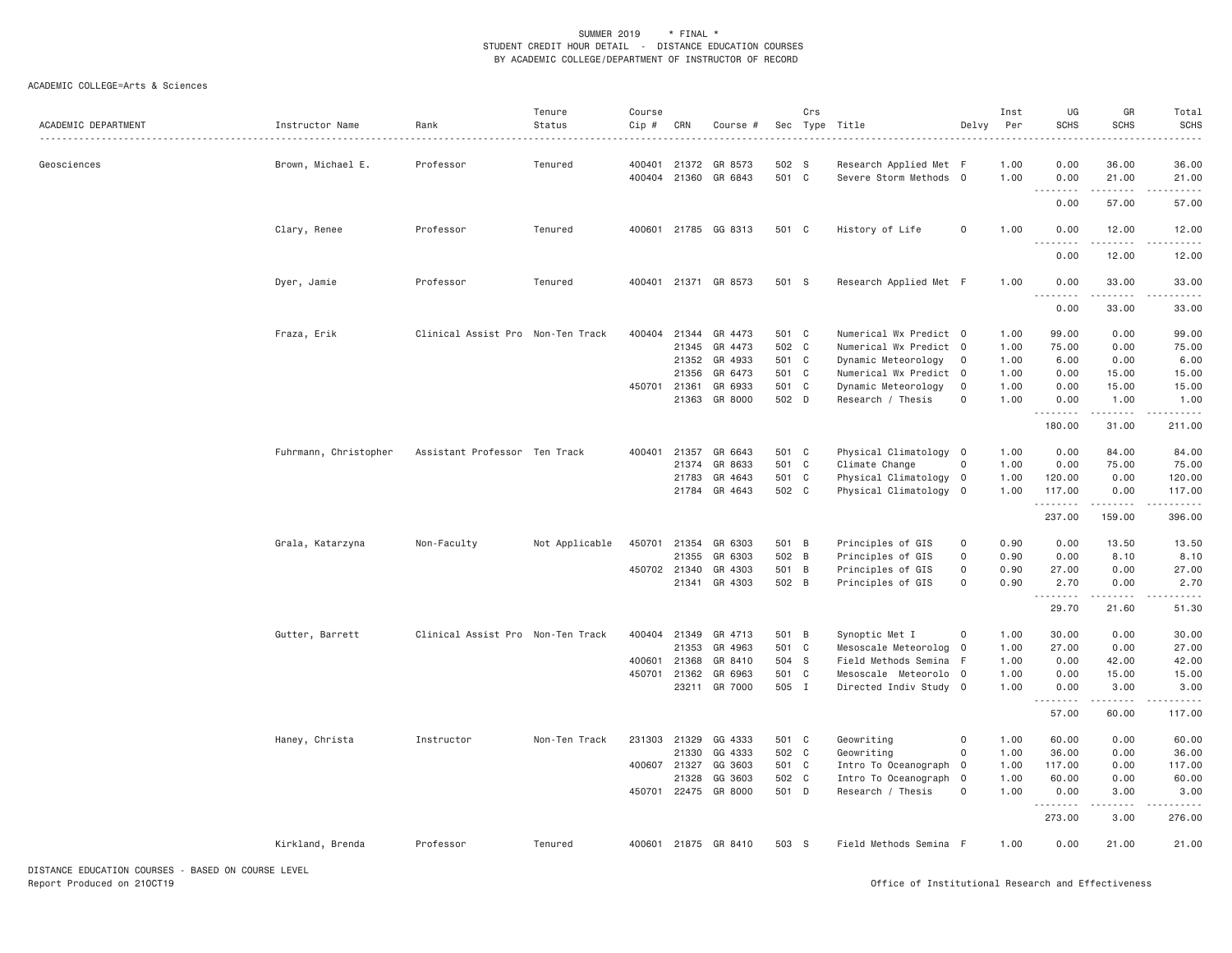| ACADEMIC DEPARTMENT | Instructor Name    | Rank                              | Tenure<br>Status | Course<br>Cip # | CRN          | Course #             |       | Crs | Sec Type Title         | Delvy                   | Inst<br>Per | UG<br><b>SCHS</b> | GR<br><b>SCHS</b>        | Total<br><b>SCHS</b><br>. |
|---------------------|--------------------|-----------------------------------|------------------|-----------------|--------------|----------------------|-------|-----|------------------------|-------------------------|-------------|-------------------|--------------------------|---------------------------|
|                     |                    |                                   |                  |                 |              |                      |       |     |                        |                         |             |                   |                          |                           |
|                     |                    |                                   |                  |                 |              |                      |       |     |                        |                         |             | 0.00              | 21.00                    | 21.00                     |
| Geosciences         | Lalk, Sarah        | Instructor                        | Non-Ten Track    | 400401          |              | 21373 GR 8573        | 503 S |     | Research Applied Met F |                         | 1.00        | 0.00              | 27.00                    | 27.00                     |
|                     |                    |                                   |                  | 400601          |              | 21332 GG 8203        | 501 C |     | Ocean Science          | $\mathbf 0$             | 1.00        | 0.00              | 84.00                    | 84.00                     |
|                     |                    |                                   |                  |                 | 21333        | GG 8203              | 502 C |     | Ocean Science          | $\circ$                 | 1.00        | 0.00              | 75.00                    | 75.00                     |
|                     |                    |                                   |                  |                 |              | 21777 GG 4523        | 501 C |     | Coastal Environments   | $\overline{\mathbf{0}}$ | 1.00        | 12.00             | 0.00                     | 12.00                     |
|                     |                    |                                   |                  |                 |              | 21778 GG 6523        | 501 C |     | Coastal Environments 0 |                         | 1.00        | 0.00<br>.         | 57.00<br>.               | 57.00<br>.                |
|                     |                    |                                   |                  |                 |              |                      |       |     |                        |                         |             | 12.00             | 243.00                   | 255.00                    |
|                     | Mercer, Andrew     | Associate Professor Tenured       |                  | 400401          | 21369        | GR 8453              | 501 C |     | Quant Analysis Climo 0 |                         | 1.00        | 0.00              | 69,00                    | 69.00                     |
|                     |                    |                                   |                  |                 | 21370        | GR 8453              | 502 C |     | Quant Analysis Climo 0 |                         | 1.00        | 0.00              | 72.00                    | 72.00                     |
|                     |                    |                                   |                  |                 | 400404 21350 | GR 4733              | 501 C |     | Synoptic Meteorology 0 |                         | 0.10        | 2.10              | 0.00                     | 2.10                      |
|                     |                    |                                   |                  |                 |              | 450701 21359 GR 6733 | 501 C |     | Synoptic Meteorology 0 |                         | 0.10        | 0.00<br><u>.</u>  | 0.90                     | 0.90                      |
|                     |                    |                                   |                  |                 |              |                      |       |     |                        |                         |             | 2.10              | 141.90                   | 144.00                    |
|                     | Mylroie, John      | Non-Employee                      | Not Applicable   |                 |              | 400601 21367 GR 8410 | 502 S |     | Field Methods Semina F |                         | 1.00        | 0.00<br>.         | 33.00<br>$- - - - - - -$ | 33.00                     |
|                     |                    |                                   |                  |                 |              |                      |       |     |                        |                         |             | 0.00              | 33.00                    | 33.00                     |
|                     | Nagel, Athena      | Clinical Assist Pro Non-Ten Track |                  | 400601          |              | 21326 GG 1113        | 501 C |     | Survey Earth Sci I     | $\mathbf 0$             | 1.00        | 45.00             | 0.00                     | 45.00                     |
|                     |                    |                                   |                  |                 |              | 450702 21364 GR 8400 | 501 E |     | Field Meth In Geosci 0 |                         | 1.00        | 0.00<br>.         | 33.00                    | 33.00                     |
|                     |                    |                                   |                  |                 |              |                      |       |     |                        |                         |             | 45.00             | 33.00                    | 78.00                     |
|                     | Nordstrom, Gregory | Instructor                        | Non-Ten Track    | 400404          | 21342        | GR 4453              | 501 C |     | Weather Prediction I 0 |                         | 1.00        | 120.00            | 0.00                     | 120.00                    |
|                     |                    |                                   |                  |                 |              | 21343 GR 4453        | 502 C |     | Weather Prediction I 0 |                         | 1.00        | 48,00             | 0.00                     | 48.00                     |
|                     |                    |                                   |                  |                 |              | 21776 GR 1604        | 501 B |     | Weather and Climate    | $\overline{0}$          | 1.00        | 80.00             | 0.00                     | 80.00                     |
|                     |                    |                                   |                  | 450701          |              | 21336 GR 1114        | 501 B |     | Physical Geography     | 0                       | 1.00        | 36.00<br>.        | 0.00                     | 36.00                     |
|                     |                    |                                   |                  |                 |              |                      |       |     |                        |                         |             | 284.00            | 0.00                     | 284.00                    |
|                     | Paul, Varun        | Assistant Professor Ten Track     |                  | 400601          |              | 23244 GG 8000        | 502 D |     | Research / Thesis      | $\mathsf{O}$            | 0.50        | 0.00<br>.         | 1.50<br>.                | 1.50<br>.                 |
|                     |                    |                                   |                  |                 |              |                      |       |     |                        |                         |             | 0.00              | 1.50                     | 1.50                      |
|                     | Poe, Lindsey       | Instructor                        | Non-Ten Track    |                 |              | 450701 21338 GR 1123 | 551 C |     | Intro World Geog       | $\mathbf 0$             | 1.00        | 75.00<br><u>.</u> | 0.00                     | 75.00                     |
|                     |                    |                                   |                  |                 |              |                      |       |     |                        |                         |             | 75.00             | 0.00                     | 75.00                     |
|                     | Rodgers, John      | Professor                         | Tenured          | 400601          | 21324        | GG 1111              | 501 L |     | Earth Science I Lab    | $\circ$                 | 1.00        | 15.00             | 0.00                     | 15.00                     |
|                     |                    |                                   |                  |                 | 23244        | GG 8000              | 502 D |     | Research / Thesis      | $\mathbf 0$             | 0.50        | 0.00              | 1.50                     | 1.50                      |
|                     |                    |                                   |                  |                 | 450701 21354 | GR 6303              | 501 B |     | Principles of GIS      | 0                       | 0.10        | 0.00              | 1.50                     | 1.50                      |
|                     |                    |                                   |                  |                 | 21355        | GR 6303              | 502 B |     | Principles of GIS      | $\mathsf{O}\xspace$     | 0.10        | 0.00              | 0.90                     | 0.90                      |
|                     |                    |                                   |                  |                 | 23144        | GR 7000              | 504 I |     | Directed Indiv Study 0 |                         | 1.00        | 0.00              | 1.00                     | 1.00                      |
|                     |                    |                                   |                  |                 | 23352        | GR 7000              | 551 I |     | Directed Indiv Study   | $\overline{0}$          | 1.00        | 0.00              | 1.00                     | 1.00                      |
|                     |                    |                                   |                  |                 | 450702 21340 | GR 4303              | 501 B |     | Principles of GIS      | $\Omega$                | 0.10        | 3.00              | 0.00                     | 3.00                      |
|                     |                    |                                   |                  |                 | 21341        | GR 4303              | 502 B |     | Principles of GIS      | $\circ$                 | 0.10        | 0.30<br>.         | 0.00<br>.                | 0.30<br>.                 |
|                     |                    |                                   |                  |                 |              |                      |       |     |                        |                         |             | 18,30             | 5.90                     | 24.20                     |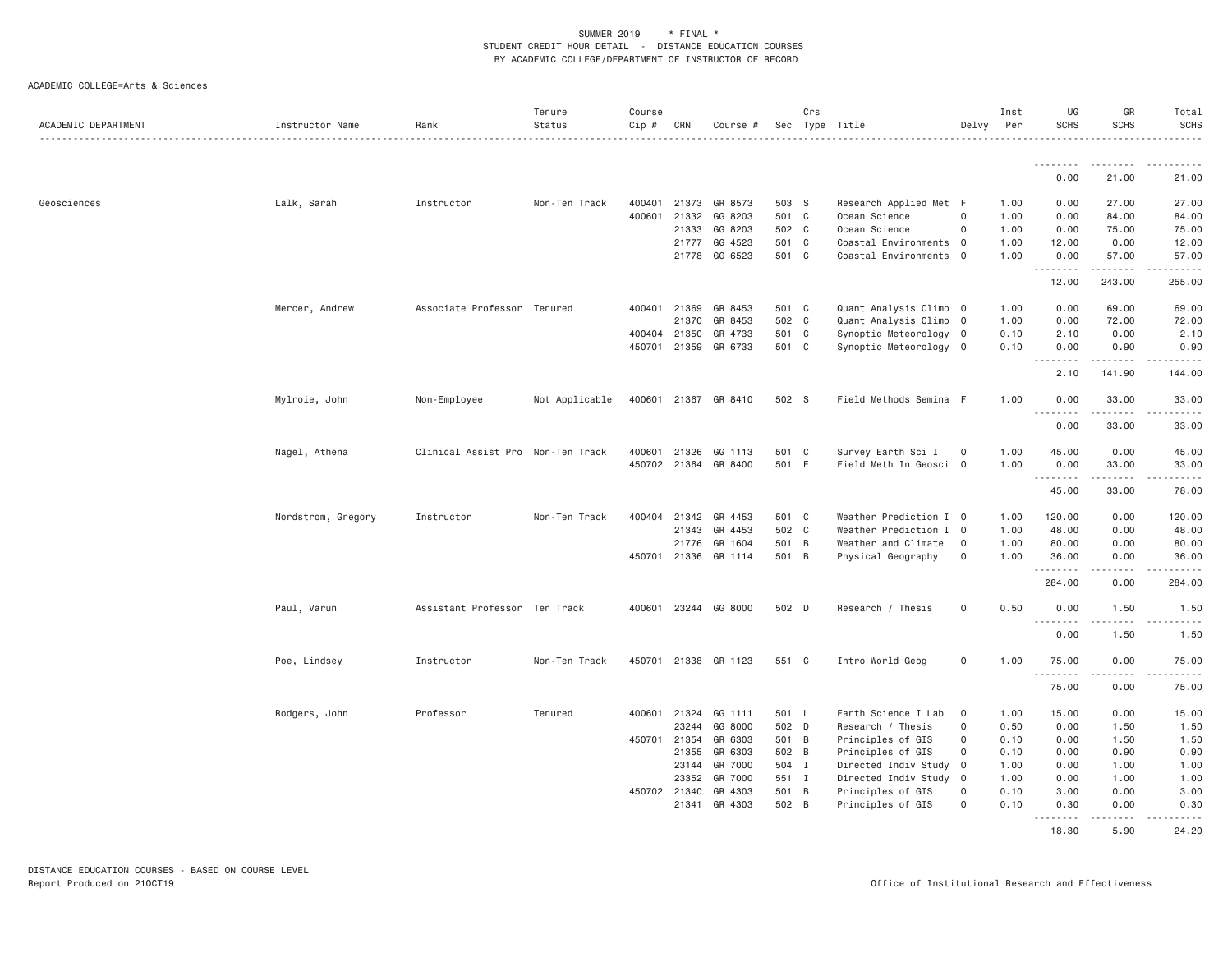| ACADEMIC DEPARTMENT | Instructor Name                                     | Rank              | Tenure<br>Status | Course<br>Cip #  | CRN            | Course #                                        | Sec                     | Crs<br>Tvpe | Title                                                                | Delvy Per                               | Inst                 | UG<br><b>SCHS</b>                             | GR<br><b>SCHS</b>                 | Total<br>SCHS                                  |
|---------------------|-----------------------------------------------------|-------------------|------------------|------------------|----------------|-------------------------------------------------|-------------------------|-------------|----------------------------------------------------------------------|-----------------------------------------|----------------------|-----------------------------------------------|-----------------------------------|------------------------------------------------|
| Geosciences         | Sherman-Morris, Kathlee Associate Professor Tenured |                   |                  | 400401<br>400404 |                | 21346 GR 4613<br>21347 GR 4613<br>21348 GR 4640 | 501 B<br>502 B<br>501 E |             | Applied Climatology 0<br>Applied Climatology<br>Met Internship       | $\overline{\mathbf{0}}$<br>$\mathbf{0}$ | 1.00<br>1.00<br>1.00 | 105.00<br>63.00<br>6.00                       | 0.00<br>0.00<br>0.00              | 105.00<br>63.00<br>6,00                        |
|                     |                                                     |                   |                  |                  |                |                                                 |                         |             |                                                                      |                                         |                      | ---------<br>174.00                           | .<br>0.00                         | ----------<br>174.00                           |
|                     | Wiley, Jacob                                        | Grad Teach Assist | Not Applicable   | 400404<br>450701 | 21350<br>21337 | GR 4733<br>GR 1123<br>21359 GR 6733             | 501 C<br>501 C<br>501 C |             | Synoptic Meteorology 0<br>Intro World Geog<br>Synoptic Meteorology 0 | $\overline{0}$                          | 0.90<br>1.00<br>0.90 | 18.90<br>87.00<br>0.00<br>---------<br>105.90 | 0.00<br>0.00<br>8.10<br>.<br>8.10 | 18.90<br>87.00<br>8.10<br>----------<br>114.00 |
| Geosciences         |                                                     |                   |                  |                  |                |                                                 |                         |             |                                                                      |                                         |                      | ========<br>1493.00                           | ========<br>864.00                | 2357,00<br>=========                           |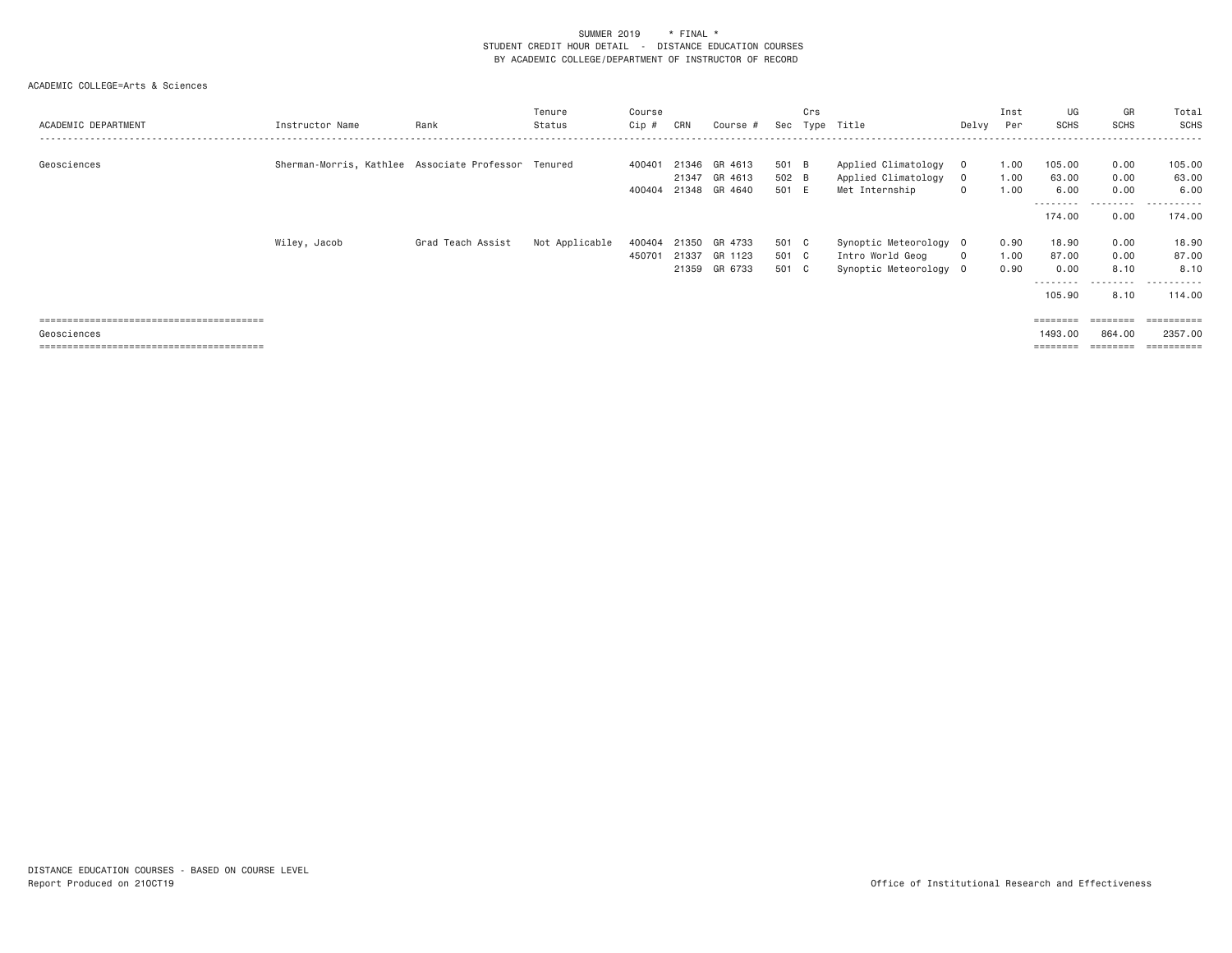| ACADEMIC DEPARTMENT | Instructor Name    | Rank                        | Tenure<br>Status | Course<br>Cip # | CRN | Course #             | Sec   | Crs | Type Title          | Delvy Per | Inst | UG<br><b>SCHS</b>  | GR<br><b>SCHS</b> | Total<br><b>SCHS</b>           |
|---------------------|--------------------|-----------------------------|------------------|-----------------|-----|----------------------|-------|-----|---------------------|-----------|------|--------------------|-------------------|--------------------------------|
| History             | Bader, Joshua      | Grad Teach Assist           | Not Applicable   |                 |     | 540102 21803 HI 4133 | 501 C |     | Civil War 1850-1877 | $\Omega$  | 1.00 | 21.00              | 0.00              | 21,00                          |
|                     |                    |                             |                  |                 |     |                      |       |     |                     |           |      | ---------<br>21.00 | .<br>0.00         | .<br>21.00                     |
|                     | Marshall, Anne     | Associate Professor Tenured |                  | 540101          |     | 21769 HI 3333        | 501 C |     | Mississippi History | - 0       | 0.50 | 22.50              | 0.00              | 22.50                          |
|                     |                    |                             |                  |                 |     |                      |       |     |                     |           |      | --------<br>22.50  | .<br>0.00         | .<br>22.50                     |
|                     | Montgomery, Jeremy | Grad Teach Assist           | Not Applicable   |                 |     | 540101 21769 HI 3333 | 501 C |     | Mississippi History | $\circ$   | 0.50 | 22.50              | 0.00              | 22.50                          |
|                     |                    |                             |                  |                 |     |                      |       |     |                     |           |      | --------<br>22.50  | .<br>0.00         | 22.50                          |
|                     | Verhayden, John    | Grad Teach Assist           | Not Applicable   |                 |     | 540102 21804 HI 4133 | 551 C |     | Civil War 1850-1877 | $\Omega$  | 1.00 | 21.00              | 0.00              | 21.00                          |
|                     |                    |                             |                  |                 |     |                      |       |     |                     |           |      | ---------<br>21.00 | .<br>0.00         | ----------<br>21.00            |
| History             |                    |                             |                  |                 |     |                      |       |     |                     |           |      | 87.00              | 0.00              | =========<br>87.00<br>======== |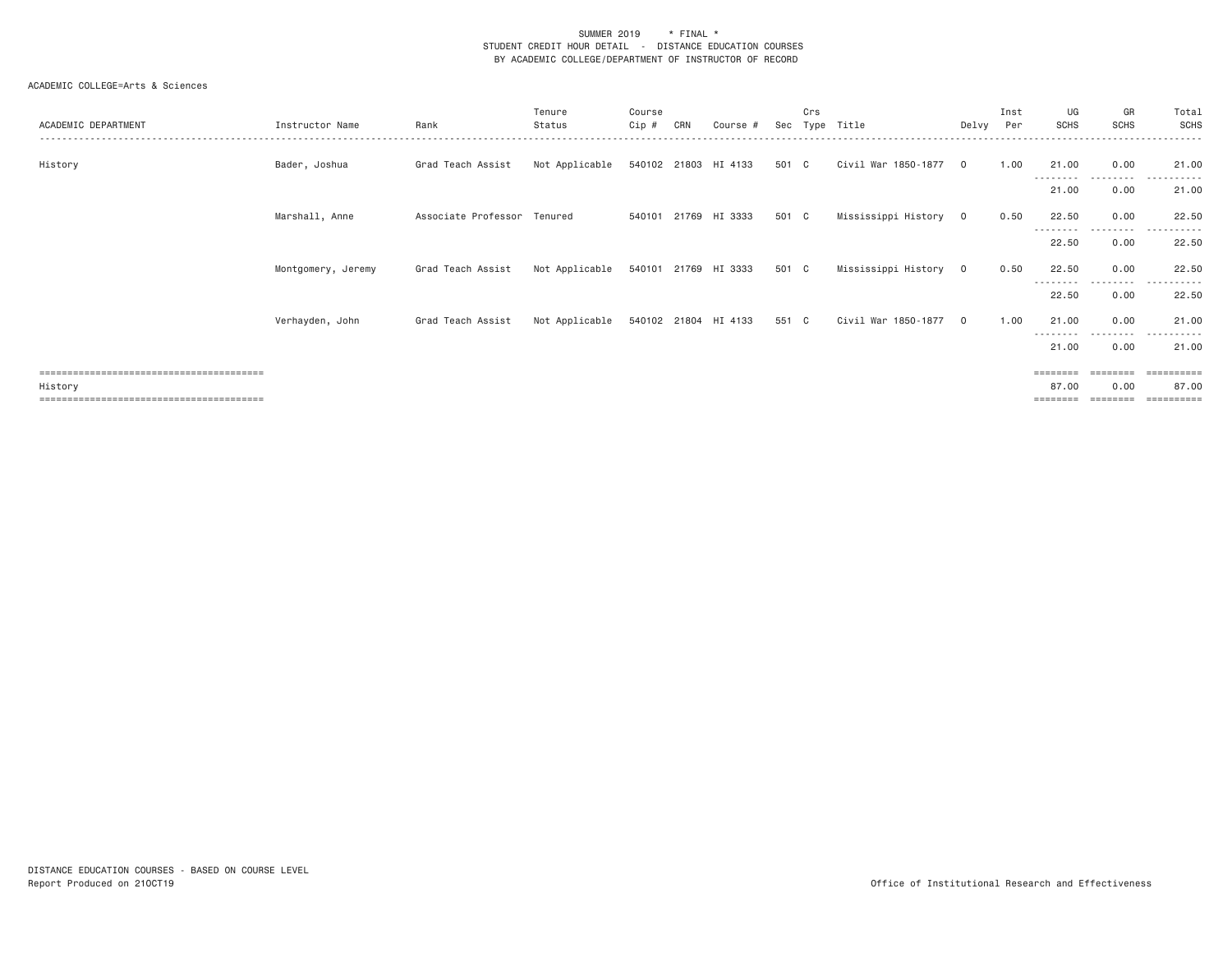| ACADEMIC DEPARTMENT      | Instructor Name     | Rank       | Tenure<br>Status | Course<br>Cip # | CRN            | Course #                                         | Sec                     | Crs | Type Title                                                                 | Delvy                                       | Inst<br>Per          | UG<br><b>SCHS</b>       | GR<br><b>SCHS</b>    | Total<br><b>SCHS</b>    |
|--------------------------|---------------------|------------|------------------|-----------------|----------------|--------------------------------------------------|-------------------------|-----|----------------------------------------------------------------------------|---------------------------------------------|----------------------|-------------------------|----------------------|-------------------------|
| Mathematics & Statistics | Beckman, Jennifer   | Instructor | Non-Ten Track    | 270501          |                | 21795 ST 3123<br>21796 MA 3123                   | 501 B<br>501 B          |     | Intro to Stat. Inf.<br>Intro to Stat. Inf                                  | $\overline{0}$<br>$\mathbf 0$               | 1.00<br>1.00         | 21.00<br>18.00          | 0.00<br>0.00         | 21.00<br>18.00          |
|                          |                     |            |                  |                 |                |                                                  |                         |     |                                                                            |                                             |                      | .<br>39.00              | 0.00                 | 39.00                   |
|                          | Eaton, Jonathan     | Instructor | Non-Ten Track    | 270501          |                | 21428 MA 2113<br>21477 ST 2113                   | 501 C<br>501 C          |     | Intro to Stats<br>Intro to Stats                                           | $\mathbf 0$<br>$\mathbf 0$                  | 1.00<br>1.00         | 45.00<br>21.00          | 0.00<br>0.00         | 45.00<br>21.00          |
|                          |                     |            |                  |                 |                |                                                  |                         |     |                                                                            |                                             |                      | 66.00                   | $- - - - -$<br>0.00  | .<br>66.00              |
|                          | Kilpatrick, Matthew | Lecturer   | Non-Ten Track    | 270501          |                | 22796 MA 2113<br>22797 ST 2113                   | 502 B<br>502 B          |     | Intro to Stats<br>Intro to Stats                                           | $\mathsf{O}$<br>$\mathbf 0$                 | 1.00<br>1.00         | 36.00<br>36.00<br>.     | 0.00<br>0.00         | 36.00<br>36.00          |
|                          |                     |            |                  |                 |                |                                                  |                         |     |                                                                            |                                             |                      | 72.00                   | 0.00                 | 72.00                   |
|                          | Kim, Seongjai       | Professor  | Tenured          |                 |                | 309999 22725 CME 7000                            | 501 I                   |     | Directed Indiv Study 0                                                     |                                             | 1.00                 | 0.00                    | 3.00<br>. <b>.</b>   | 3.00<br>$- - - -$       |
|                          |                     |            |                  |                 |                |                                                  |                         |     |                                                                            |                                             |                      | 0.00                    | 3.00                 | 3.00                    |
|                          | Nation, Julie       | Instructor | Non-Ten Track    | 270101          | 21425          | 21423 MA 1323<br>MA 1423<br>270102 21422 MA 1313 | 501 C<br>501 C<br>501 C |     | Trigonometry<br>Problem Solving Real<br>College Algebra                    | 0<br>$\overline{\mathbf{0}}$<br>$\mathbf 0$ | 1.00<br>1.00<br>1.00 | 63.00<br>42.00<br>96.00 | 0.00<br>0.00<br>0.00 | 63.00<br>42.00<br>96.00 |
|                          |                     |            |                  |                 |                |                                                  |                         |     |                                                                            |                                             |                      | .<br>201.00             | .<br>0.00            | .<br>201.00             |
|                          | Robinson, Amber     | Lecturer   | Non-Ten Track    |                 |                | 270101 21427 MA 1723                             | 501 C                   |     | Calculus II                                                                | $\circ$                                     | 1.00                 | 87.00                   | 0.00                 | 87.00                   |
|                          |                     |            |                  |                 |                |                                                  |                         |     |                                                                            |                                             |                      | .<br>87.00              | .<br>0.00            | .<br>87.00              |
|                          | Tschume, William    | Instructor | Non-Ten Track    |                 |                | 270101 21797 MA 1713                             | 501 C                   |     | Calculus I                                                                 | $\mathbf 0$                                 | 1.00                 | 33.00<br>.              | 0.00<br>.            | 33.00<br>.              |
|                          |                     |            |                  |                 |                |                                                  |                         |     |                                                                            |                                             |                      | 33.00                   | 0.00                 | 33.00                   |
|                          | Woodard, Kelly      | Lecturer   | Non-Ten Track    | 270101          | 21421<br>21424 | MA 0103<br>MA 1413<br>21426 MA 1433              | 501 C<br>501 C<br>501 C |     | Intermediate Algebra 0<br>Structure Real Numbe 0<br>Informal Geom and Me 0 |                                             | 1.00<br>1.00<br>1.00 | 39.00<br>33.00<br>54.00 | 0.00<br>0.00<br>0.00 | 39.00<br>33.00<br>54.00 |
|                          |                     |            |                  |                 |                | 21798 MA 1613                                    | 501 C                   |     | Cal Bus and Life Sc                                                        | $\overline{\mathbf{0}}$                     | 1.00                 | 72.00<br>.              | 0.00                 | 72.00                   |
|                          |                     |            |                  |                 |                |                                                  |                         |     |                                                                            |                                             |                      | 198.00                  | 0.00                 | 198.00                  |
| Mathematics & Statistics |                     |            |                  |                 |                |                                                  |                         |     |                                                                            |                                             |                      | ========<br>696.00      | 3.00                 | 699.00                  |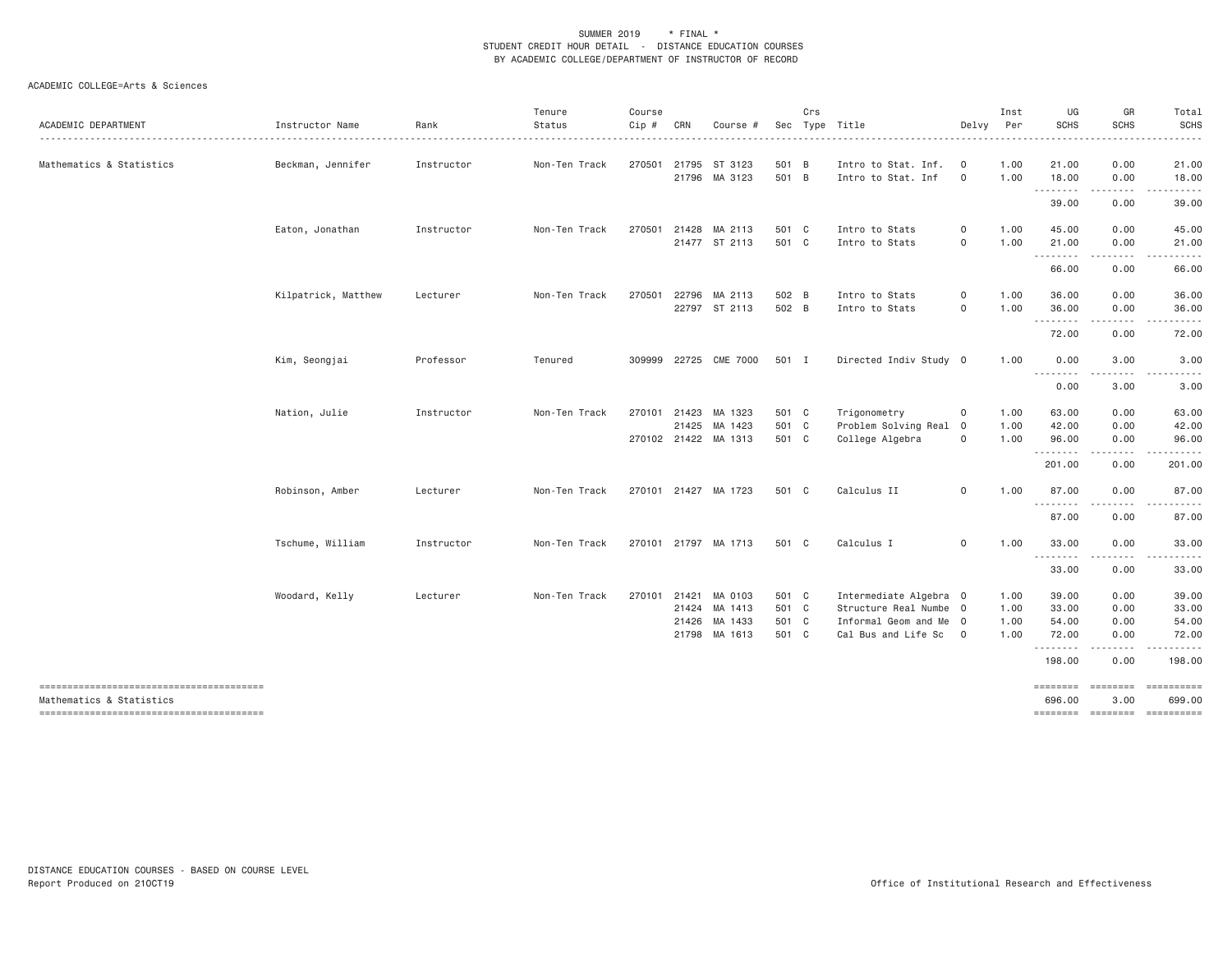| ACADEMIC DEPARTMENT   | Instructor Name      | Rank                          | Tenure<br>Status | Course<br>Cip# | CRN | Course #                         | Sec            | Crs | Type Title                             | Delvy                        | Inst<br>Per  | UG<br><b>SCHS</b>           | GR<br><b>SCHS</b> | Total<br>SCHS     |
|-----------------------|----------------------|-------------------------------|------------------|----------------|-----|----------------------------------|----------------|-----|----------------------------------------|------------------------------|--------------|-----------------------------|-------------------|-------------------|
| Philosophy & Religion | Bisson, Albert       | Instructor                    | Non-Ten Track    | 380201         |     | 21471 REL 1103<br>21472 REL 1103 | 501 C<br>551 C |     | Intro To Religion<br>Intro To Religion | $\mathbf{0}$<br>$\mathbf{0}$ | 1.00<br>1.00 | 48.00<br>69,00              | 0.00<br>0.00      | 48.00<br>69.00    |
|                       |                      |                               |                  |                |     |                                  |                |     |                                        |                              |              | - - - - - - - - -<br>117.00 | - - - -<br>0.00   | 117.00            |
|                       | Bruno, Michael       | Assistant Professor Ten Track |                  |                |     | 380102 21454 PHI 1113            | 551 C          |     | Intro To Logic                         | $\mathbf{0}$                 | 0.50         | 15.00<br>--------           | 0.00<br>.         | 15.00<br>.        |
|                       |                      |                               |                  |                |     |                                  |                |     |                                        |                              |              | 15.00                       | 0.00              | 15.00             |
|                       | Hammons, Christopher | Lecturer                      | Non-Ten Track    |                |     | 380101 21452 PHI 1103            | 501 C          |     | Intro To Philosophy                    | $\overline{0}$               | 1.00         | 27,00                       | 0.00<br>.         | 27.00             |
|                       |                      |                               |                  |                |     |                                  |                |     |                                        |                              |              | 27.00                       | 0.00              | 27.00             |
|                       | Holt, Dale           | Professor                     | Tenured          | 380103         |     | 21455 PHI 1123                   | 501 C          |     | Intro To Ethics                        | $\mathbf{0}$                 | 1.00         | 117,00                      | 0.00              | 117.00<br>------- |
|                       |                      |                               |                  |                |     |                                  |                |     |                                        |                              |              | --------<br>117.00          | ---------<br>0.00 | 117.00            |
|                       | Thompson, James      | Associate Professor Tenured   |                  |                |     | 380102 21454 PHI 1113            | 551 C          |     | Intro To Logic                         | $\mathbf{0}$                 | 0.50         | 15.00                       | 0.00              | 15.00             |
|                       |                      |                               |                  |                |     |                                  |                |     |                                        |                              |              | - - - - - - - -<br>15.00    | 0.00              | 15.00             |
| Philosophy & Religion |                      |                               |                  |                |     |                                  |                |     |                                        |                              |              | ========<br>291,00          | 0.00              | 291.00            |
|                       |                      |                               |                  |                |     |                                  |                |     |                                        |                              |              | ========                    | ========          | ==========        |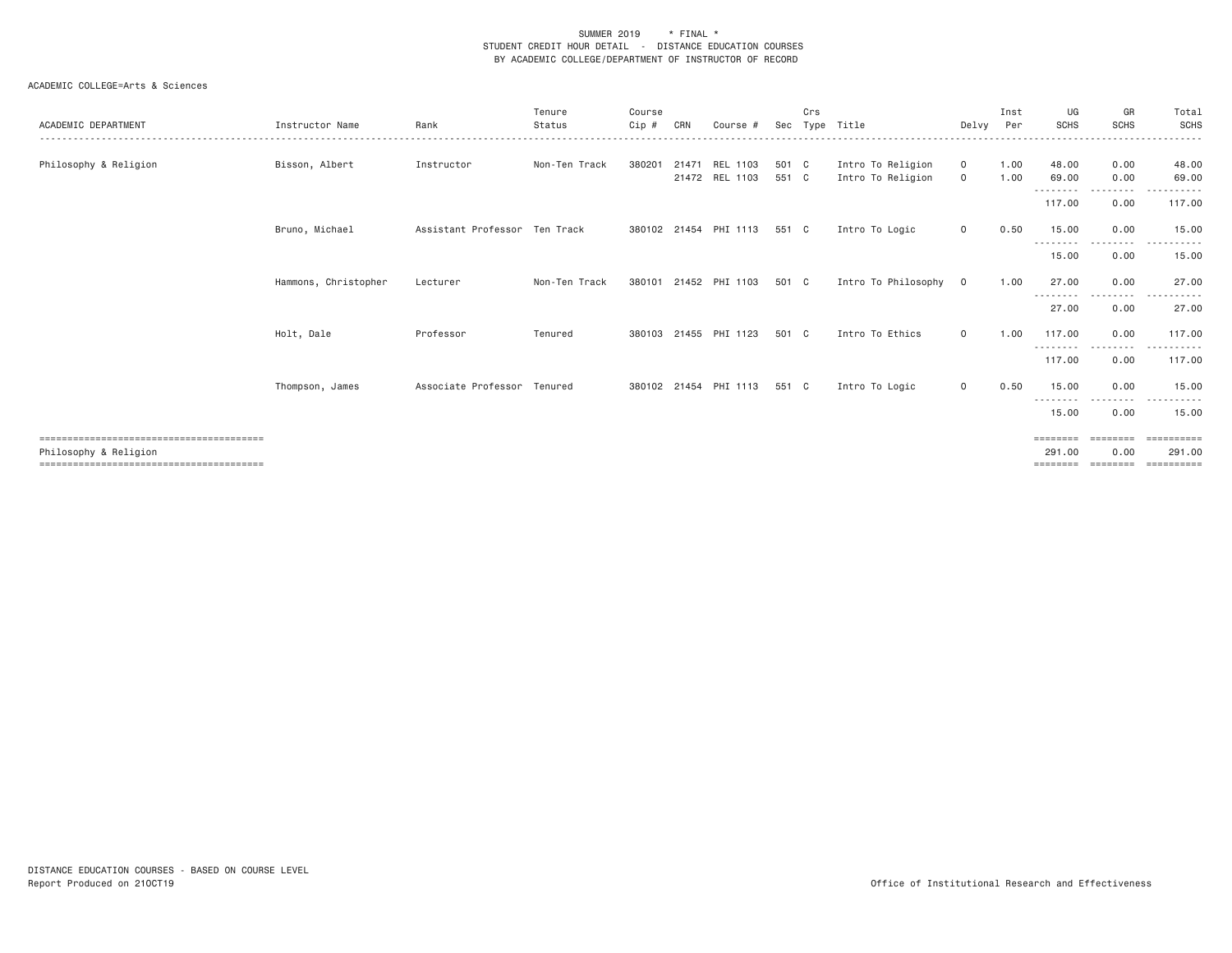| ACADEMIC DEPARTMENT | Instructor Name | Rank              | Tenure<br>Status | Course<br>Cip # | CRN | Course #             | Sec   | Crs<br>Type | Title                  | Delvy | Inst<br>Per | UG<br><b>SCHS</b>     | GR<br><b>SCHS</b>                                                           | Total<br>SCHS             |
|---------------------|-----------------|-------------------|------------------|-----------------|-----|----------------------|-------|-------------|------------------------|-------|-------------|-----------------------|-----------------------------------------------------------------------------|---------------------------|
| Physics & Astronomy | Moody, Judith   | Lecturer          | Non-Ten Track    |                 |     | 400801 21451 PH 1023 | 501 C |             | Physical Sci Survey 0  |       | 1.00        | 27.00<br>---------    | 0.00<br>.                                                                   | 27.00<br>.                |
|                     |                 |                   |                  |                 |     |                      |       |             |                        |       |             | 27,00                 | 0.00                                                                        | 27.00                     |
|                     | Silwal, Umesh   | Grad Teach Assist | Not Applicable   |                 |     | 400801 21450 PH 1021 | 501 L |             | Physical Science Lab 0 |       | 1.00        | 7.00<br>---------     | 0.00                                                                        | 7.00<br>.                 |
|                     |                 |                   |                  |                 |     |                      |       |             |                        |       |             | 7.00                  | 0.00                                                                        | 7.00                      |
|                     |                 |                   |                  |                 |     |                      |       |             |                        |       |             | $=$ = = = = = = =     | $\begin{array}{cccccccccc} = & = & = & = & = & = & = & = & = & \end{array}$ | ==========                |
| Physics & Astronomy |                 |                   |                  |                 |     |                      |       |             |                        |       |             | 34.00                 | 0.00                                                                        | 34,00                     |
|                     |                 |                   |                  |                 |     |                      |       |             |                        |       |             | ---------<br>======== |                                                                             | -----------<br>---------- |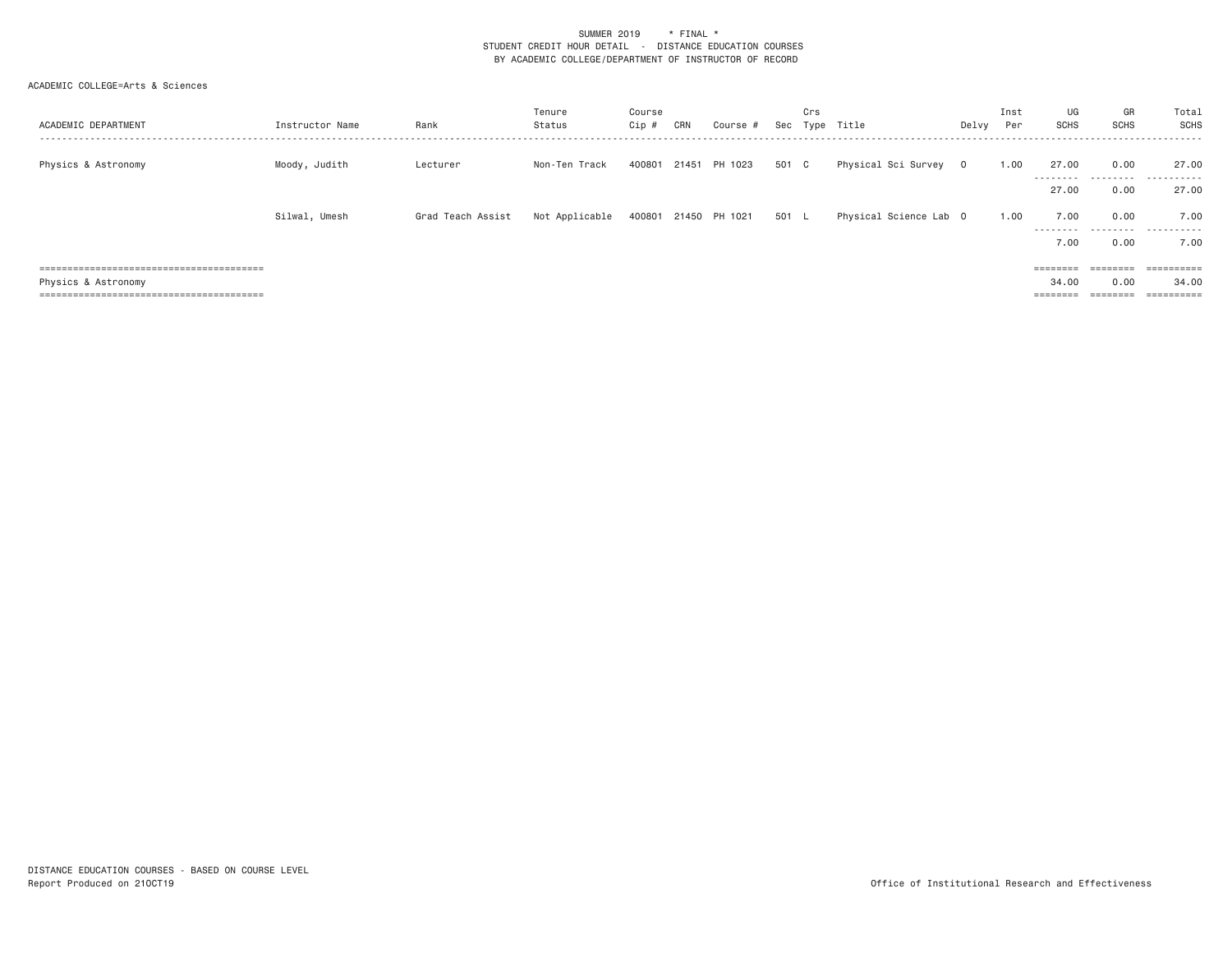| ACADEMIC DEPARTMENT | Instructor Name    | Rank                          | Tenure<br>Status | Course<br>Cip# | CRN | Course                                  | Sec            | Crs | Type Title                                   | Delvy       | Inst<br>Per  | UG<br>SCHS                     | GR<br><b>SCHS</b>                  | Total<br><b>SCHS</b>               |
|---------------------|--------------------|-------------------------------|------------------|----------------|-----|-----------------------------------------|----------------|-----|----------------------------------------------|-------------|--------------|--------------------------------|------------------------------------|------------------------------------|
| Psychology          | Brandon, Russell   | Lecturer                      | Non-Ten Track    |                |     | 422708 22202 PSY 3104                   | 501 B          |     | Introductory Psychol 0                       |             | 1.00         | 56.00                          | 0.00                               | 56.00                              |
|                     |                    |                               |                  |                |     |                                         |                |     |                                              |             |              | --------<br>56.00              | 0.00                               | 56.00                              |
|                     | Campbell, Kristen  | Lecturer                      | Non-Ten Track    |                |     | 420101 21458 PSY 3213                   | 501 C          |     | Psych Of Ab Behavior 0                       |             | 1.00         | 63.00<br>--------              | 0.00                               | 63.00                              |
|                     |                    |                               |                  |                |     |                                         |                |     |                                              |             |              | 63.00                          | 0.00                               | 63.00                              |
|                     | Hubbard, Marlena   | Lecturer                      | Non-Ten Track    |                |     | 422813 21459 PSY 3343                   | 501 C          |     | Psych Of Learning                            | 0           | 1.00         | 87.00<br>--------              | 0.00<br>- - - - -                  | 87.00                              |
|                     |                    |                               |                  |                |     |                                         |                |     |                                              |             |              | 87.00                          | 0.00                               | 87.00                              |
|                     | Johnson, Mallory   | Lecturer                      | Non-Ten Track    |                |     | 420101 22201 PSY 1013                   | 501 C          |     | Gen Psychology                               | $\mathbf 0$ | 1.00         | 33.00<br>.                     | 0.00                               | 33.00                              |
|                     |                    |                               |                  |                |     |                                         |                |     |                                              |             |              | 33.00                          | 0.00                               | 33.00                              |
|                     | Nadorff, Danielle  | Assistant Professor Ten Track |                  |                |     | 422703 21464 PSY 3803                   | 551 C          |     | Int Dev Psychology                           | $\mathbf 0$ | 1.00         | 66.00<br>.                     | 0.00                               | 66.00                              |
|                     |                    |                               |                  |                |     |                                         |                |     |                                              |             |              | 66.00                          | 0.00                               | 66.00                              |
|                     | Tan, Elaine        | Lecturer                      | Non-Ten Track    |                |     | 422701 22203 PSY 3713                   | 502 C          |     | Cognitive Psychology 0                       |             | 1.00         | 93.00<br>.                     | 0.00                               | 93.00                              |
|                     |                    |                               |                  |                |     |                                         |                |     |                                              |             |              | 93.00                          | 0.00                               | 93.00                              |
|                     | Valentine, Michael | Instructor                    | Non-Ten Track    | 420101         |     | 21462 PSY 3413<br>422803 21465 PSY 4223 | 501 C<br>501 C |     | Human Sexual Behavio 0<br>Drug Use And Abuse | $\circ$     | 1.00<br>1.00 | 87.00<br>84.00                 | 0.00<br>0.00                       | 87.00<br>84.00                     |
|                     |                    |                               |                  |                |     |                                         |                |     |                                              |             |              | .<br>171.00                    | 0.00                               | 171.00                             |
| Psychology          |                    |                               |                  |                |     |                                         |                |     |                                              |             |              | ========<br>569.00<br>======== | <b>EEEEEEE</b><br>0.00<br>======== | ==========<br>569.00<br>========== |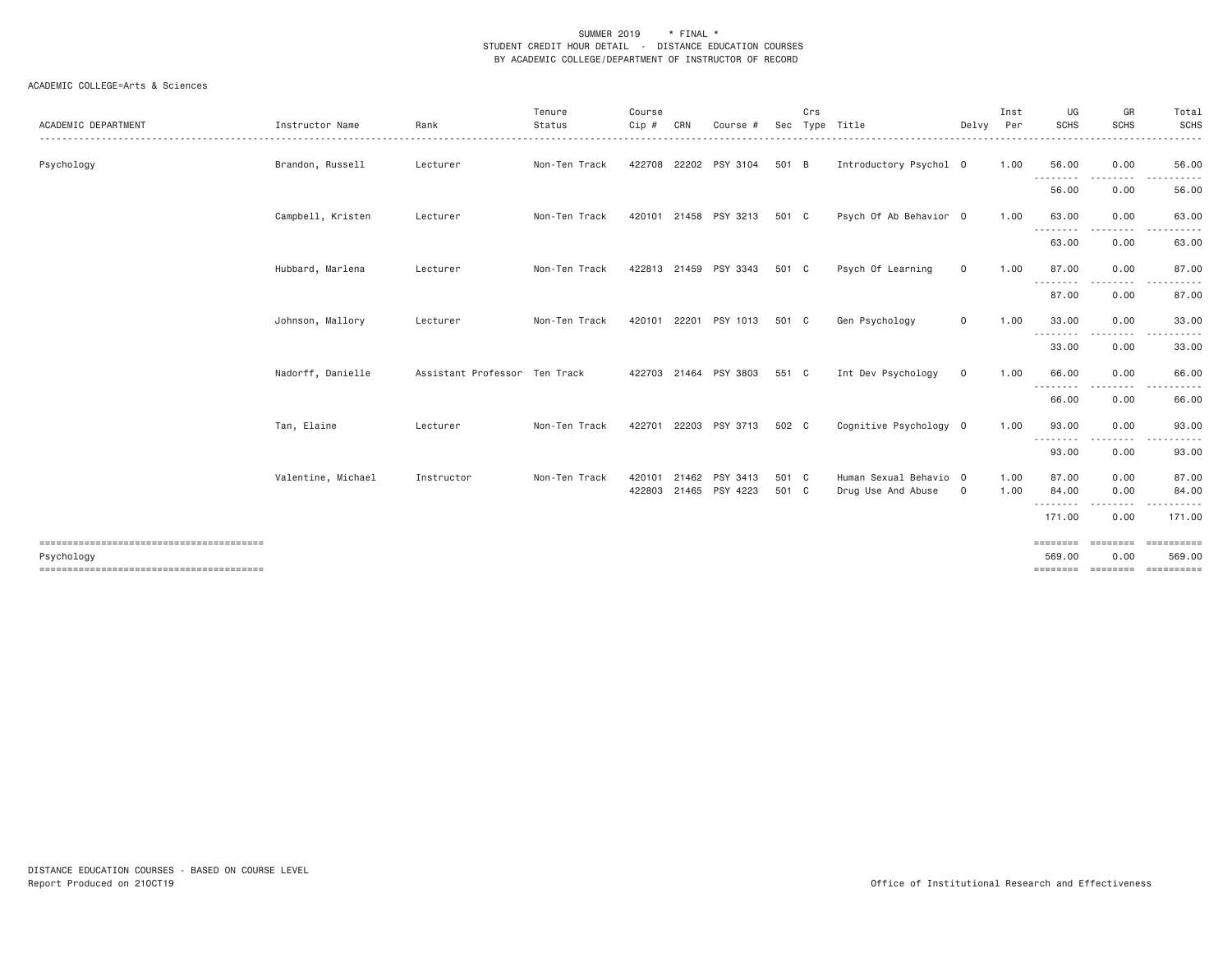| ACADEMIC DEPARTMENT                                 | Instructor Name     | Rank              | Tenure<br>Status | Course<br>Cip # | CRN   | Course                                |                | Crs | Sec Type Title                                   | Delvy   | Inst<br>Per  | UG<br>SCHS         | GR<br><b>SCHS</b> | Total<br>SCHS  |
|-----------------------------------------------------|---------------------|-------------------|------------------|-----------------|-------|---------------------------------------|----------------|-----|--------------------------------------------------|---------|--------------|--------------------|-------------------|----------------|
| Sociology                                           | Crabtree, Arialle   | Lecturer          | Non-Ten Track    |                 |       | 451101 21473 SO 1003                  | 501 C          |     | Intro To Sociology                               | 0       | 1.00         | 51.00              | 0.00              | 51.00          |
|                                                     |                     |                   |                  |                 |       |                                       |                |     |                                                  |         |              | .<br>51.00         | 0.00              | 51.00          |
|                                                     | Holt, Debora        | Lecturer          | Non-Ten Track    | 440701          | 21481 | SW 4653<br>22618 SW 3023              | 501 C<br>551 C |     | Social Work Family V 0<br>Hum Beh Soc Envir II 0 |         | 1.00<br>1.00 | 48.00<br>24.00     | 0.00<br>0.00      | 48.00<br>24.00 |
|                                                     |                     |                   |                  |                 |       |                                       |                |     |                                                  |         |              | .<br>72.00         | <u>.</u><br>0.00  | 72.00          |
|                                                     | Knowles, Veronica   | Instructor        | Non-Ten Track    |                 |       | 440701 21478 SW 3013<br>22473 SW 4533 | 501 C<br>501 C |     | Hum Beh Soc Envir I 0<br>Sub Abuse in SW Svcs 0  |         | 1.00<br>1.00 | 24.00<br>33.00     | 0.00<br>0.00      | 24.00<br>33.00 |
|                                                     |                     |                   |                  |                 |       |                                       |                |     |                                                  |         |              | .<br>57.00         | -----<br>0.00     | 57.00          |
|                                                     | Moyen, Melissa      | Lecturer          | Non-Ten Track    |                 |       | 131315 21420 LSK 1023                 | 501 C          |     | Col Read/Study Skill 0                           |         | 1.00         | 42.00              | 0.00              | 42.00          |
|                                                     |                     |                   |                  |                 |       |                                       |                |     |                                                  |         |              | 42.00              | 0.00              | 42.00          |
|                                                     | Netadj, Mehrzad     | Instructor        | Non-Ten Track    |                 |       | 451101 21475 SO 1203                  | 501 C          |     | Sociology of Familie 0                           |         | 1.00         | 69.00<br>--------  | 0.00              | 69.00          |
|                                                     |                     |                   |                  |                 |       |                                       |                |     |                                                  |         |              | 69.00              | 0.00              | 69.00          |
|                                                     | Perry, Ashley       | Instructor        | Non-Ten Track    | 450201          |       | 21805 SO 2203                         | 551 C          |     | Racial Minorities                                | $\circ$ | 1.00         | 21.00              | 0.00              | 21.00          |
|                                                     |                     |                   |                  |                 | 23283 | AN 2203                               | 551 C          |     | Racial Minorities                                | $\circ$ | 1.00         | 6.00               | 0.00              | 6.00           |
|                                                     |                     |                   |                  |                 |       | 450401 21809 CRM 3103                 | 501 C          |     | Contemp Issues in CJ 0                           |         | 1.00         | 33.00<br>.         | 0.00              | 33.00          |
|                                                     |                     |                   |                  |                 |       |                                       |                |     |                                                  |         |              | 60.00              | 0.00              | 60.00          |
|                                                     | Tesch, Brian        | Grad Teach Assist | Not Applicable   |                 |       | 450401 21808 CRM 1003                 | 501 C          |     | Crime and Justice in 0                           |         | 1.00         | 45.00<br>.         | 0.00              | 45.00          |
|                                                     |                     |                   |                  |                 |       |                                       |                |     |                                                  |         |              | 45.00              | 0.00              | 45.00          |
|                                                     | Vancil-Leap, Ashley | Instructor        | Non-Ten Track    |                 |       | 050207 21786 GS 1173                  | 502 C          |     | Introduction to Gend 0                           |         | 1.00         | 18.00              | 0.00              | 18.00          |
|                                                     |                     |                   |                  |                 |       |                                       |                |     |                                                  |         |              | .<br>18.00         | 0.00              | 18.00          |
| --------------------------------------<br>Sociology |                     |                   |                  |                 |       |                                       |                |     |                                                  |         |              | ========<br>414.00 | ========<br>0.00  | 414.00         |
| --------------------------------------              |                     |                   |                  |                 |       |                                       |                |     |                                                  |         |              | ========           | ========          | ==========     |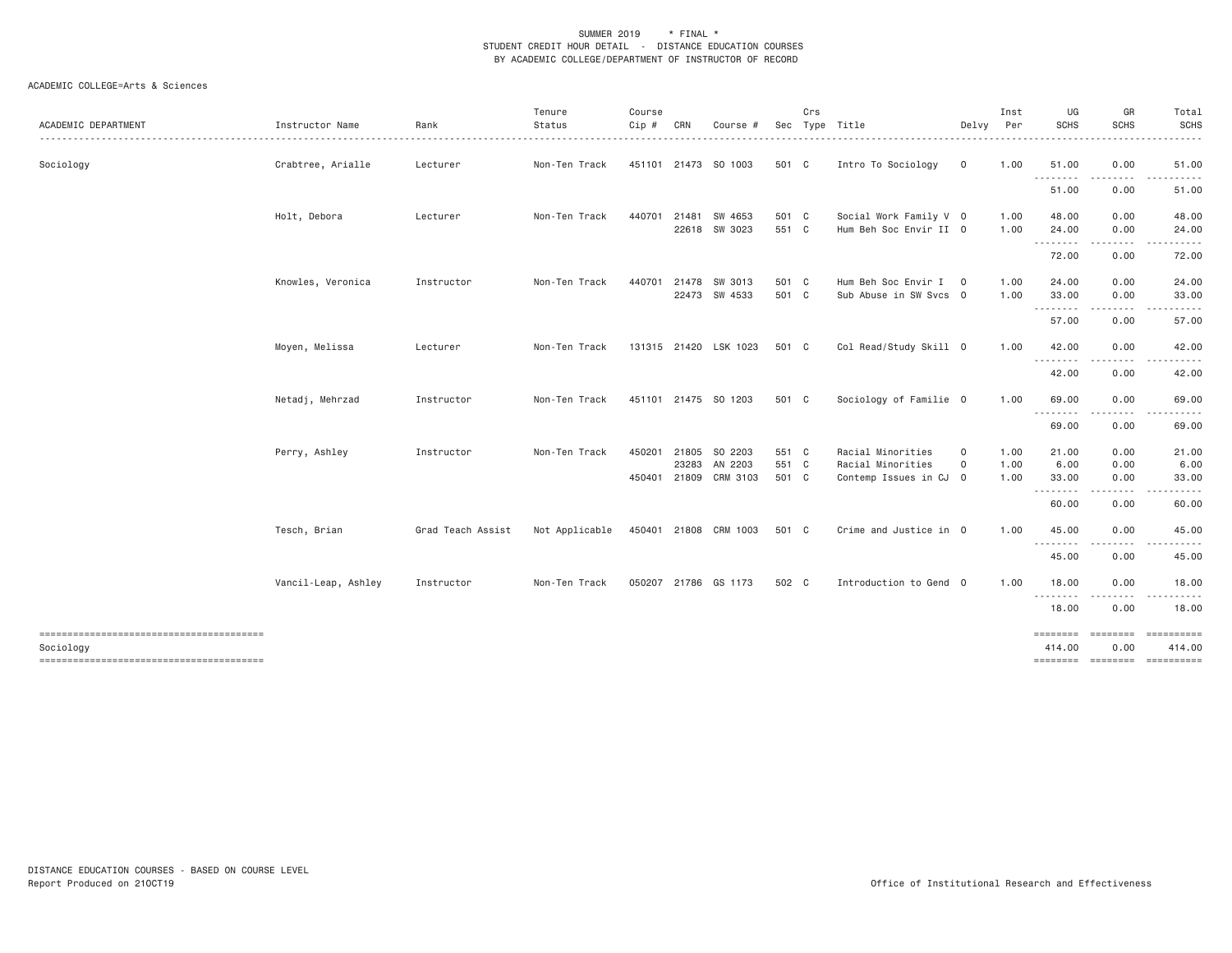## ACADEMIC COLLEGE=Business

| ACADEMIC DEPARTMENT | Instructor Name    | Rank                        | Tenure<br>Status | Course<br>Cip # | CRN   | Course #              | Sec   | Crs | Type Title             | Delvy        | Inst<br>Per | UG<br><b>SCHS</b> | GR<br><b>SCHS</b> | Total<br>SCHS |
|---------------------|--------------------|-----------------------------|------------------|-----------------|-------|-----------------------|-------|-----|------------------------|--------------|-------------|-------------------|-------------------|---------------|
| Finance & Economics | Metz, Tammi        | Instructor                  | Non-Ten Track    | 520804          | 21418 | INS 3503              | 506 C |     | Employee Benefits      | $\mathbf{0}$ | 1.00        | 72.00             | 0.00              | 72.00         |
|                     |                    |                             |                  |                 |       | 521701 21417 INS 3303 | 506 C |     | Life Insurance         | $\Omega$     | 1.00        | 90.00<br>-------- | 0.00<br>.         | 90.00<br>.    |
|                     |                    |                             |                  |                 |       |                       |       |     |                        |              |             | 162.00            | 0.00              | 162.00        |
|                     | Roskelley, Kenneth | Associate Professor Tenured |                  | 520801          |       | 21292 FIN 3123        | 506 C |     | Financial Management 0 |              | 1.00        | 183.00            | 0.00              | 183.00        |
|                     |                    |                             |                  |                 |       | 21293 FIN 8113        | 501 C |     | Corporate Finance      | $\circ$      | 1.00        | 0.00<br>--------  | 72.00<br>-------- | 72.00<br>.    |
|                     |                    |                             |                  |                 |       |                       |       |     |                        |              |             | 183.00            | 72.00             | 255.00        |
|                     | Spurlin, William   | Associate Professor Tenured |                  | 520601          |       | 21242 EC 8103         | 501 C |     | Econ for Managers      | $\mathbf{0}$ | 1.00        | 0.00              | 60.00             | 60.00         |
|                     |                    |                             |                  | 520801          |       | 21291 FIN 3113        | 506 C |     | Financial Systems      | $\mathbf{0}$ | 1.00        | 48,00             | 0.00              | 48.00         |
|                     |                    |                             |                  |                 |       |                       |       |     |                        |              |             |                   | ---------         | .             |
|                     |                    |                             |                  |                 |       |                       |       |     |                        |              |             | 48,00             | 60.00             | 108.00        |
|                     |                    |                             |                  |                 |       |                       |       |     |                        |              |             | --------          | ========          |               |
| Finance & Economics |                    |                             |                  |                 |       |                       |       |     |                        |              |             | 393.00            | 132.00            | 525.00        |

======================================== ======== ======== ==========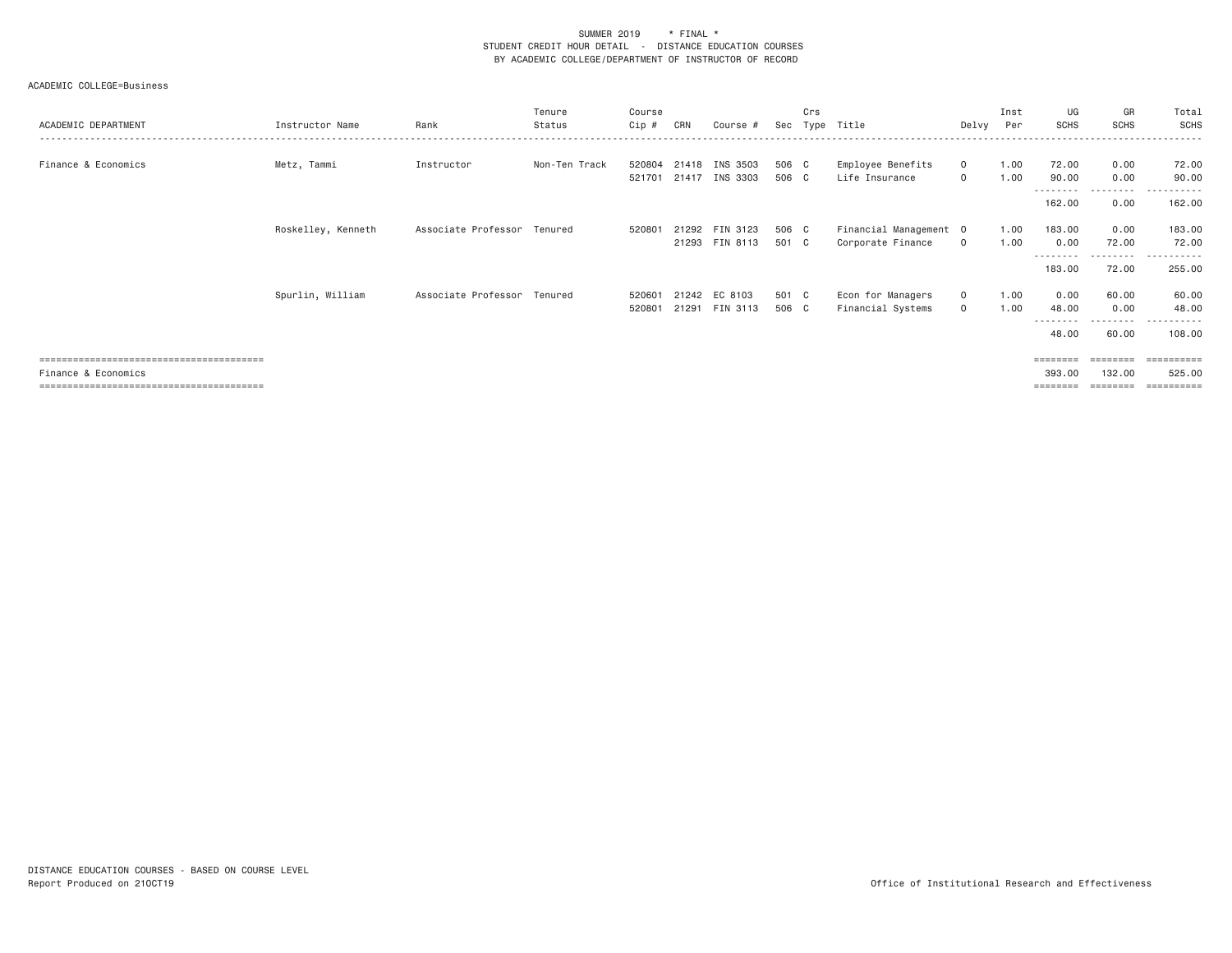| ACADEMIC DEPARTMENT                  | Instructor Name  | Rank                              | Tenure<br>Status | Course<br>$Cip$ # | CRN   | Course #              | Sec   | Crs | Type Title             | Delvy       | Inst<br>Per | UG<br><b>SCHS</b>  | GR<br><b>SCHS</b>           | Total<br>SCHS<br>------    |
|--------------------------------------|------------------|-----------------------------------|------------------|-------------------|-------|-----------------------|-------|-----|------------------------|-------------|-------------|--------------------|-----------------------------|----------------------------|
| Management & Information Systems     | Bogue, Patty     | Instructor                        | Non-Ten Track    | 520201            | 22041 | MGT 3213              | 506 C |     | Org Communications     | $\mathbf 0$ | 1.00        | 84.00<br>--------- | 0.00                        | 84.00                      |
|                                      |                  |                                   |                  |                   |       |                       |       |     |                        |             |             | 84.00              | 0.00                        | 84.00                      |
|                                      | Jones, Gabrielle | Non-Faculty                       | Not Applicable   |                   |       | 521201 22419 BIS 3233 | 506 C |     | Management Informati 0 |             | 1.00        | 48.00<br>.         | 0.00<br>-----               | 48.00                      |
|                                      |                  |                                   |                  |                   |       |                       |       |     |                        |             |             | 48.00              | 0.00                        | 48.00                      |
|                                      | McNeil, Stacey   | Clinical Assist Pro Non-Ten Track |                  | 520101            |       | 22040 BUS 4853        | 506 C |     | <b>Business Policy</b> | $\mathbf 0$ | 1.00        | 66.00<br>--------- | 0.00<br>.                   | 66.00<br>$- - -$<br>------ |
|                                      |                  |                                   |                  |                   |       |                       |       |     |                        |             |             | 66.00              | 0.00                        | 66.00                      |
|                                      | Spencer, Barbara | Lecturer                          | Non-Ten Track    | 520201            |       | 21443 MGT 8123        | 501 C |     | Strategic Bus Consul 0 |             | 1.00        | 0.00<br>---------  | 60.00<br>.                  | 60.00                      |
|                                      |                  |                                   |                  |                   |       |                       |       |     |                        |             |             | 0.00               | 60.00                       | 60.00                      |
|                                      | Templeton, Gary  | Associate Professor Tenured       |                  |                   |       | 521201 21182 BIS 8113 | 521 C |     | Mgt Info Tech and Sy 0 |             | 1.00        | 0.00<br>----       | 69,00                       | 69,00                      |
|                                      |                  |                                   |                  |                   |       |                       |       |     |                        |             |             | 0.00               | 69.00                       | 69.00                      |
|                                      | Vardaman, James  | Associate Professor Tenured       |                  |                   |       | 520201 21442 MGT 8113 | 521 C |     | Leadership Skills      | $\circ$     | 1.00        | 0.00               | 111.00                      | 111.00                     |
|                                      |                  |                                   |                  |                   |       |                       |       |     |                        |             |             | ---------<br>0.00  | - - - - - - - - -<br>111.00 | ----------<br>111.00       |
| ------------------------------------ |                  |                                   |                  |                   |       |                       |       |     |                        |             |             | ========           | ========                    | ==========                 |
| Management & Information Systems     |                  |                                   |                  |                   |       |                       |       |     |                        |             |             | 198,00<br>======== | 240,00<br>========          | 438,00<br>==========       |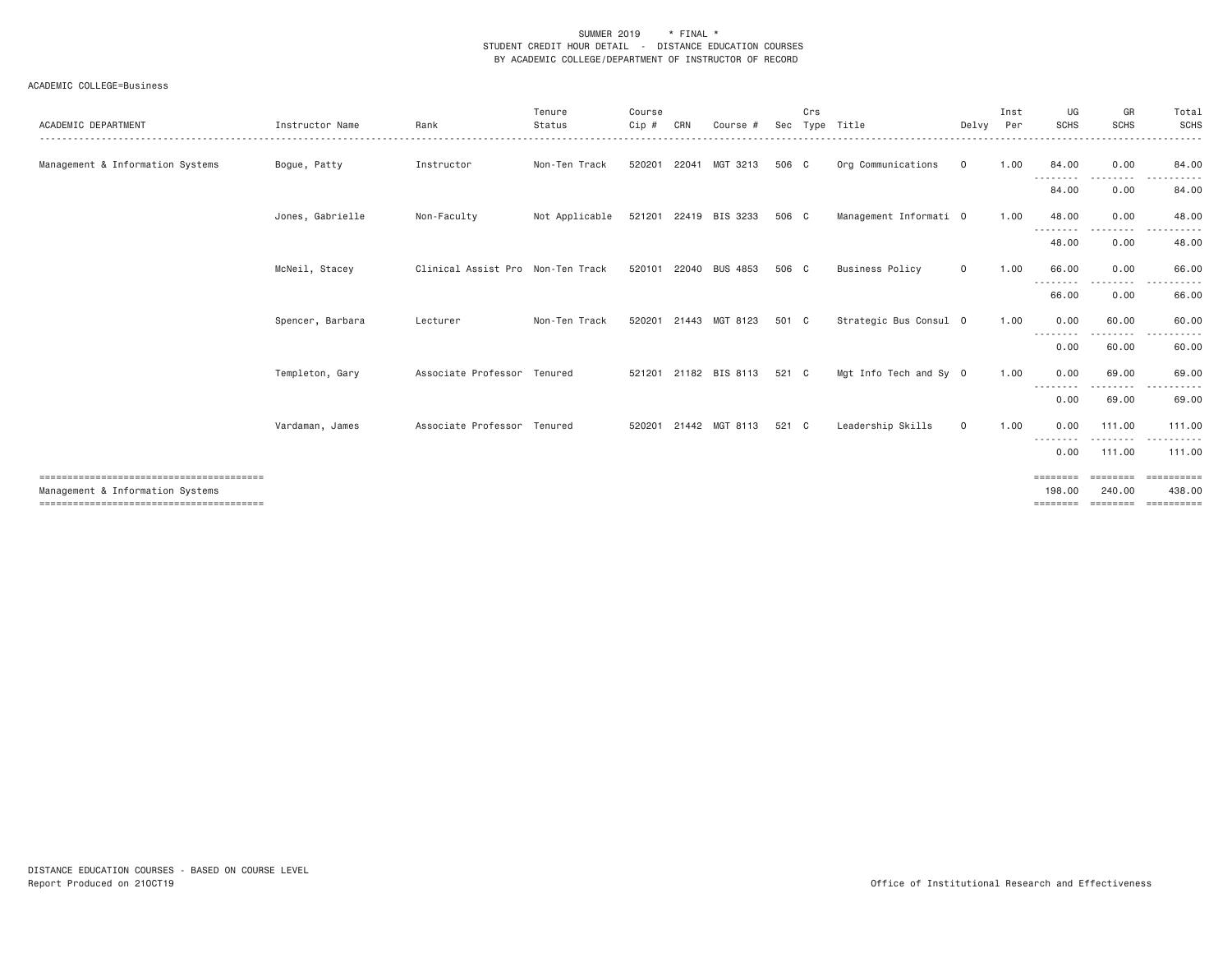| ACADEMIC DEPARTMENT                                   | Instructor Name     | Rank                        | Tenure<br>Status | Course<br>$Cip$ # | CRN            | Course                     | Sec            | Crs | Type Title                                    | Delvv                          | Inst<br>Per  | UG<br><b>SCHS</b>              | GR<br><b>SCHS</b>              | Total<br><b>SCHS</b>                         |
|-------------------------------------------------------|---------------------|-----------------------------|------------------|-------------------|----------------|----------------------------|----------------|-----|-----------------------------------------------|--------------------------------|--------------|--------------------------------|--------------------------------|----------------------------------------------|
|                                                       |                     |                             |                  |                   |                |                            |                |     |                                               |                                |              |                                |                                |                                              |
| Marketing, Quantitative Analysis & Busin Ballard, Iva |                     | Instructor                  | Non-Ten Track    | 521302            | 21185<br>21761 | BQA 8443<br>BQA 3123       | 501 C<br>526 C |     | Stat Analy Bus Dec<br>Bus Stat Methods II     | $\mathbf{0}$<br>$\overline{0}$ | 1.00<br>1.00 | 0.00<br>123.00                 | 18,00<br>0.00                  | 18.00<br>123.00                              |
|                                                       |                     |                             |                  |                   |                |                            |                |     |                                               |                                |              | .<br>123.00                    | .<br>18.00                     | -------<br>141.00                            |
|                                                       | Dunlap, Kali        | Non-Faculty                 | Not Applicable   |                   |                | 240102 21384 IDS 4111      | 501 C          |     | Professional Seminar 0                        |                                | 1.00         | 14.00<br><u>.</u>              | 0.00<br>.                      | 14.00                                        |
|                                                       |                     |                             |                  |                   |                |                            |                |     |                                               |                                |              | 14.00                          | 0.00                           | 14.00                                        |
|                                                       | Hawkins, Jonathan   | Non-Faculty                 | Not Applicable   |                   |                | 240102 21386 IDS 4111      | 503 C          |     | Professional Seminar 0                        |                                | 1.00         | 14,00<br><u>.</u>              | 0.00                           | 14.00                                        |
|                                                       |                     |                             |                  |                   |                |                            |                |     |                                               |                                |              | 14.00                          | 0.00                           | 14.00                                        |
|                                                       | Mallette, Stephanie | Instructor                  | Non-Ten Track    | 220205<br>229999  | 22965          | BL 2413<br>21183 BL 8113   | 551 C<br>511 C |     | Legal Envt Bus<br>Law Ethics Disp Res         | $\mathbf{0}$<br>$\mathbf 0$    | 1.00<br>1.00 | 15.00<br>0.00                  | 0.00<br>66.00                  | 15.00<br>66.00                               |
|                                                       |                     |                             |                  |                   |                |                            |                |     |                                               |                                |              | ---------<br>15.00             | . <b>.</b><br>66.00            | . <u>.</u> .<br>81.00                        |
|                                                       | Moore, Robert       | Professor                   | Tenured          |                   |                | 521401 21444 MKT 3013      | 526 C          |     | Principles Of Mkt                             | $\circ$                        | 1.00         | 108.00<br>.                    | 0.00<br>.                      | 108.00<br>------                             |
|                                                       |                     |                             |                  |                   |                |                            |                |     |                                               |                                |              | 108.00                         | 0.00                           | 108.00                                       |
|                                                       | Shanahan, Kevin     | Associate Professor Tenured |                  | 521302<br>521401  | 21184          | BQA 8233<br>21445 MKT 8153 | 501 C<br>511 C |     | Quant Analysis and B 0<br>Strategic Marketing | $\overline{0}$                 | 1.00<br>1.00 | 0.00<br>0.00<br>0.00           | 81.00<br>114.00<br>.<br>195.00 | 81.00<br>114.00<br>195.00                    |
|                                                       |                     |                             |                  |                   |                |                            |                |     |                                               |                                |              |                                |                                |                                              |
| Marketing, Quantitative Analysis & Busin              |                     |                             |                  |                   |                |                            |                |     |                                               |                                |              | ========<br>274,00<br>======== | ========<br>279,00<br>======== | - = = = = = = = = =<br>553.00<br>----------- |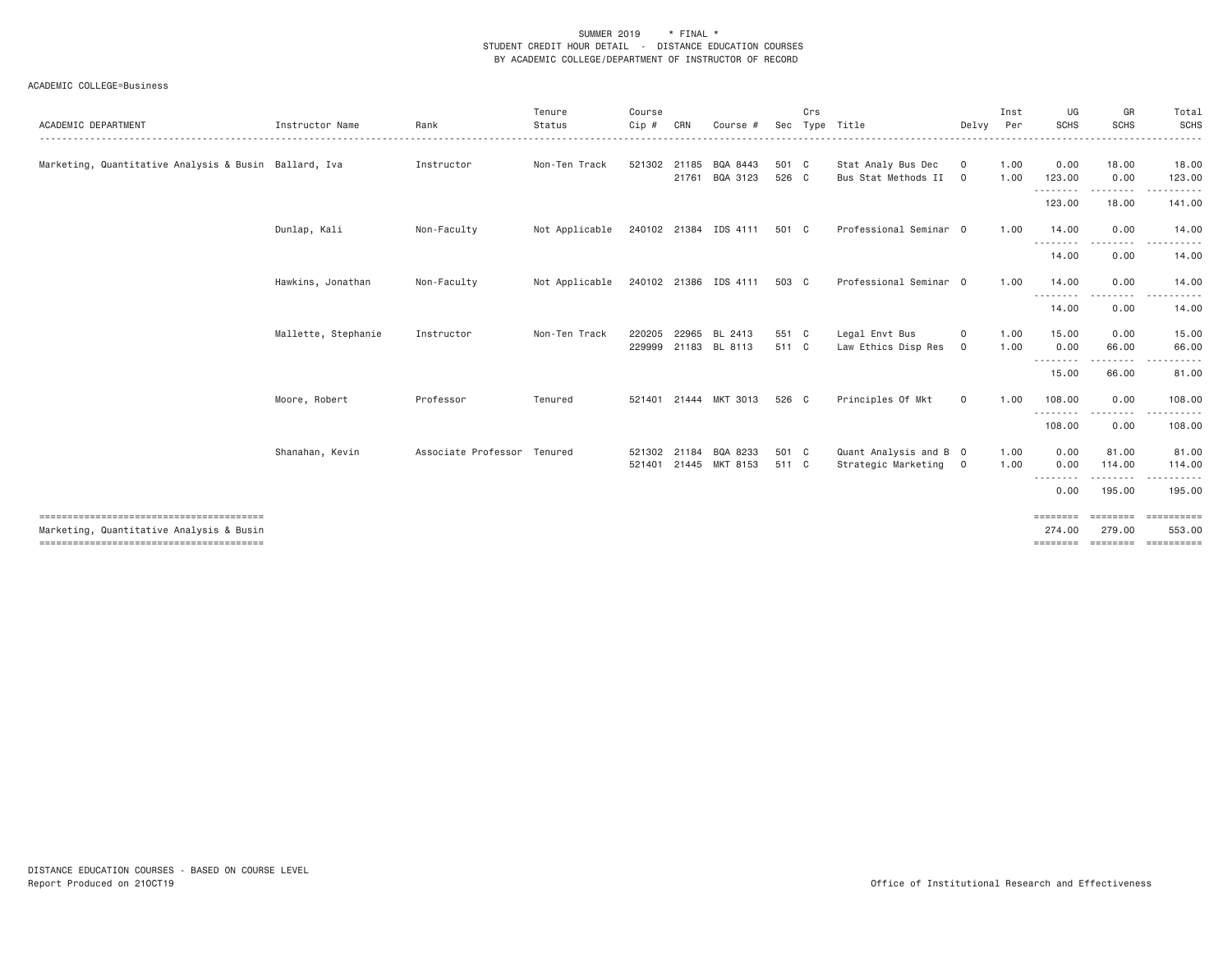| ACADEMIC DEPARTMENT   | Instructor Name   | Rank                        | Tenure<br>Status | Course<br>Cip # | CRN | Course #                    | Sec   | Crs<br>Type | Title                  | Delvy | Inst<br>Per | UG<br>SCHS          | GR<br><b>SCHS</b> | Total<br>SCHS         |
|-----------------------|-------------------|-----------------------------|------------------|-----------------|-----|-----------------------------|-------|-------------|------------------------|-------|-------------|---------------------|-------------------|-----------------------|
| School of Accountancy | Addy, Noel        | Associate Professor Tenured |                  | 520301          |     | 21151 ACC 8213              | 521 C |             | Fin and Acc Report A 0 |       | 1.00        | 0.00<br>---------   | 57.00<br>.        | 57.00<br>----------   |
|                       |                   |                             |                  |                 |     |                             |       |             |                        |       |             | 0.00                | 57.00             | 57.00                 |
|                       | Gardner, Virginia | Non-Faculty                 | Not Applicable   |                 |     | 520301 21150 ACC 2203 501 C |       |             | Survey of Accounting O |       | 1.00        | 21.00               | 0.00              | 21.00                 |
|                       |                   |                             |                  |                 |     |                             |       |             |                        |       |             | ---------<br>21.00  | ---------<br>0.00 | ----------<br>21.00   |
|                       | Pannell, Angela   | Instructor                  | Non-Ten Track    | 520301          |     | 21149 ACC 2023              | 506 C |             | Prin Managerial Acct 0 |       | 1,00        | 105.00              | 0.00              | 105,00                |
|                       |                   |                             |                  |                 |     |                             |       |             |                        |       |             | ---------<br>105.00 | .<br>0.00         | ----------<br>105,00  |
|                       |                   |                             |                  |                 |     |                             |       |             |                        |       |             |                     | ========          | $=$ = = = = = = = = = |
| School of Accountancy |                   |                             |                  |                 |     |                             |       |             |                        |       |             | 126.00              | 57.00             | 183,00                |
|                       |                   |                             |                  |                 |     |                             |       |             |                        |       |             |                     |                   | =======               |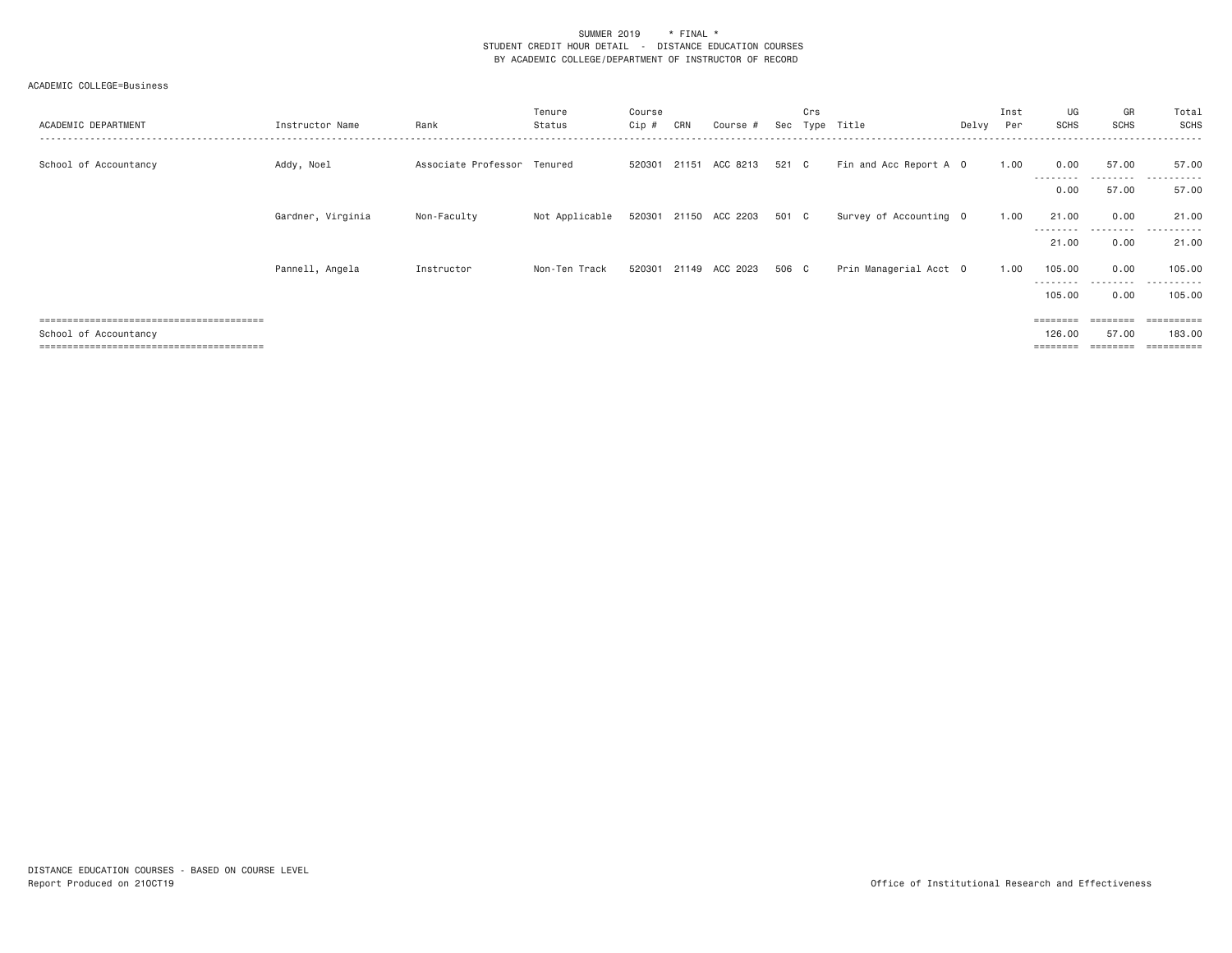| ACADEMIC DEPARTMENT                     | Instructor Name | Rank                          | Tenure<br>Status | Course<br>$Cip$ # | CRN   | Course #                   | Sec            | Crs | Type Title                                      | Delvy Per | Inst         | UG<br>SCHS                 | GR<br><b>SCHS</b>              | Total<br>SCHS                                 |
|-----------------------------------------|-----------------|-------------------------------|------------------|-------------------|-------|----------------------------|----------------|-----|-------------------------------------------------|-----------|--------------|----------------------------|--------------------------------|-----------------------------------------------|
| Counseling, Educational Psychology, and | LeJeune, Bonnie | Non-Faculty                   | Not Applicable   | 131009<br>422803  | 21239 | COE 6313<br>21240 COE 8293 | 501 C<br>501 E |     | Resources Visual Imp F<br>Supervised Project    | E         | 1.00<br>1.00 | 0.00<br>0.00               | 30.00<br>30.00                 | 30.00<br>30.00                                |
|                                         |                 |                               |                  |                   |       |                            |                |     |                                                 |           |              | --------<br>0.00           | .<br>60.00                     | 60.00                                         |
|                                         | Leach, Nicole   | Assistant Professor Ten Track |                  | 422807            | 22541 | EPY 3543                   | 501 C          |     | Psych Of Adoles                                 | $\circ$   | 1.00         | 21.00                      | 0.00                           | 21.00                                         |
|                                         |                 |                               |                  |                   |       |                            |                |     |                                                 |           |              | 21.00                      | 0.00                           | 21.00                                         |
|                                         | Seymour, Dana   | Lecturer                      | Non-Ten Track    | 130604            | 21287 | EPY 8473                   | 501 C          |     | Mid Level Assessment 0                          |           | 1.00         | 0.00                       | 45.00                          | 45.00                                         |
|                                         |                 |                               |                  |                   |       |                            |                |     |                                                 |           |              | 0.00                       | 45.00                          | 45.00                                         |
|                                         | Wei, Tianlan    | Assistant Professor Ten Track |                  | 130603            | 21284 | EPY 6214<br>21286 EPY 8214 | 501 C<br>551 B |     | Ed and Psy Statistic 0<br>Int Ed and Psy Stat 0 |           | 1.00<br>1.00 | 0.00<br>0.00<br>---------  | 52.00<br>36.00<br>. <b>.</b> . | 52.00<br>36,00                                |
|                                         |                 |                               |                  |                   |       |                            |                |     |                                                 |           |              | 0.00                       | 88.00                          | 88.00                                         |
| Counseling, Educational Psychology, and |                 |                               |                  |                   |       |                            |                |     |                                                 |           |              | $=$ = = = = = = =<br>21,00 | 193,00                         | $=$ = = = = = = = = =<br>214,00<br>========== |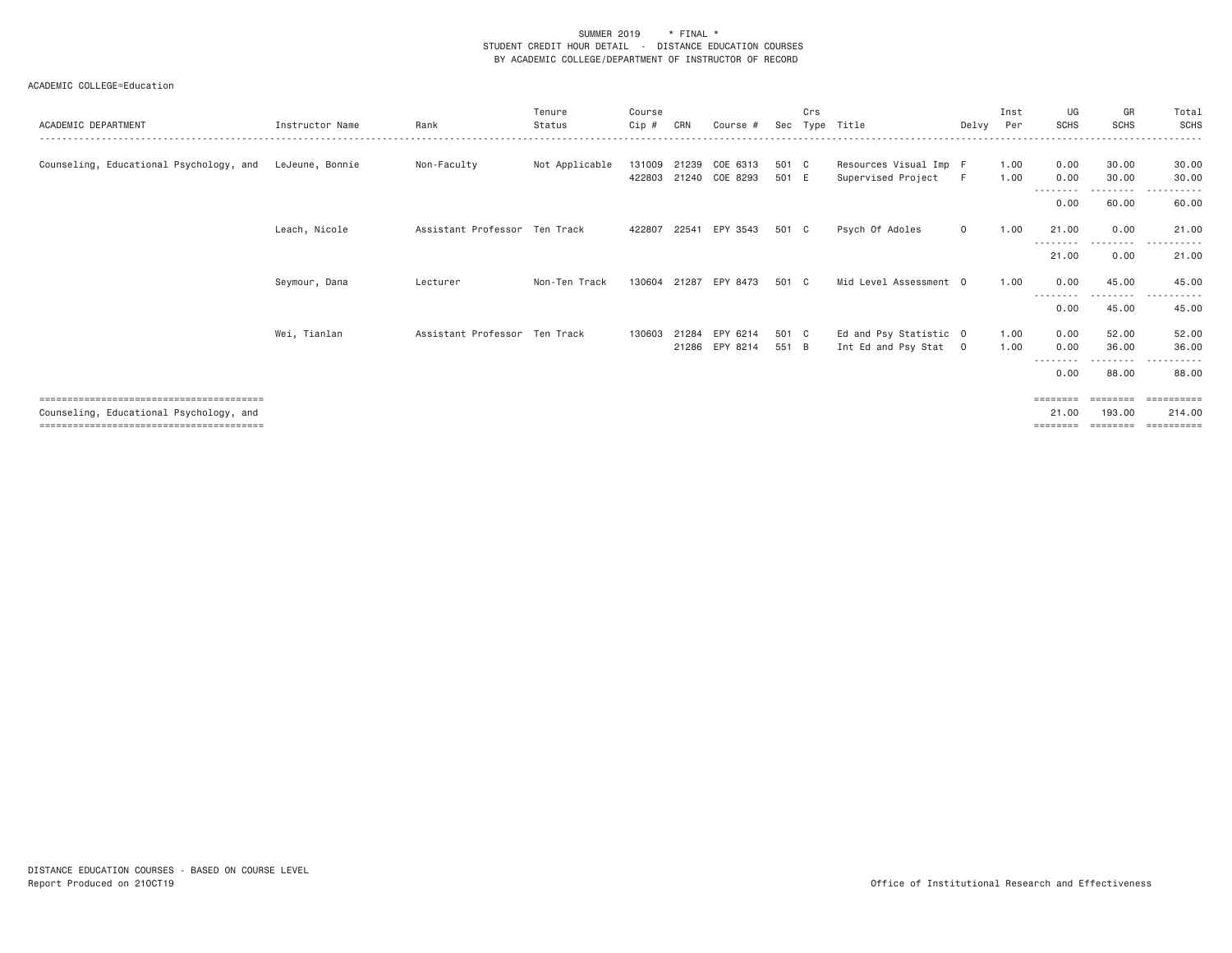| ACADEMIC DEPARTMENT                                      | Instructor Name   | Rank<br>.                         | Tenure<br>Status | Course<br>Cip #  | CRN            | Course #                               |                         | Crs | Sec Type Title<br><u>.</u>                                                 | Delvy          | Inst<br>Per          | UG<br><b>SCHS</b>     | GR<br><b>SCHS</b>                                                                                                                                                                        | Total<br><b>SCHS</b>                                                                                                                                          |
|----------------------------------------------------------|-------------------|-----------------------------------|------------------|------------------|----------------|----------------------------------------|-------------------------|-----|----------------------------------------------------------------------------|----------------|----------------------|-----------------------|------------------------------------------------------------------------------------------------------------------------------------------------------------------------------------------|---------------------------------------------------------------------------------------------------------------------------------------------------------------|
| Curriculum, Instruction & Special Educat Alley, Kathleen |                   | Assistant Professor Ten Track     |                  | 131202<br>131203 | 21251<br>21468 | EDE 3343<br>RDG 8123                   | 501 C<br>501 C          |     | Teach Adoles Lit<br>Sup MidSch Lit Learn 0                                 | 0              | 1.00<br>1.00         | 42.00<br>0.00<br>.    | 0.00<br>15.00<br>.                                                                                                                                                                       | 42.00<br>15.00<br>د د د د د                                                                                                                                   |
|                                                          |                   |                                   |                  |                  |                |                                        |                         |     |                                                                            |                |                      | 42.00                 | 15.00                                                                                                                                                                                    | 57.00                                                                                                                                                         |
|                                                          | Anthony, Kenneth  | Associate Professor Ten Track     |                  |                  |                | 131203 22423 EDE 8173                  | 551 C                   |     | Mid Sch Soc Studies                                                        | $\overline{0}$ | 1.00                 | 0.00                  | 15.00                                                                                                                                                                                    | 15.00                                                                                                                                                         |
|                                                          |                   |                                   |                  |                  |                |                                        |                         |     |                                                                            |                |                      | .<br>0.00             | 1.1.1.1.1<br>15.00                                                                                                                                                                       | .<br>15.00                                                                                                                                                    |
|                                                          | Binford, Paul     | Assistant Professor Ten Track     |                  |                  |                | 131203 21271 EDS 8243                  | 501 C                   |     | Adv. Plan Manage Lea 0                                                     |                | 1.00                 | 0.00                  | 57.00<br>$\begin{array}{cccccccccccccc} \bullet & \bullet & \bullet & \bullet & \bullet & \bullet & \bullet & \bullet \end{array}$                                                       | 57.00<br>.                                                                                                                                                    |
|                                                          |                   |                                   |                  |                  |                |                                        |                         |     |                                                                            |                |                      | .<br>0.00             | 57.00                                                                                                                                                                                    | 57.00                                                                                                                                                         |
|                                                          | Coffey, Kenneth   | Professor                         | Tenured          |                  |                | 131001 21276 EDX 6193                  | 501 C                   |     | Adv. Plan Special Ed 0                                                     |                | 1.00                 | 0.00<br>.             | 84.00<br>.                                                                                                                                                                               | 84.00<br>.                                                                                                                                                    |
|                                                          |                   |                                   |                  |                  |                |                                        |                         |     |                                                                            |                |                      | 0.00                  | 84.00                                                                                                                                                                                    | 84.00                                                                                                                                                         |
|                                                          | Collier, Matthew  | Non-Employee                      | Not Applicable   |                  |                | 131001 23218 EDX 8023                  | 551 C                   |     | Fundamentals of Teac 0                                                     |                | 1.00                 | 0.00                  | 15.00                                                                                                                                                                                    | 15.00<br>.                                                                                                                                                    |
|                                                          |                   |                                   |                  |                  |                |                                        |                         |     |                                                                            |                |                      | 0.00                  | <u>.</u><br>15.00                                                                                                                                                                        | 15.00                                                                                                                                                         |
|                                                          | Diffey, Stephanie | Non-Employee                      | Not Applicable   |                  |                | 131203 21254 EDE 8123                  | 501 C                   |     | Found Teach MidLev M 0                                                     |                | 1.00                 | 0.00                  | 51.00                                                                                                                                                                                    | 51.00                                                                                                                                                         |
|                                                          |                   |                                   |                  |                  |                |                                        |                         |     |                                                                            |                |                      | .<br>0.00             | .<br>51.00                                                                                                                                                                               | .<br>51.00                                                                                                                                                    |
|                                                          | Fondren, Patricia | Instructor                        | Non-Ten Track    | 131001           | 21277          | EDX 6813                               | 501 C                   |     | Intro Assmt Spec Ed                                                        | $\circ$        | 1.00                 | 0.00                  | 87.00                                                                                                                                                                                    | 87.00                                                                                                                                                         |
|                                                          |                   |                                   |                  | 422814           |                | 22430 EDX 3213                         | 502 C                   |     | Indiv Inst Except Ch 0                                                     |                | 1.00                 | 48.00<br>.            | 0.00<br>$\frac{1}{2} \left( \frac{1}{2} \right) \left( \frac{1}{2} \right) \left( \frac{1}{2} \right) \left( \frac{1}{2} \right) \left( \frac{1}{2} \right)$                             | 48.00<br>.                                                                                                                                                    |
|                                                          |                   |                                   |                  |                  |                |                                        |                         |     |                                                                            |                |                      | 48.00                 | 87.00                                                                                                                                                                                    | 135.00                                                                                                                                                        |
|                                                          | Hopper, Peggy     | Professor                         | Tenured          | 131205           | 21274          | EDS 8623<br>131315 21470 RDG 8653      | 501 C<br>551 C          |     | Effective Instructio 0<br>Teach Read Sec Sch                               | $\mathbf 0$    | 1.00<br>1.00         | 0.00<br>0.00          | 36.00<br>51.00                                                                                                                                                                           | 36.00<br>51.00                                                                                                                                                |
|                                                          |                   |                                   |                  |                  |                |                                        |                         |     |                                                                            |                |                      | .<br>0.00             | $\frac{1}{2} \left( \frac{1}{2} \right) \left( \frac{1}{2} \right) \left( \frac{1}{2} \right) \left( \frac{1}{2} \right) \left( \frac{1}{2} \right) \left( \frac{1}{2} \right)$<br>87.00 | $\frac{1}{2} \left( \frac{1}{2} \right) \left( \frac{1}{2} \right) \left( \frac{1}{2} \right) \left( \frac{1}{2} \right) \left( \frac{1}{2} \right)$<br>87.00 |
|                                                          | Javorsky, Kristin | Assistant Professor Ten Track     |                  |                  |                | 131315 21250 EDE 3233                  | 501 C                   |     | Teach Lit at Elem/Mi 0                                                     |                | 1.00                 | 51.00                 | 0.00                                                                                                                                                                                     | 51.00                                                                                                                                                         |
|                                                          |                   |                                   |                  |                  |                |                                        |                         |     |                                                                            |                |                      | .<br>51.00            | .<br>0.00                                                                                                                                                                                | .<br>51.00                                                                                                                                                    |
|                                                          | Lemley, Stephanie | Assistant Professor Ten Track     |                  |                  |                | 131202 22727 EDE 3443                  | 503 C                   |     | Creat Arts Elem / Mid 0                                                    |                | 1.00                 | 27.00                 | 0.00                                                                                                                                                                                     | 27.00                                                                                                                                                         |
|                                                          |                   |                                   |                  |                  |                |                                        |                         |     |                                                                            |                |                      | .<br>27.00            | د د د د<br>0.00                                                                                                                                                                          | .<br>27.00                                                                                                                                                    |
|                                                          | Lindsey, Gail     | Clinical Assist Pro Non-Ten Track |                  |                  |                | 131202 21252 EDE 3443                  | 501 C                   |     | Creat Arts Elem / Mid 0                                                    |                | 1.00                 | 51.00                 | 0.00                                                                                                                                                                                     | 51.00                                                                                                                                                         |
|                                                          |                   |                                   |                  |                  |                | 21253 EDE 3443                         | 502 C                   |     | Creat Arts Elem / Mid 0                                                    |                | 1.00                 | 51.00<br>.            | 0.00<br>.                                                                                                                                                                                | 51.00<br>.                                                                                                                                                    |
|                                                          |                   |                                   |                  |                  |                |                                        |                         |     |                                                                            |                |                      | 102.00                | 0.00                                                                                                                                                                                     | 102.00                                                                                                                                                        |
|                                                          | McGinnis, Brecken | Instructor                        | Non-Ten Track    | 131001           | 21275<br>21278 | EDX 4113<br>EDX 8013<br>21281 EDX 8173 | 501 C<br>501 C<br>505 C |     | Mthds/Mats Erly Chil 0<br>Fundamentals of Teac 0<br>Sp Ed In Reg Classrm 0 |                | 1.00<br>1.00<br>1.00 | 24.00<br>0.00<br>0.00 | 0.00<br>21.00<br>66,00                                                                                                                                                                   | 24.00<br>21.00<br>66.00                                                                                                                                       |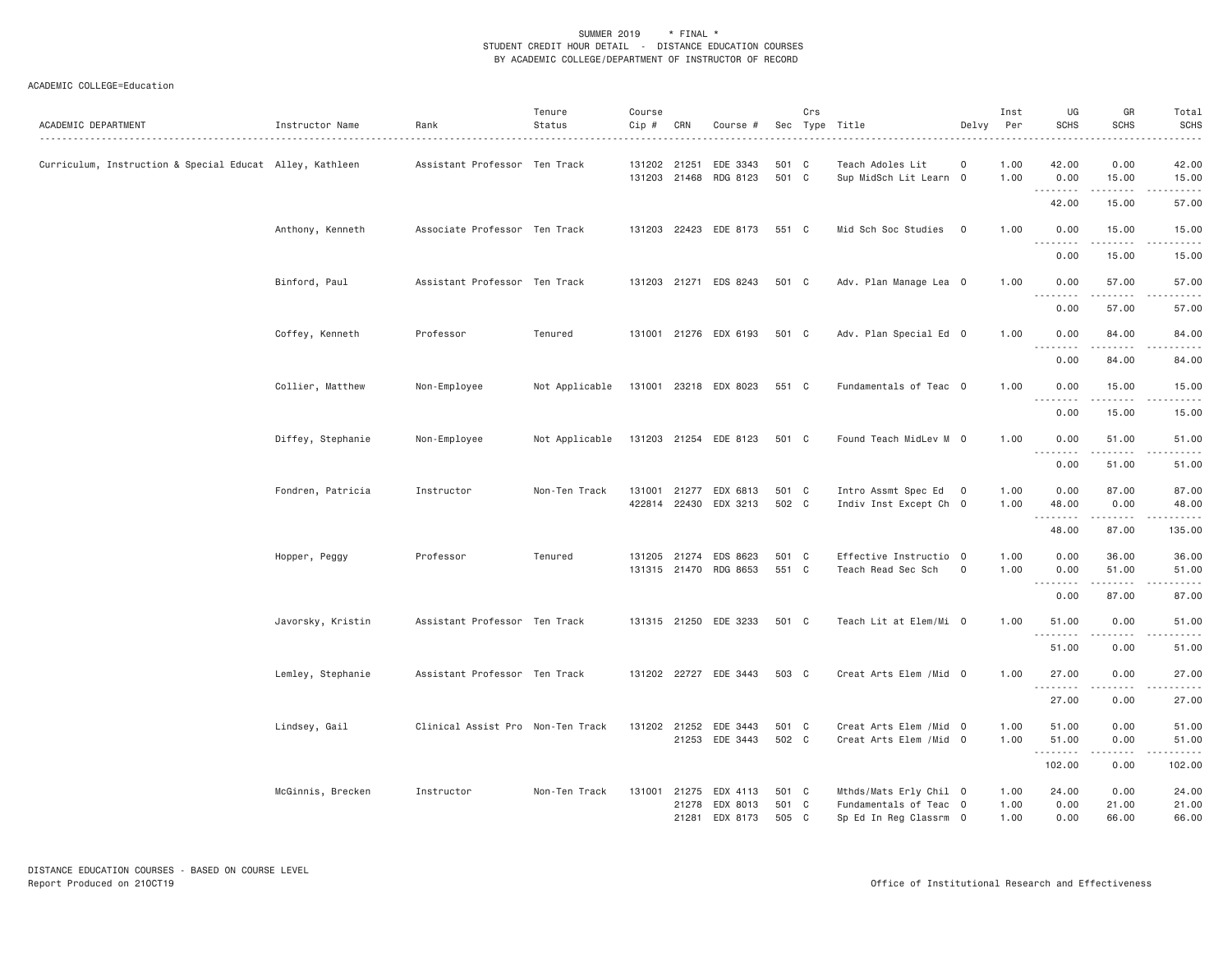| ACADEMIC DEPARTMENT                                    | Instructor Name        | Rank                          | Tenure<br>Status | Course<br>Cip # | CRN   | Course #              | Sec   | Crs<br>Type  | Title                  | Delvv          | Inst<br>Per | UG<br><b>SCHS</b>  | GR<br><b>SCHS</b> | Total<br><b>SCHS</b>           |
|--------------------------------------------------------|------------------------|-------------------------------|------------------|-----------------|-------|-----------------------|-------|--------------|------------------------|----------------|-------------|--------------------|-------------------|--------------------------------|
|                                                        |                        |                               |                  |                 |       |                       |       |              |                        |                |             | --------           |                   |                                |
| Curriculum, Instruction & Special Educat Parker, Sarah |                        | Instructor                    | Non-Ten Track    | 131202 22537    |       | EDE 2521              | 501   | $\mathbf{C}$ | Intro to Elem Ed       | $\Omega$       | 1.00        | 24.00<br>15.00     | 87.00<br>0.00     | 111.00<br>15.00                |
|                                                        |                        |                               |                  |                 |       |                       |       |              |                        |                |             | ---------<br>15.00 | ---------<br>0.00 | .<br>15.00                     |
|                                                        | Vollenweider, Jennifer | Instructor                    | Non-Ten Track    |                 |       | 150612 21801 TKI 3243 | 501 C |              | Industrial Metrology 0 |                | 1.00        | 48.00              | 0.00<br>.         | 48.00                          |
|                                                        | Walker, Ryan           | Associate Professor Ten Track |                  | 130101          | 21269 | EDS 8103              | 501 C |              | Adv Meth in Mid/Sec    | $\overline{0}$ | 1.00        | 48.00<br>0.00      | 0.00<br>36.00     | 48.00<br>36.00                 |
|                                                        |                        |                               |                  | 131205          |       | 21273 EDS 8613        | 501 C |              | Mdle and Sec Sch Cur 0 |                | 1.00        | 0.00<br>--------   | 36.00<br><u>.</u> | 36.00<br>.                     |
|                                                        |                        |                               |                  |                 |       |                       |       |              |                        |                |             | 0.00               | 72.00             | 72.00                          |
| Curriculum, Instruction & Special Educat               |                        |                               |                  |                 |       |                       |       |              |                        |                |             | =======<br>357,00  | 570.00            | =========<br>927.00<br>:====== |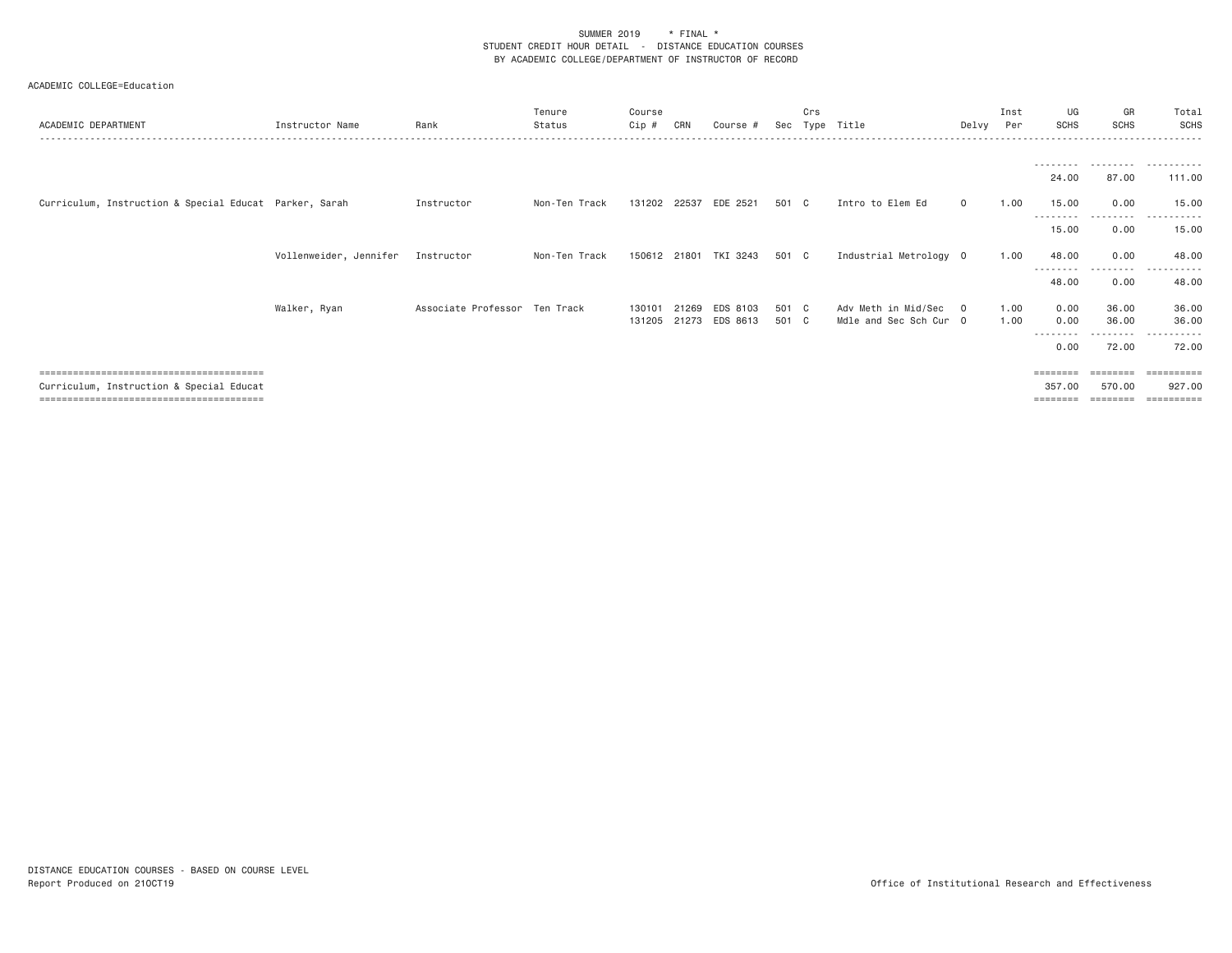| ACADEMIC DEPARTMENT    | Instructor Name        | Rank                              | Tenure<br>Status<br>. | Course<br>Cip #  | CRN            | Course #                   |                | Crs | Sec Type Title                                   | Delvy                   | Inst<br>Per  | UG<br><b>SCHS</b> | GR<br><b>SCHS</b>                                                                                                                                             | Total<br><b>SCHS</b><br>$   -$ |
|------------------------|------------------------|-----------------------------------|-----------------------|------------------|----------------|----------------------------|----------------|-----|--------------------------------------------------|-------------------------|--------------|-------------------|---------------------------------------------------------------------------------------------------------------------------------------------------------------|--------------------------------|
| Educational Leadership | Armstrong, Christopher | Non-Faculty                       | Not Applicable        |                  |                | 130407 21189 CCL 8153      | 501 C          |     | Human Resources Admi 0                           |                         | 1.00         | 0.00<br>.         | 42.00<br>.                                                                                                                                                    | 42.00<br>.                     |
|                        |                        |                                   |                       |                  |                |                            |                |     |                                                  |                         |              | 0.00              | 42.00                                                                                                                                                         | 42.00                          |
|                        | Coats, Linda           | Professor                         | Tenured               |                  |                | 130407 21186 CCL 8113      | 501 C          |     | Comm Col Hist/Philos 0                           |                         | 1.00         | 0.00              | 51.00                                                                                                                                                         | 51.00                          |
|                        |                        |                                   |                       |                  | 21190          | CCL 8173                   | 501 C          |     | Comm College Teachin 0                           |                         | 1.00         | 0.00              | 45.00                                                                                                                                                         | 45.00                          |
|                        |                        |                                   |                       |                  |                | 21195 CCL 9000             | 502 D          |     | Diss./Dissertation R 0                           |                         | 1.00         | 0.00<br>.         | 1.00<br>.                                                                                                                                                     | 1.00<br>.                      |
|                        |                        |                                   |                       |                  |                |                            |                |     |                                                  |                         |              | 0.00              | 97.00                                                                                                                                                         | 97.00                          |
|                        | Cruse, Terry           | Non-Faculty                       | Not Applicable        |                  |                | 130401 22542 HED 8653      | 501 C          |     | Finance and Higher E 0                           |                         | 1.00         | 0.00<br>.         | 15.00<br>.                                                                                                                                                    | 15.00<br>.                     |
|                        |                        |                                   |                       |                  |                |                            |                |     |                                                  |                         |              | 0.00              | 15.00                                                                                                                                                         | 15.00                          |
|                        | Cutts, Qiana           | Assistant Professor Ten Track     |                       | 130401           | 21261          | EDF 8443                   | 551 C          |     | Eval of Sch Prog                                 | $\mathbf 0$             | 1.00         | 0.00              | 15.00                                                                                                                                                         | 15.00                          |
|                        |                        |                                   |                       | 130901           |                | 21256 EDF 3333             | 501 C          |     | Social Foundation Ed 0                           |                         | 1.00         | 57.00             | 0.00                                                                                                                                                          | 57.00                          |
|                        |                        |                                   |                       |                  |                |                            |                |     |                                                  |                         |              | .<br>57.00        | .<br>15.00                                                                                                                                                    | .<br>72.00                     |
|                        |                        |                                   |                       |                  |                |                            |                |     |                                                  |                         |              |                   |                                                                                                                                                               |                                |
|                        | Fincher, Mark          | Associate Professor Ten Track     |                       |                  |                | 130407 21191 CCL 8193      | 501 S          |     | Sem Comm Coll Lead                               | $\overline{\mathbf{0}}$ | 1.00         | 0.00              | 42.00                                                                                                                                                         | 42.00                          |
|                        |                        |                                   |                       |                  | 21193          | CCL 8233<br>21196 CCL 9000 | 501 C<br>503 D |     | Comm Col Legal Issue 0<br>Diss./Dissertation R 0 |                         | 1.00<br>1.00 | 0.00<br>0.00      | 36.00<br>1.00                                                                                                                                                 | 36.00<br>1.00                  |
|                        |                        |                                   |                       |                  |                |                            |                |     |                                                  |                         |              | <u>.</u>          | .                                                                                                                                                             | .                              |
|                        |                        |                                   |                       |                  |                |                            |                |     |                                                  |                         |              | 0.00              | 79.00                                                                                                                                                         | 79.00                          |
|                        | King, Stephanie        | Associate Professor Tenured       |                       |                  |                | 130407 21194 CCL 9000      | 501 D          |     | Diss./Dissertation R 0                           |                         | 1.00         | 0.00              | 67.00                                                                                                                                                         | 67.00                          |
|                        |                        |                                   |                       |                  |                |                            |                |     |                                                  |                         |              | .<br>0.00         | $\frac{1}{2} \left( \frac{1}{2} \right) \left( \frac{1}{2} \right) \left( \frac{1}{2} \right) \left( \frac{1}{2} \right) \left( \frac{1}{2} \right)$<br>67.00 | .<br>67.00                     |
|                        | McMullan, Leigh        | Clinical Assist Pro Non-Ten Track |                       | 130401           | 21265          | EDL 8433                   | 551 C          |     | Data for Sch Impr                                | $\mathbf 0$             | 1.00         | 0.00              | 66.00                                                                                                                                                         | 66.00                          |
|                        |                        |                                   |                       |                  | 21267          | EDL 8713                   | 501 C          |     | Sch Bus and Faciliti 0                           |                         | 1.00         | 0.00              | 27.00                                                                                                                                                         | 27.00                          |
|                        |                        |                                   |                       |                  | 23198          | EDL 7000                   | 501 I          |     | Directed Indiv Study 0                           |                         | 1.00         | 0.00              | 3.00                                                                                                                                                          | 3.00                           |
|                        |                        |                                   |                       |                  |                |                            |                |     |                                                  |                         |              | .<br>0.00         | $\frac{1}{2} \left( \frac{1}{2} \right) \left( \frac{1}{2} \right) \left( \frac{1}{2} \right) \left( \frac{1}{2} \right) \left( \frac{1}{2} \right)$<br>96.00 | .<br>96.00                     |
|                        |                        |                                   |                       |                  |                |                            |                |     |                                                  |                         |              |                   |                                                                                                                                                               |                                |
|                        | Prince, Debra          | Associate Professor Tenured       |                       | 130401           | 21260          | EDF 8443                   | 501 C          |     | Eval of Sch Prog                                 | $\mathbf 0$             | 1.00         | 0.00              | 12.00                                                                                                                                                         | 12.00                          |
|                        |                        |                                   |                       | 130601<br>131202 | 21259<br>21257 | EDF 8363<br>EDF 3423       | 501 C<br>501 C |     | Func and Met Res In<br>Exploring Diversity       | $\overline{0}$<br>0     | 1.00<br>1.00 | 0.00<br>72.00     | 21.00<br>0.00                                                                                                                                                 | 21.00<br>72.00                 |
|                        |                        |                                   |                       |                  |                | 21258 EDF 3423             | 502 C          |     | Exploring Diversity                              | $\overline{0}$          | 1.00         | 36.00             | 0.00                                                                                                                                                          | 36.00                          |
|                        |                        |                                   |                       |                  |                |                            |                |     |                                                  |                         |              | .                 | .                                                                                                                                                             | .                              |
|                        |                        |                                   |                       |                  |                |                            |                |     |                                                  |                         |              | 108.00            | 33.00                                                                                                                                                         | 141.00                         |
|                        | Taylor, Leonard        | Assistant Professor Ten Track     |                       | 130499           |                | 23166 HED 8990             | 501 C          |     | Special Topic In HED I                           |                         | 1.00         | 0.00<br>.         | 21.00<br>.                                                                                                                                                    | 21.00<br>.                     |
|                        |                        |                                   |                       |                  |                |                            |                |     |                                                  |                         |              | 0.00              | 21.00                                                                                                                                                         | 21.00                          |
|                        | Tharp, Paula           | Non-Employee                      | Not Applicable        | 130401           | 21263          | EDL 8413                   | 501 C          |     | Sch Legal and Ethic                              | $\overline{0}$          | 1.00         | 0.00              | 42.00                                                                                                                                                         | 42.00                          |
|                        |                        |                                   |                       |                  |                | 21264 EDL 8423             | 501 C          |     | School Leadership                                | $\mathbf 0$             | 1.00         | 0.00              | 63.00                                                                                                                                                         | 63.00                          |
|                        |                        |                                   |                       |                  | 21266          | EDL 8633                   | 551 C          |     | HR Leadership                                    | $\mathbf 0$             | 1.00         | 0.00              | 33.00                                                                                                                                                         | 33.00                          |
|                        |                        |                                   |                       |                  | 21268          | EDL 8723                   | 501 C          |     | Positive Sch Culture 0                           |                         | 1.00         | 0.00<br>.         | 27.00<br>.                                                                                                                                                    | 27.00<br>.                     |
|                        |                        |                                   |                       |                  |                |                            |                |     |                                                  |                         |              | 0.00              | 165.00                                                                                                                                                        | 165.00                         |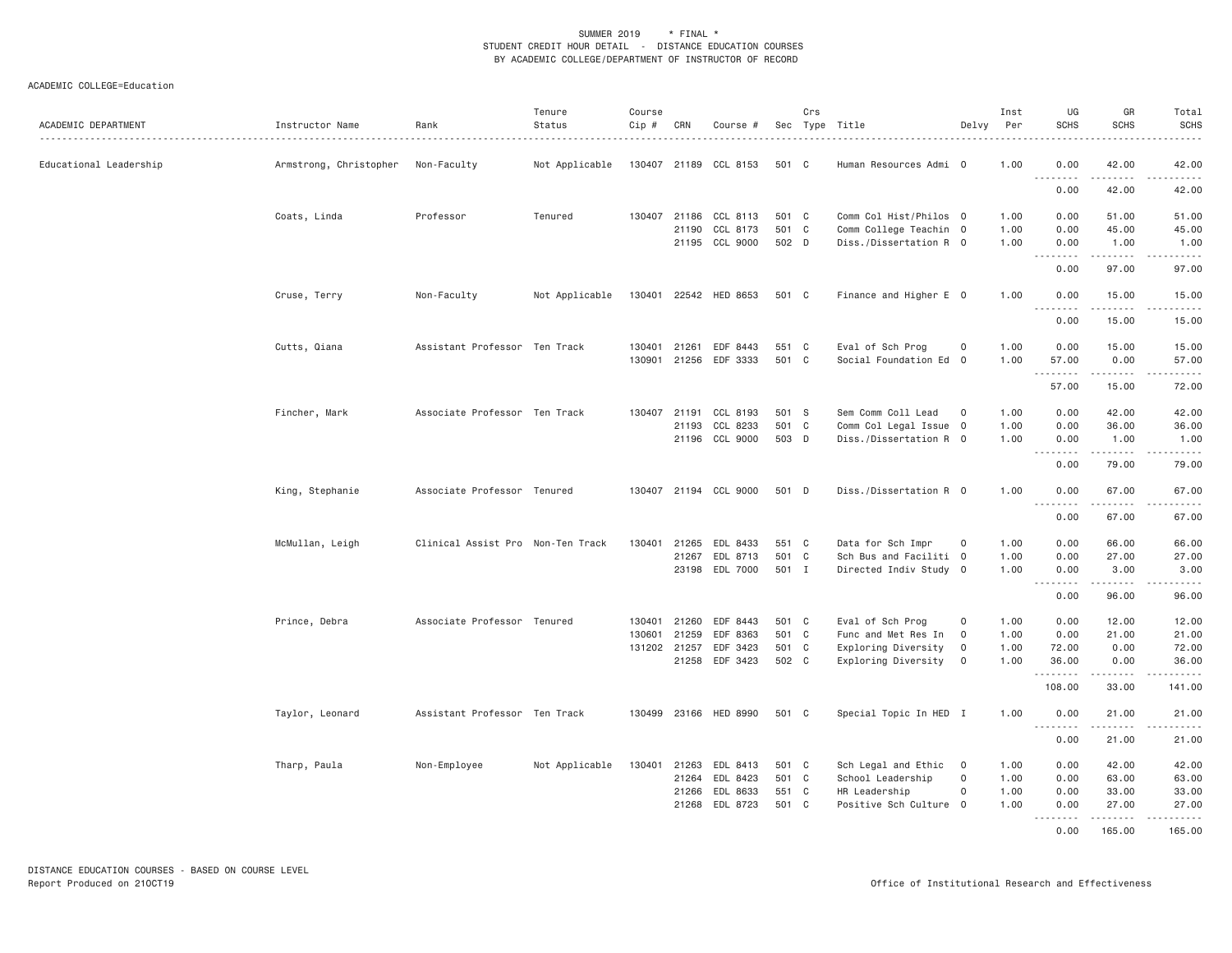#### ACADEMIC COLLEGE=Education

|                     |                 |      | Tenure | Course |                             | Crs |       | Inst |      |             | Total |
|---------------------|-----------------|------|--------|--------|-----------------------------|-----|-------|------|------|-------------|-------|
| ACADEMIC DEPARTMENT | Instructor Name | Rank | Status | Cip #  | CRN Course # Sec Type Title |     | Delvy | Per  | SCHS | <b>SCHS</b> | SCHS  |
|                     |                 |      |        |        |                             |     |       |      |      |             |       |

======================================== ======== ======== ==========

======================================== ======== ======== ==========

 $\begin{tabular}{lllllllllllll} \multicolumn{2}{l}{{\color{red}{{\color{red}{{\color{blue}{{\color{blue}{{\color{blue}{{\color{blue}{{\color{blue}{{\color{blue}{{\color{blue}{{\color{blue}{{\color{blue}{{\color{blue}{{\color{blue}{{\color{blue}{{\color{blue}{{\color{blue}{{\color{blue}{{\color{blue}{{\color{blue}{{\color{blue}{{\color{blue}{{\color{blue}{{\color{blue}{{\color{blue}{{\color{blue}{{\color{blue}{{\color{blue}{{\color{blue}{{\color{blue}{{\color{blue}{{\color{blue}{{\color{blue}{{\color{blue$ Educational Leadership 165.00 630.00 795.00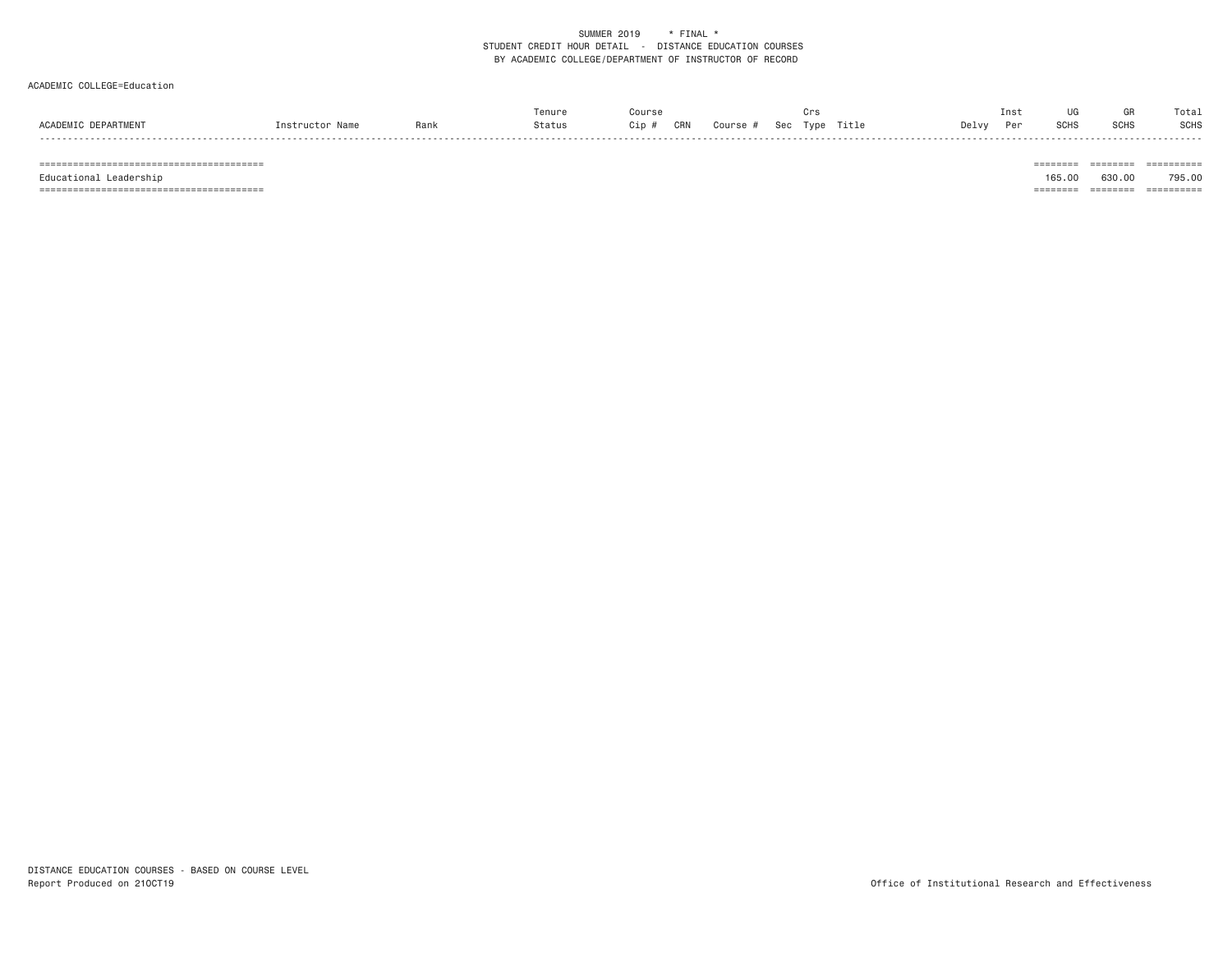## ACADEMIC COLLEGE=Education

| ACADEMIC DEPARTMENT                                                                | Instructor Name      | Rank                          | Tenure<br>Status<br>. | Course<br>Cip # | CRN                   | Course #                                       |                         | Crs | Sec Type Title                                                             | Delvy       | Inst<br>Per          | UG<br><b>SCHS</b>                         | GR<br><b>SCHS</b>                                                                                                                            | Total<br><b>SCHS</b>    |
|------------------------------------------------------------------------------------|----------------------|-------------------------------|-----------------------|-----------------|-----------------------|------------------------------------------------|-------------------------|-----|----------------------------------------------------------------------------|-------------|----------------------|-------------------------------------------|----------------------------------------------------------------------------------------------------------------------------------------------|-------------------------|
| Instructional Systems & Workforce Develo Bailey, Melinda                           |                      | Non-Faculty                   | Not Applicable        |                 |                       | 240102 21385 IDS 4111                          | 502 C                   |     | Professional Seminar 0                                                     |             | 1.00                 | 14.00<br>.                                | 0.00<br>.                                                                                                                                    | 14.00                   |
|                                                                                    |                      |                               |                       |                 |                       |                                                |                         |     |                                                                            |             |                      | 14.00                                     | 0.00                                                                                                                                         | 14.00                   |
|                                                                                    | Beriswill, Joanne    | Associate Professor Tenured   |                       |                 |                       | 110301 21486 TKT 1273<br>131319 23134 TKT 7000 | 501 C<br>501 I          |     | Computer Application 0<br>Directed Indiv Study 0                           |             | 1.00<br>1.00         | 66.00<br>0.00                             | 0.00<br>1.00                                                                                                                                 | 66.00<br>1.00           |
|                                                                                    |                      |                               |                       |                 |                       |                                                |                         |     |                                                                            |             |                      | 1.1.1.1.1.1.1<br>66.00                    | $\mathcal{L}^{\mathcal{L}}\left( \mathcal{L}^{\mathcal{L}}\right) =\mathcal{L}^{\mathcal{L}}\left( \mathcal{L}^{\mathcal{L}}\right)$<br>1.00 | .<br>67.00              |
|                                                                                    | Dale, Jonathan       | Instructor                    | Non-Ten Track         |                 |                       | 150613 21799 TKI 3813                          | 501 C                   |     | Writing for Industry 0                                                     |             | 1.00                 | 39.00                                     | 0.00                                                                                                                                         | 39.00                   |
|                                                                                    |                      |                               |                       |                 |                       |                                                |                         |     |                                                                            |             |                      | .<br>39.00                                | 0.00                                                                                                                                         | 39.00                   |
|                                                                                    | Keel, Vicki          | Instructor                    | Non-Ten Track         |                 |                       | 131303 21482 TKB 3133                          | 501 C                   |     | Admin Management and 0                                                     |             | 1.00                 | 63.00                                     | 0.00                                                                                                                                         | 63.00                   |
|                                                                                    |                      |                               |                       |                 |                       |                                                |                         |     |                                                                            |             |                      | <u>.</u><br>63.00                         | 0.00                                                                                                                                         | 63.00                   |
|                                                                                    | Lee, Sang Joon       | Assistant Professor Ten Track |                       | 131303          | 110801 21484<br>21485 | TKB 4583<br>TKB 6583<br>131309 21488 TKT 4343  | 501 B<br>501 B<br>501 C |     | Graphics and Web Des 0<br>Graphics and Web Des 0<br>Info Tech Project Mg 0 |             | 1.00<br>1.00<br>1.00 | 51.00<br>0.00<br>57.00                    | 0.00<br>15.00<br>0.00                                                                                                                        | 51.00<br>15.00<br>57.00 |
|                                                                                    |                      |                               |                       |                 |                       |                                                |                         |     |                                                                            |             |                      | .<br>108.00                               | 15.00                                                                                                                                        | 123.00                  |
|                                                                                    | Scott-Bracey, Pamela | Assistant Professor Ten Track |                       |                 | 131309 21489          | TKT 4473                                       | 501 C                   |     | Methods of Teaching                                                        | $\mathbf 0$ | 1.00                 | 12.00                                     | 0.00                                                                                                                                         | 12.00                   |
|                                                                                    |                      |                               |                       |                 |                       | 21491 TKT 6473                                 | 501 C                   |     | Methods of Teaching                                                        | $\mathbf 0$ | 1.00                 | 0.00                                      | 48.00<br>.                                                                                                                                   | 48.00<br>.              |
|                                                                                    |                      |                               |                       |                 |                       |                                                |                         |     |                                                                            |             |                      | 12.00                                     | 48.00                                                                                                                                        | 60.00                   |
|                                                                                    | Sun, Yan             | Assistant Professor Ten Track |                       |                 |                       | 150613 21492 TKT 8713                          | 551 C                   |     | Research in ISWD                                                           | $\mathbf 0$ | 1.00                 | 0.00                                      | 21.00                                                                                                                                        | 21.00                   |
|                                                                                    |                      |                               |                       |                 |                       |                                                |                         |     |                                                                            |             |                      | $\sim$ $\sim$ $\sim$<br>0.00              | 21.00                                                                                                                                        | 21.00                   |
|                                                                                    | Thomas, Lisa         | Lecturer                      | Non-Ten Track         |                 |                       | 110301 21483 TKB 4543                          | 551 C                   |     | Information Processi 0                                                     |             | 1.00                 | 54.00                                     | 0.00                                                                                                                                         | 54.00                   |
|                                                                                    |                      |                               |                       |                 |                       |                                                |                         |     |                                                                            |             |                      | .<br>54.00                                | 0.00                                                                                                                                         | 54.00                   |
|                                                                                    | Wyatt, John          | Associate Professor Tenured   |                       |                 |                       | 150505 21800 TKI 4213                          | 501 C                   |     | Energy Source and Po 0                                                     |             | 1.00                 | 72.00                                     | 0.00                                                                                                                                         | 72.00                   |
|                                                                                    |                      |                               |                       |                 |                       | 150612 21802 TKI 4233                          | 501 C                   |     | Maintenance Mgt                                                            | $\mathbf 0$ | 1.00                 | 66.00                                     | 0.00<br>.                                                                                                                                    | 66.00<br>.              |
|                                                                                    |                      |                               |                       |                 |                       |                                                |                         |     |                                                                            |             |                      | 138.00                                    | 0.00                                                                                                                                         | 138.00                  |
|                                                                                    | Yu, Chien            | Professor                     | Tenured               |                 |                       | 130401 21493 TKT 8753                          | 501 C                   |     | Tech Issues School A 0                                                     |             | 1.00                 | 0.00                                      | 18.00                                                                                                                                        | 18.00                   |
|                                                                                    |                      |                               |                       |                 |                       |                                                |                         |     |                                                                            |             |                      | 0.00                                      | 18.00                                                                                                                                        | 18.00                   |
|                                                                                    | Yu, Wei-Chieh        | Assistant Professor Ten Track |                       |                 |                       | 110301 21487 TKT 1273                          | 551 C                   |     | Computer Application 0                                                     |             | 1.00                 | 24.00<br>.                                | 0.00                                                                                                                                         | 24.00                   |
|                                                                                    |                      |                               |                       |                 |                       |                                                |                         |     |                                                                            |             |                      | 24.00                                     | 0.00                                                                                                                                         | 24.00                   |
| --------------------------------------<br>Instructional Systems & Workforce Develo |                      |                               |                       |                 |                       |                                                |                         |     |                                                                            |             |                      | $=$ $=$ $=$ $=$ $=$ $=$ $=$ $=$<br>518.00 | 103,00                                                                                                                                       | ==========<br>621.00    |
|                                                                                    |                      |                               |                       |                 |                       |                                                |                         |     |                                                                            |             |                      | -------- -------                          |                                                                                                                                              |                         |

DISTANCE EDUCATION COURSES - BASED ON COURSE LEVELReport Produced on 21OCT19 Office of Institutional Research and Effectiveness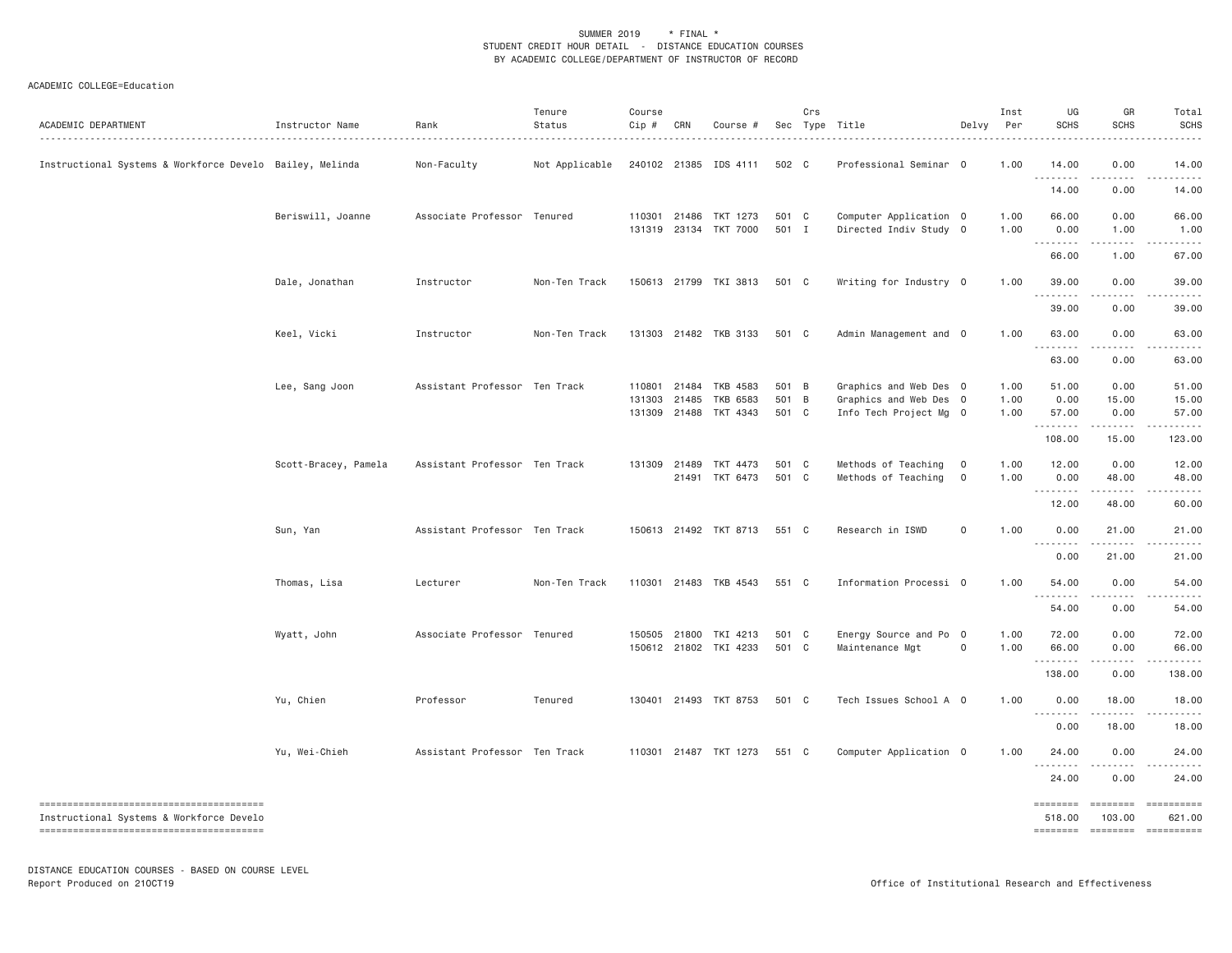| ACADEMIC DEPARTMENT | Instructor Name | Rank                           | Tenure<br>Status | Course<br>Cip # | CRN | Course #                              |                | Crs | Sec Type Title                             | Delvy   | Inst<br>Per  | UG<br><b>SCHS</b>                     | GR<br>SCHS                | Total<br>SCHS                 |
|---------------------|-----------------|--------------------------------|------------------|-----------------|-----|---------------------------------------|----------------|-----|--------------------------------------------|---------|--------------|---------------------------------------|---------------------------|-------------------------------|
| Kinesiology         | Chen, Chih Chia | Assistant Professor  Ten Track |                  | 131314          |     | 21793 PE 3163<br>310505 22421 PE 3223 | 551 C<br>502 C |     | Sport Psychology<br>Motor Dev and Moveme 0 | $\circ$ | 1.00<br>1.00 | 69.00<br>48,00<br>---------<br>117,00 | 0.00<br>0.00<br>.<br>0.00 | 69.00<br>48.00<br>.<br>117,00 |
|                     |                 |                                |                  |                 |     |                                       |                |     |                                            |         |              | ========                              | ========                  | ==========                    |
| Kinesiology         |                 |                                |                  |                 |     |                                       |                |     |                                            |         |              | 117,00                                | 0.00                      | 117,00                        |
|                     |                 |                                |                  |                 |     |                                       |                |     |                                            |         |              | ========                              |                           | ==========                    |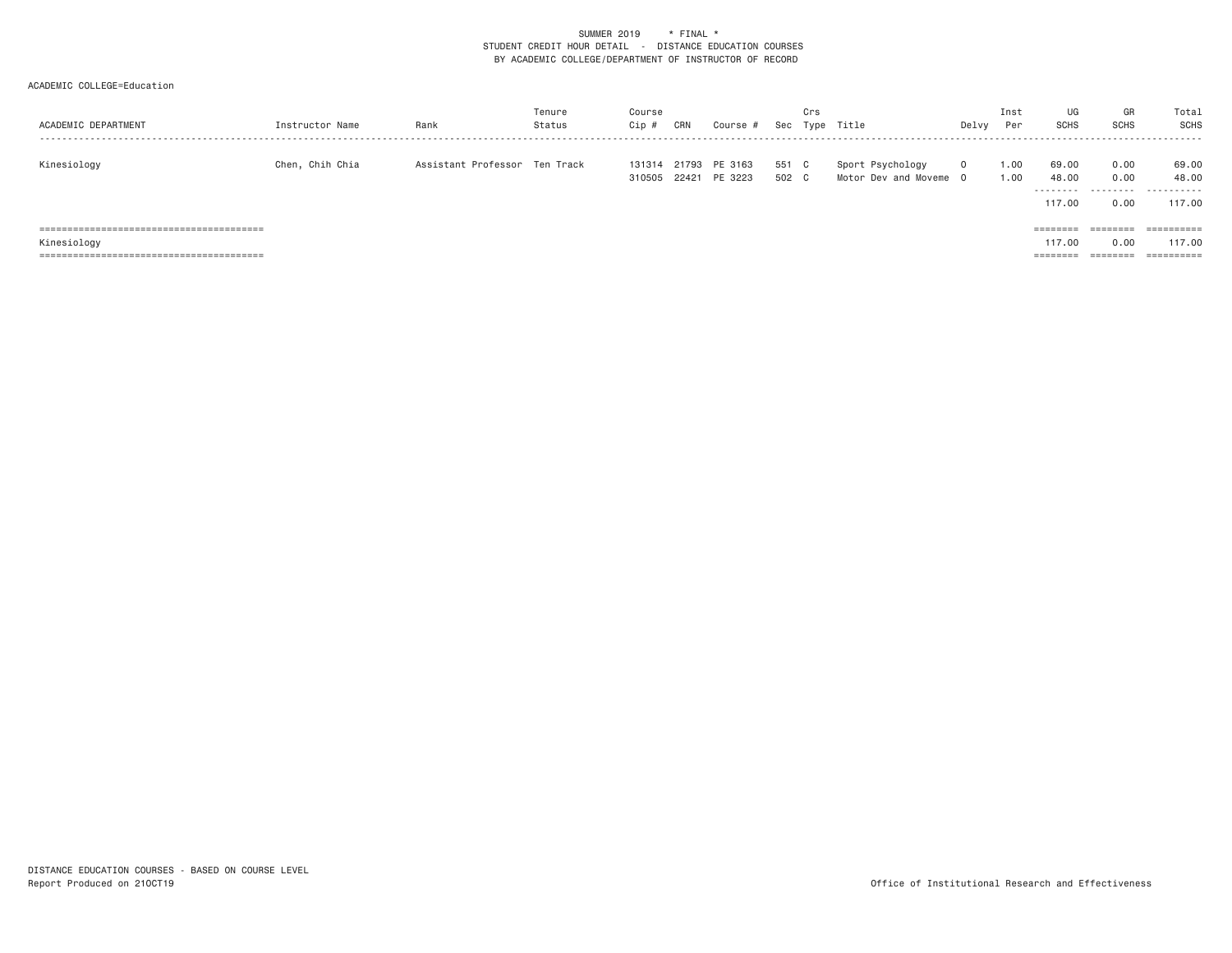| ACADEMIC DEPARTMENT | Instructor Name  | Rank       | Tenure<br>Status | Course<br>Cip # | CRN | Course #                              |                | Crs | Sec Type Title                                  | Delvy          | Inst<br>Per  | UG<br>SCHS                            | GR<br><b>SCHS</b>                 | Total<br>SCHS                          |
|---------------------|------------------|------------|------------------|-----------------|-----|---------------------------------------|----------------|-----|-------------------------------------------------|----------------|--------------|---------------------------------------|-----------------------------------|----------------------------------------|
| Music               | Haislip, Matthew | Instructor | Non-Ten Track    | 131312 21447    |     | MU 1123<br>500901 21446 MU 1113       | 551 C<br>501 C |     | American Music App. 0<br>His and Apprec Of Mu O |                | 1.00<br>1.00 | 36.00<br>42.00<br>---------           | 0.00<br>0.00<br>---------         | 36.00<br>42.00<br>- - - - - - -        |
|                     |                  |            |                  |                 |     |                                       |                |     |                                                 |                |              | 78.00                                 | 0.00                              | 78.00                                  |
|                     | Hause, Barry     | Lecturer   | Non-Ten Track    |                 |     | 500902 21448 MU 1133<br>21449 MU 1133 | 501 C<br>551 C |     | The History of Rock<br>The History of Rock 0    | $\overline{0}$ | 1.00<br>1.00 | 75.00<br>54.00<br>---------<br>129.00 | 0.00<br>0.00<br>---------<br>0.00 | 75.00<br>54.00<br>----------<br>129,00 |
|                     |                  |            |                  |                 |     |                                       |                |     |                                                 |                |              | ========                              | $=$ = = = = = = =                 | $=$ = = = = = = = = =                  |
| Music               |                  |            |                  |                 |     |                                       |                |     |                                                 |                |              | 207.00                                | 0.00                              | 207.00                                 |
|                     |                  |            |                  |                 |     |                                       |                |     |                                                 |                |              | $=$ = = = = = = =                     | ========                          | ==========                             |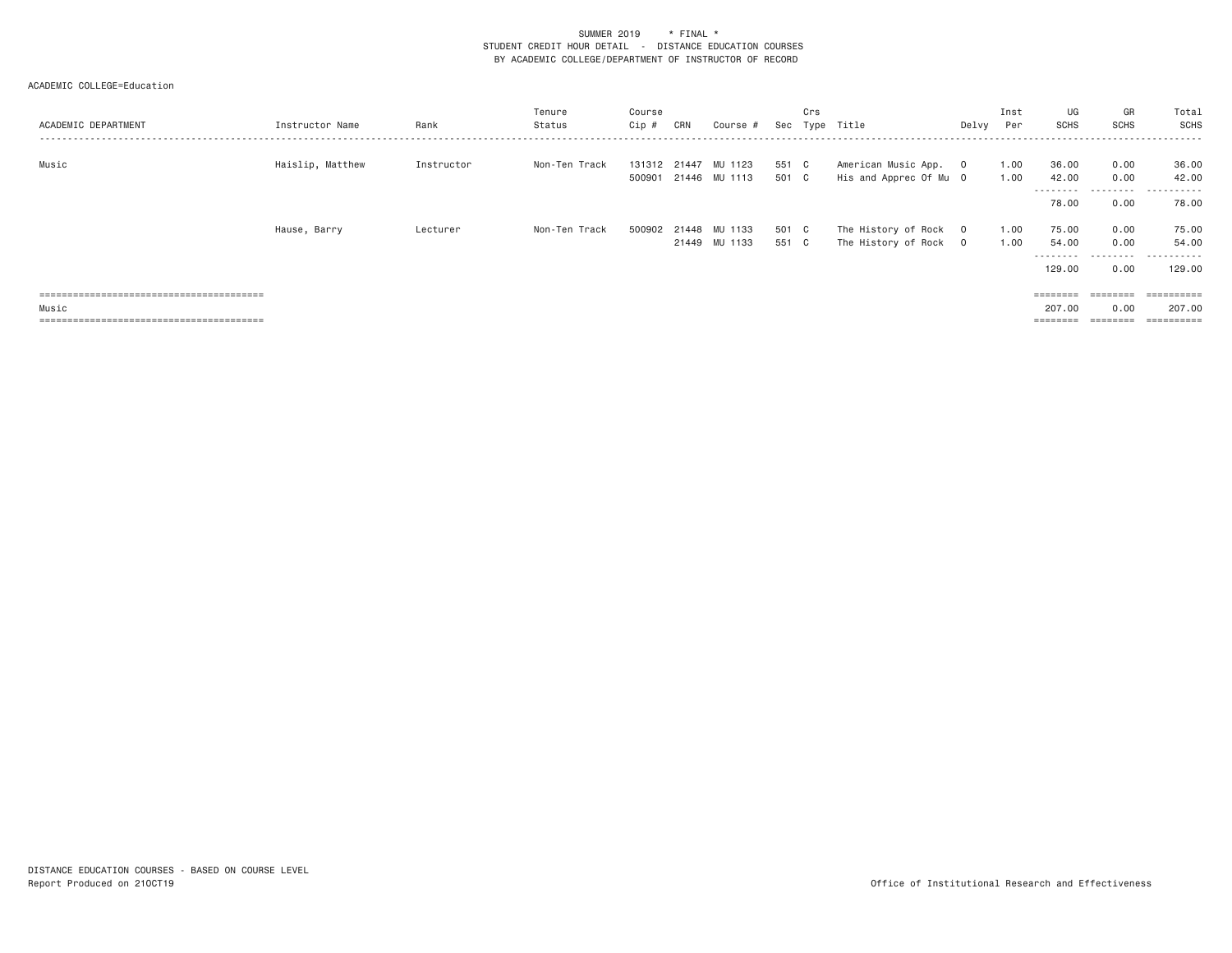| ACADEMIC DEPARTMENT   | Instructor Name | Rank                          | Tenure<br>Status | Course<br>Cip # | CRN   | Course #             |       | Crs | Sec Type Title         | Delvy        | Inst<br>Per | UG<br>SCHS        | GR<br>SCHS | Total<br>SCHS |
|-----------------------|-----------------|-------------------------------|------------------|-----------------|-------|----------------------|-------|-----|------------------------|--------------|-------------|-------------------|------------|---------------|
| Aerospace Engineering | Bhatia, Manav   | Assistant Professor Ten Track |                  | 309999          | 23281 | CME 9000             | 501 D |     | Research/Dis           | $\mathbf{0}$ | 1.00        | 0.00              | 1.00       | 1.00          |
|                       |                 |                               |                  |                 |       |                      |       |     |                        |              |             | ---------<br>0.00 | 1.00       | .<br>1.00     |
|                       | Walker, Calvin  | Instructor                    | Non-Ten Track    | 140201          |       | 23327 ASE 6163 551 C |       |     | Intro to Flight Test 0 |              | 1.00        | 0.00<br>--------- | 9.00       | 9.00<br>.     |
|                       |                 |                               |                  |                 |       |                      |       |     |                        |              |             | 0.00              | 9.00       | 9.00          |
|                       |                 |                               |                  |                 |       |                      |       |     |                        |              |             | $=$ = = = = = = = |            | ==========    |
| Aerospace Engineering |                 |                               |                  |                 |       |                      |       |     |                        |              |             | 0.00              | 10.00      | 10.00         |
|                       |                 |                               |                  |                 |       |                      |       |     |                        |              |             | ========          | ========   |               |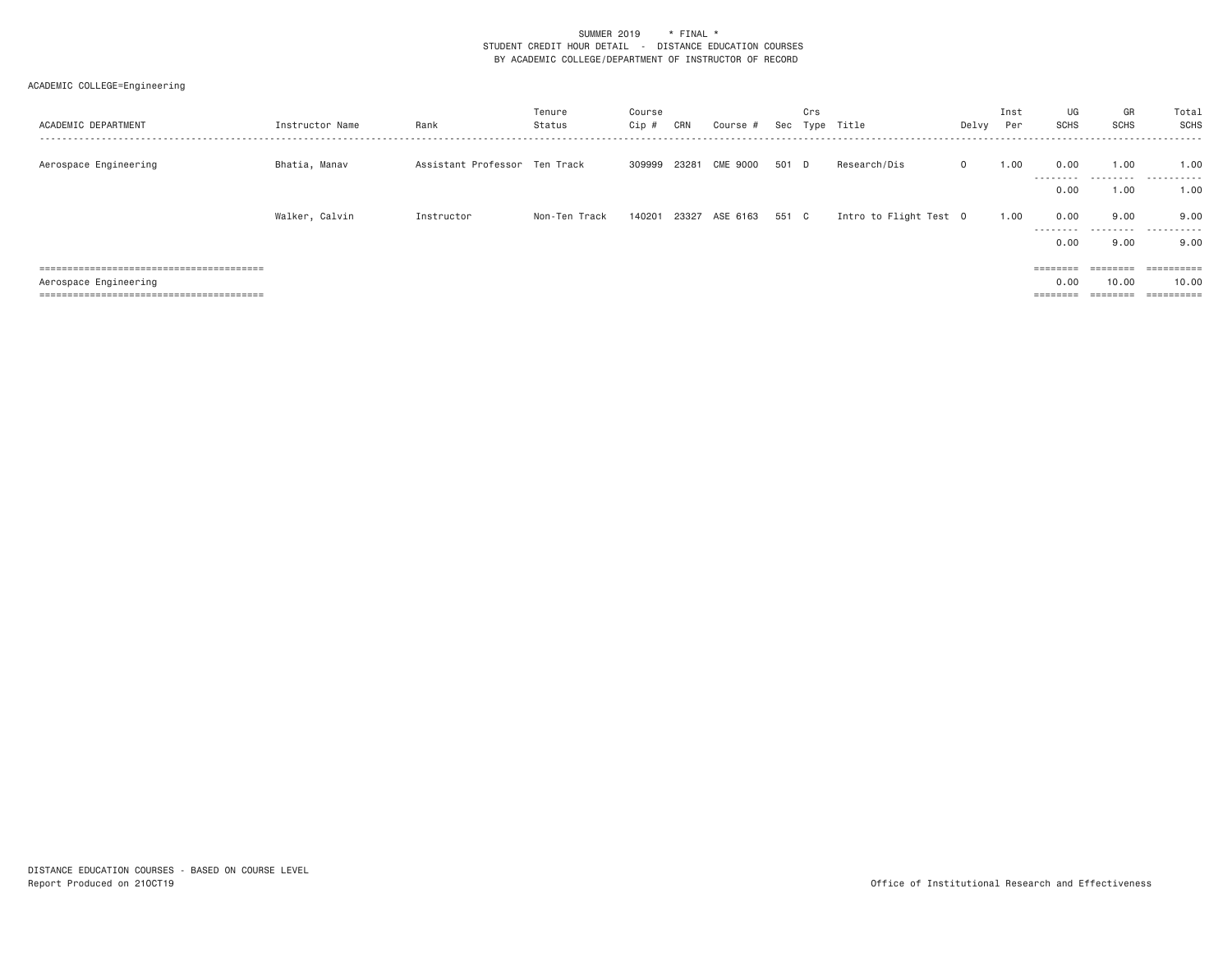| ACADEMIC DEPARTMENT                                                         | Instructor Name       | Rank                          | Tenure<br>Status | Course<br>Cip # | CRN          | Course #             |       | Crs | Sec Type Title         | Delvy               | Inst<br>Per | UG<br><b>SCHS</b>                                           | GR<br><b>SCHS</b> | Total<br><b>SCHS</b>                                                                                                                                                                                                                                                                                                                                                                                                                                                                            |
|-----------------------------------------------------------------------------|-----------------------|-------------------------------|------------------|-----------------|--------------|----------------------|-------|-----|------------------------|---------------------|-------------|-------------------------------------------------------------|-------------------|-------------------------------------------------------------------------------------------------------------------------------------------------------------------------------------------------------------------------------------------------------------------------------------------------------------------------------------------------------------------------------------------------------------------------------------------------------------------------------------------------|
| Civil & Environmental Engineering                                           | Ermagun, Alireza      | Assistant Professor Ten Track |                  |                 |              | 140801 21218 CE 9000 | 507 D |     | Research / Diss        | $\mathsf{O}$        | 1.00        | 0.00<br>$\sim$ $\sim$ $\sim$<br>$\sim$ $\sim$ $\sim$ $\sim$ | 3.00              | 3.00                                                                                                                                                                                                                                                                                                                                                                                                                                                                                            |
|                                                                             |                       |                               |                  |                 |              |                      |       |     |                        |                     |             | 0.00                                                        | 3.00              | 3.00                                                                                                                                                                                                                                                                                                                                                                                                                                                                                            |
|                                                                             | Freyne, Seamus        | Associate Professor Tenured   |                  |                 |              | 140801 21198 CE 8000 | 501 D |     | Research / Thesis      | 0                   | 1.00        | 0.00<br>.                                                   | 1.00<br>.         | 1.00<br>-----                                                                                                                                                                                                                                                                                                                                                                                                                                                                                   |
|                                                                             |                       |                               |                  |                 |              |                      |       |     |                        |                     |             | 0.00                                                        | 1.00              | 1.00                                                                                                                                                                                                                                                                                                                                                                                                                                                                                            |
|                                                                             | Gude, Veera           | Associate Professor Ten Track |                  |                 |              | 140801 21213 CE 9000 | 502 D |     | Research / Diss        | $\mathsf{O}$        | 1.00        | 0.00                                                        | 1.00              | 1.00                                                                                                                                                                                                                                                                                                                                                                                                                                                                                            |
|                                                                             |                       |                               |                  |                 |              | 23205 CE 7000        | 503 I |     | Directed Indiv Study 0 |                     | 1.00        | 0.00                                                        | 3.00              | 3.00                                                                                                                                                                                                                                                                                                                                                                                                                                                                                            |
|                                                                             |                       |                               |                  |                 |              |                      |       |     |                        |                     |             | .<br>$\sim$ $\sim$ $\sim$                                   | .                 | $\frac{1}{2} \left( \frac{1}{2} \right) \left( \frac{1}{2} \right) \left( \frac{1}{2} \right) \left( \frac{1}{2} \right)$                                                                                                                                                                                                                                                                                                                                                                       |
|                                                                             |                       |                               |                  |                 |              |                      |       |     |                        |                     |             | 0.00                                                        | 4.00              | 4.00                                                                                                                                                                                                                                                                                                                                                                                                                                                                                            |
|                                                                             | Gullett, Philip       | Associate Professor Tenured   |                  |                 |              | 140801 21214 CE 9000 | 503 D |     | Research / Diss        | $\mathsf{O}\xspace$ | 1.00        | 0.00                                                        | 3.00              | 3.00                                                                                                                                                                                                                                                                                                                                                                                                                                                                                            |
|                                                                             |                       |                               |                  |                 |              |                      |       |     |                        |                     |             | 0.00                                                        | 3.00              | 3.00                                                                                                                                                                                                                                                                                                                                                                                                                                                                                            |
|                                                                             | Howard, Isaac         | Professor                     | Tenured          |                 |              | 140801 21201 CE 8000 | 504 D |     | Research / Thesis      | $\mathbf 0$         | 1.00        | 0.00                                                        | 1.00              | 1.00                                                                                                                                                                                                                                                                                                                                                                                                                                                                                            |
|                                                                             |                       |                               |                  |                 |              | 21215 CE 9000        | 504 D |     | Research / Diss        | $\mathsf{O}\xspace$ | 1.00        | 0.00                                                        | 10.00             | 10.00                                                                                                                                                                                                                                                                                                                                                                                                                                                                                           |
|                                                                             |                       |                               |                  |                 |              | 22979 CE 7000        | 502 I |     | Directed Indiv Study 0 |                     | 1.00        | 0.00<br>.<br>$  -$                                          | 3.00              | 3.00                                                                                                                                                                                                                                                                                                                                                                                                                                                                                            |
|                                                                             |                       |                               |                  |                 |              |                      |       |     |                        |                     |             | 0.00                                                        | 14.00             | 14.00                                                                                                                                                                                                                                                                                                                                                                                                                                                                                           |
|                                                                             | Ramirez Avila, John   | Assistant Professor Ten Track |                  |                 |              | 140801 21219 CE 9000 | 508 D |     | Research / Diss        | $\mathsf{O}$        | 1.00        | 0.00                                                        | 7.00              | 7.00                                                                                                                                                                                                                                                                                                                                                                                                                                                                                            |
|                                                                             |                       |                               |                  |                 |              |                      |       |     |                        |                     |             | $\sim$ $\sim$ $\sim$<br>$\sim$ $\sim$ $\sim$<br>0.00        | 7.00              | 7.00                                                                                                                                                                                                                                                                                                                                                                                                                                                                                            |
|                                                                             | Smith, Matthew        | Non-Employee                  | Not Applicable   |                 |              | 140801 22039 CE 8683 | 501 C |     | Finite Element Analy 0 |                     | 1.00        | 0.00                                                        | 15.00             | 15.00                                                                                                                                                                                                                                                                                                                                                                                                                                                                                           |
|                                                                             |                       |                               |                  |                 |              |                      |       |     |                        |                     |             | <u>.</u><br>0.00                                            | <b>.</b><br>15.00 | 15.00                                                                                                                                                                                                                                                                                                                                                                                                                                                                                           |
|                                                                             | Taylor, Oliver-Denzil | Non-Employee                  | Not Applicable   |                 |              | 140801 21899 CE 8433 | 551 C |     | Advanced Foundations 0 |                     | 1.00        | 0.00                                                        | 30.00             | 30.00                                                                                                                                                                                                                                                                                                                                                                                                                                                                                           |
|                                                                             |                       |                               |                  |                 |              |                      |       |     |                        |                     |             | .<br>0.00                                                   | 30.00             | 30.00                                                                                                                                                                                                                                                                                                                                                                                                                                                                                           |
|                                                                             | Truax, Dennis         | Professor                     | Tenured          |                 |              | 140801 21220 CE 9000 | 509 D |     | Research / Diss        | $\mathbf 0$         | 1.00        | 0.00                                                        | 3.00              | 3.00                                                                                                                                                                                                                                                                                                                                                                                                                                                                                            |
|                                                                             |                       |                               |                  |                 |              |                      |       |     |                        |                     |             | $  -$<br>.<br>0.00                                          | .<br>3.00         | 3.00                                                                                                                                                                                                                                                                                                                                                                                                                                                                                            |
|                                                                             | Vahedifard, Farshid   | Associate Professor Ten Track |                  |                 | 140801 21221 | CE 9000              | 510 D |     | Research / Diss        | $\mathsf{O}\xspace$ | 1.00        | 0.00                                                        | 6.00              | 6.00                                                                                                                                                                                                                                                                                                                                                                                                                                                                                            |
|                                                                             |                       |                               |                  |                 |              | 22978 CE 7000        | 501 I |     | Directed Indiv Study 0 |                     | 1.00        | 0.00<br>.                                                   | 3.00              | 3.00                                                                                                                                                                                                                                                                                                                                                                                                                                                                                            |
|                                                                             |                       |                               |                  |                 |              |                      |       |     |                        |                     |             | 0.00                                                        | 9.00              | 9.00                                                                                                                                                                                                                                                                                                                                                                                                                                                                                            |
|                                                                             | Wang, Jun             | Assistant Professor Ten Track |                  |                 |              | 140801 21820 CE 9000 | 512 D |     | Research / Diss        | $\mathsf{O}\xspace$ | 1.00        | 0.00                                                        | 9.00              | 9.00                                                                                                                                                                                                                                                                                                                                                                                                                                                                                            |
|                                                                             |                       |                               |                  |                 |              |                      |       |     |                        |                     |             | 0.00                                                        | 9.00              | .<br>9.00                                                                                                                                                                                                                                                                                                                                                                                                                                                                                       |
| --------------------------------------<br>Civil & Environmental Engineering |                       |                               |                  |                 |              |                      |       |     |                        |                     |             | ========<br>0.00                                            | ========<br>98.00 | $\begin{array}{cccccccccc} \multicolumn{2}{c}{} & \multicolumn{2}{c}{} & \multicolumn{2}{c}{} & \multicolumn{2}{c}{} & \multicolumn{2}{c}{} & \multicolumn{2}{c}{} & \multicolumn{2}{c}{} & \multicolumn{2}{c}{} & \multicolumn{2}{c}{} & \multicolumn{2}{c}{} & \multicolumn{2}{c}{} & \multicolumn{2}{c}{} & \multicolumn{2}{c}{} & \multicolumn{2}{c}{} & \multicolumn{2}{c}{} & \multicolumn{2}{c}{} & \multicolumn{2}{c}{} & \multicolumn{2}{c}{} & \multicolumn{2}{c}{} & \mult$<br>98.00 |
|                                                                             |                       |                               |                  |                 |              |                      |       |     |                        |                     |             | ======== ========                                           |                   | $= 22222222222$                                                                                                                                                                                                                                                                                                                                                                                                                                                                                 |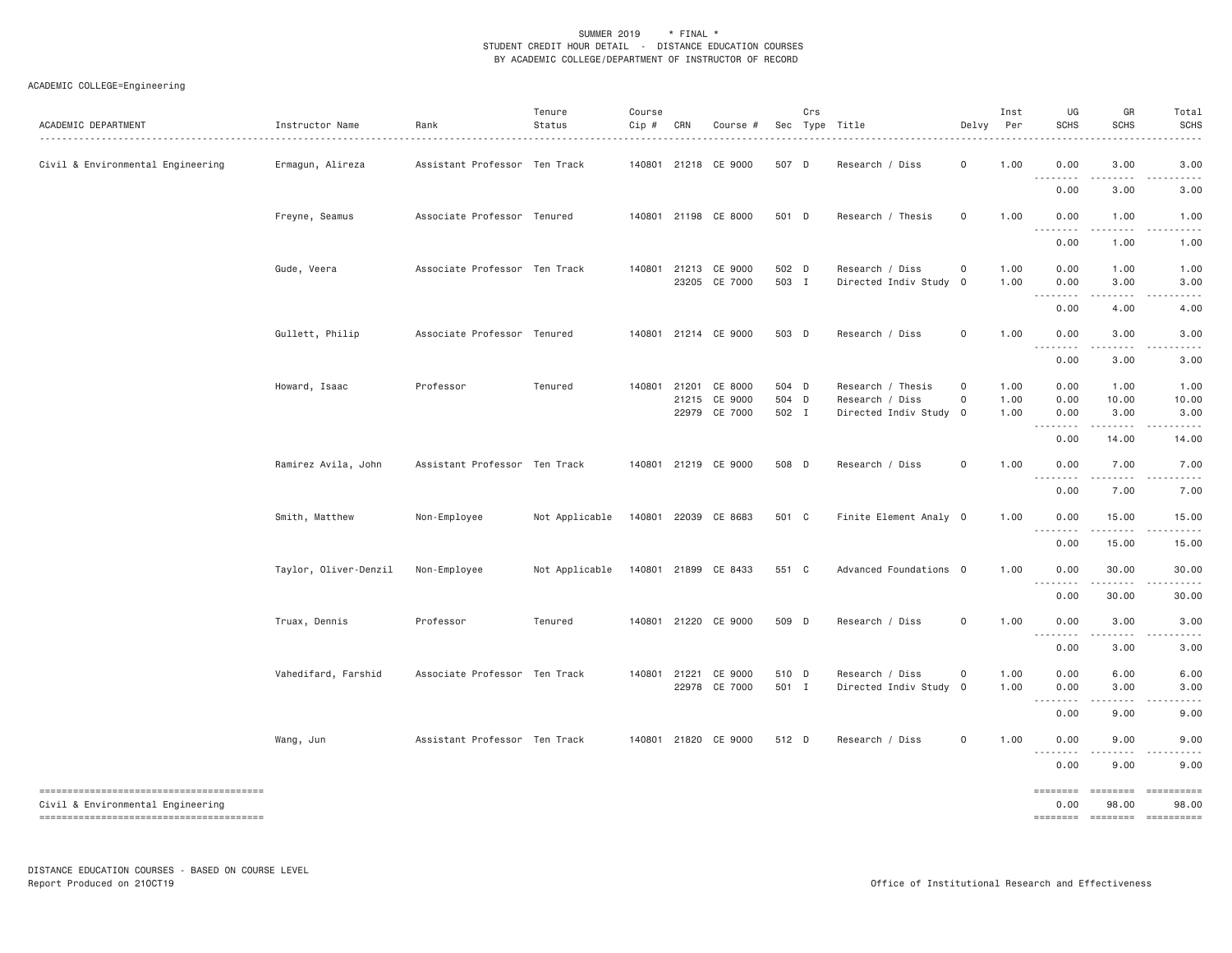| ACADEMIC DEPARTMENT            | Instructor Name  | Rank                        | Tenure<br>Status | Course<br>Cip # | CRN | Course #       | Sec   | Crs<br>Tvpe | Title                  | Delvy    | Inst<br>Per | UG<br>SCHS         | GR<br><b>SCHS</b> | Total<br>SCHS       |
|--------------------------------|------------------|-----------------------------|------------------|-----------------|-----|----------------|-------|-------------|------------------------|----------|-------------|--------------------|-------------------|---------------------|
| Computer Science & Engineering | Jankun-Kelly, T. | Associate Professor Tenured |                  | 110201          |     | 22406 CSE 2383 | 501 C |             | Data Struc and Anal    | $\Omega$ | 1.00        | 45.00              | 0.00              | 45.00               |
|                                |                  |                             |                  |                 |     |                |       |             |                        |          |             | ---------<br>45.00 | .<br>0.00         | ----------<br>45.00 |
|                                | Knight, Aubrey   | Lecturer                    | Non-Ten Track    | 110201          |     | 22404 CSE 1384 | 501 B |             | Intermed Comp Prog     | $\circ$  | 1.00        | 4.00               | 0.00              | 4.00                |
|                                |                  |                             |                  |                 |     |                |       |             |                        |          |             | ---------<br>4.00  | ---------<br>0.00 | ----------<br>4.00  |
|                                | Perkins, Andy    | Associate Professor Tenured |                  | 110101          |     | 22193 CSE 3813 | 501 C |             | Intro to Formal Lang 0 |          | 1.00        | 6,00               | 0.00              | 6,00                |
|                                |                  |                             |                  |                 |     |                |       |             |                        |          |             | ---------<br>6.00  | .<br>0.00         | .<br>6.00           |
|                                |                  |                             |                  |                 |     |                |       |             |                        |          |             |                    | ========          |                     |
| Computer Science & Engineering |                  |                             |                  |                 |     |                |       |             |                        |          |             | 55.00              | 0.00              | 55.00               |
|                                |                  |                             |                  |                 |     |                |       |             |                        |          |             |                    |                   | =======             |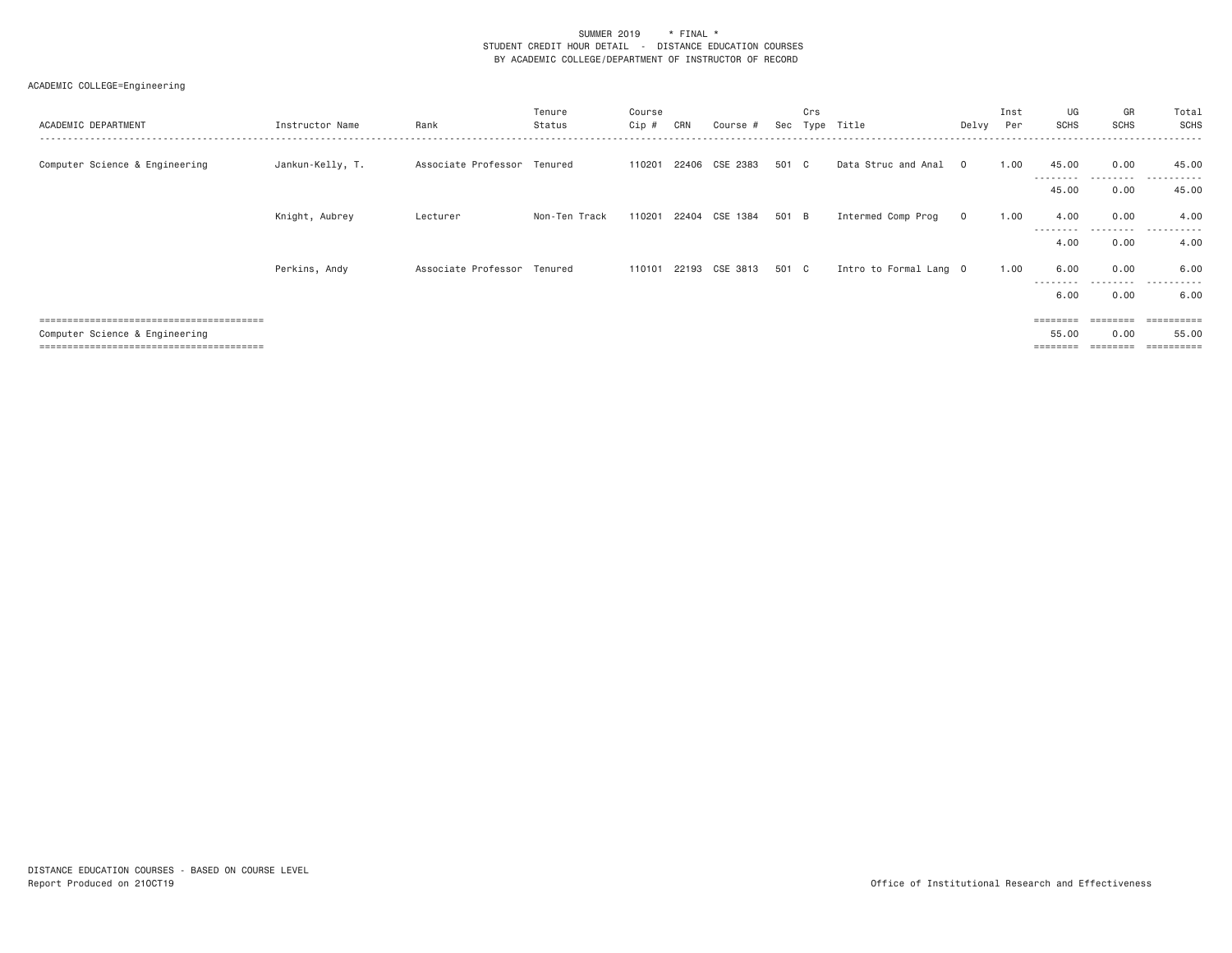| ACADEMIC DEPARTMENT               | Instructor Name                                       | Rank                          | Tenure<br>Status | Course<br>Cip # | CRN | Course #              | Sec   | Crs | Tvpe Title             | Delvy        | Inst<br>Per | UG<br><b>SCHS</b>               | GR<br><b>SCHS</b> | Total<br><b>SCHS</b>                                                                                                                                                                                                                                                                                                                                                                                                                                                                           |
|-----------------------------------|-------------------------------------------------------|-------------------------------|------------------|-----------------|-----|-----------------------|-------|-----|------------------------|--------------|-------------|---------------------------------|-------------------|------------------------------------------------------------------------------------------------------------------------------------------------------------------------------------------------------------------------------------------------------------------------------------------------------------------------------------------------------------------------------------------------------------------------------------------------------------------------------------------------|
| Electrical & Computer Engineering | Ball, John                                            | Assistant Professor Ten Track |                  | 141001          |     | 22998 ECE 7000        | 501 I |     | Directed Indiv Study 0 |              | 1.00        | 0.00                            | 3.00              | 3.00                                                                                                                                                                                                                                                                                                                                                                                                                                                                                           |
|                                   |                                                       |                               |                  |                 |     |                       |       |     |                        |              |             | --------<br>0.00                | 3.00              | 3.00                                                                                                                                                                                                                                                                                                                                                                                                                                                                                           |
|                                   | Choi, Seungdeog                                       | Associate Professor Tenured   |                  |                 |     | 141001 23323 ECE 9000 | 511 D |     | Research/Diss          | $\mathbf{0}$ | 1.00        | 0.00<br><u>.</u>                | 3.00              | 3.00                                                                                                                                                                                                                                                                                                                                                                                                                                                                                           |
|                                   |                                                       |                               |                  |                 |     |                       |       |     |                        |              |             | 0.00                            | 3.00              | 3.00                                                                                                                                                                                                                                                                                                                                                                                                                                                                                           |
|                                   | Du, Qian                                              | Professor                     | Tenured          | 141001          |     | 21247 ECE 9000        | 503 D |     | Research/Diss          | $\mathbf 0$  | 1.00        | 0.00<br>--------                | 3.00              | 3.00<br>.                                                                                                                                                                                                                                                                                                                                                                                                                                                                                      |
|                                   |                                                       |                               |                  |                 |     |                       |       |     |                        |              |             | 0.00                            | 3.00              | 3.00                                                                                                                                                                                                                                                                                                                                                                                                                                                                                           |
|                                   | Karimi-Ghartemani, Maso Associate Professor Ten Track |                               |                  |                 |     | 141001 22977 ECE 9000 | 508 D |     | Research/Diss          | $\circ$      | 1.00        | 0.00<br>--------                | 1.00              | 1.00                                                                                                                                                                                                                                                                                                                                                                                                                                                                                           |
|                                   |                                                       |                               |                  |                 |     |                       |       |     |                        |              |             | 0.00                            | 1.00              | 1.00                                                                                                                                                                                                                                                                                                                                                                                                                                                                                           |
|                                   | Koshka, Yaroslav                                      | Professor                     | Tenured          | 141001          |     | 23149 ECE 9000        | 510 D |     | Research/Diss          | $\mathbf 0$  | 1.00        | 0.00<br>----                    | 3,00              | 3.00                                                                                                                                                                                                                                                                                                                                                                                                                                                                                           |
|                                   |                                                       |                               |                  |                 |     |                       |       |     |                        |              |             | 0.00                            | 3.00              | 3.00                                                                                                                                                                                                                                                                                                                                                                                                                                                                                           |
|                                   | Mohammadi-Aragh, Mahnas Assistant Professor Ten Track |                               |                  |                 |     | 149999 21818 ENE 8003 | 551 C |     | Foundations in Engin 0 |              | 1.00        | 0.00<br>---------               | 21.00<br>-----    | 21.00<br>$- - -$<br>$\frac{1}{2} \left( \frac{1}{2} \right) \left( \frac{1}{2} \right) \left( \frac{1}{2} \right) \left( \frac{1}{2} \right) \left( \frac{1}{2} \right) \left( \frac{1}{2} \right) \left( \frac{1}{2} \right) \left( \frac{1}{2} \right) \left( \frac{1}{2} \right) \left( \frac{1}{2} \right) \left( \frac{1}{2} \right) \left( \frac{1}{2} \right) \left( \frac{1}{2} \right) \left( \frac{1}{2} \right) \left( \frac{1}{2} \right) \left( \frac{1}{2} \right) \left( \frac$ |
|                                   |                                                       |                               |                  |                 |     |                       |       |     |                        |              |             | 0.00                            | 21.00             | 21.00                                                                                                                                                                                                                                                                                                                                                                                                                                                                                          |
| Electrical & Computer Engineering |                                                       |                               |                  |                 |     |                       |       |     |                        |              |             | $=$ =======<br>0.00<br>======== | 34,00             | ========= ==========<br>34,00                                                                                                                                                                                                                                                                                                                                                                                                                                                                  |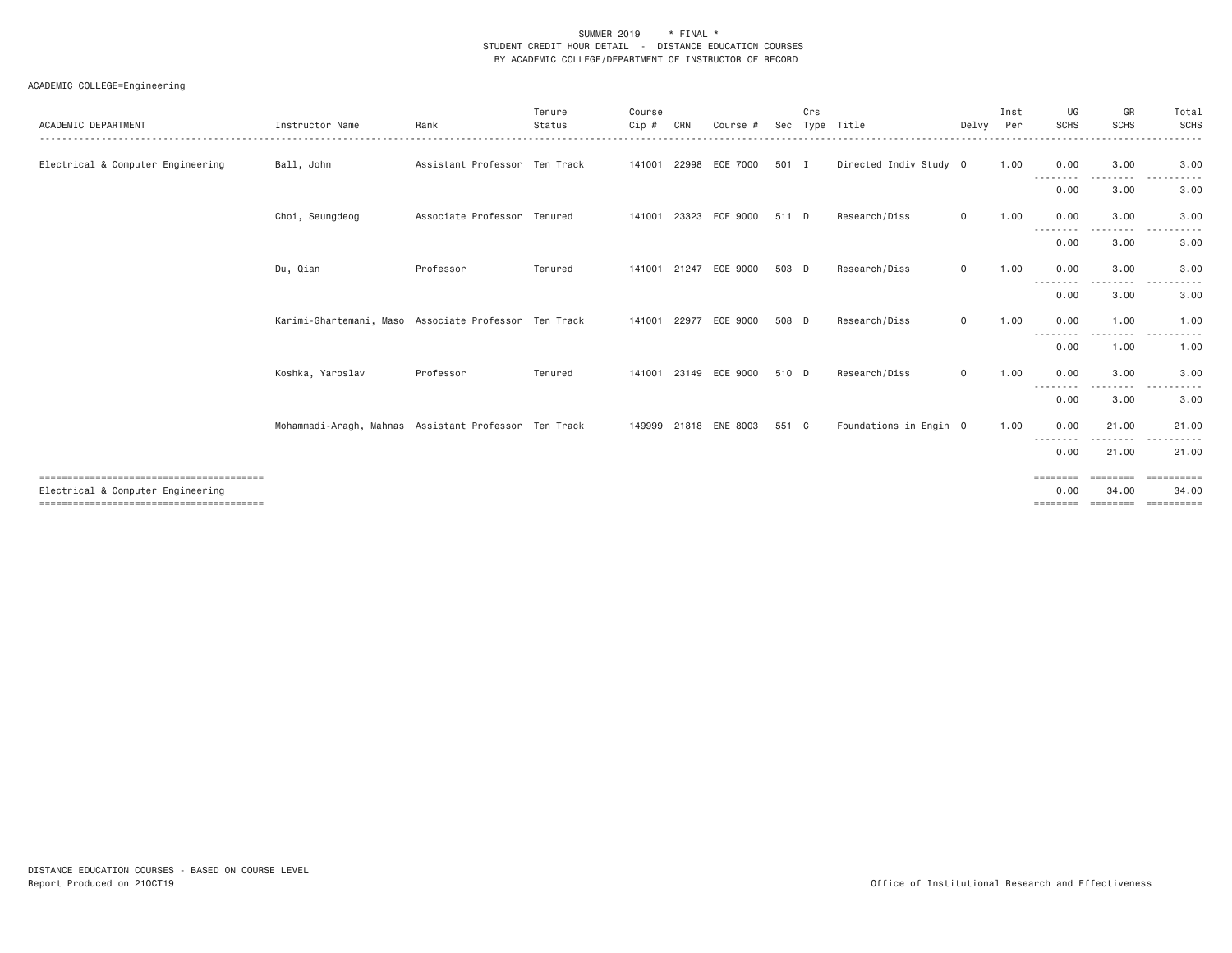| $\mathbf 0$<br>1.00<br>5.00<br>Industrial & Systems Engineering<br>Bian, Linkan<br>Associate Professor Ten Track<br>143501<br>21406 IE 9000<br>501 D<br>Research/DIss<br>0.00<br>5.00<br><b>.</b><br>0.00<br>5.00<br>5.00<br>22868 IE 4753<br>Systems Engr and Ana 0<br>3.00<br>Bullington, Stanley<br>Professor<br>Tenured<br>142701<br>501 C<br>1.00<br>0.00<br>3.00<br>21393<br>143501<br>IE 6753<br>501 C<br>Systems Engr and Ana<br>$\overline{\mathbf{0}}$<br>1.00<br>0.00<br>18.00<br>18.00<br>21395<br>IE 8000<br>502 D<br>Research / Thesis<br>1.00<br>0.00<br>1.00<br>1.00<br>0<br>21407 IE 9000<br>502 D<br>Research/DIss<br>$\mathbf 0$<br>1.00<br>0.00<br>4.00<br>4.00<br>22114 IE 6543<br>551 C<br>Logistics Engineerin 0<br>1.00<br>0.00<br>24.00<br>24.00<br>22762<br>IE 4333<br>501 C<br>Prod Control Sys I<br>1.00<br>0.00<br>12.00<br>0<br>12.00<br>551 C<br>Ind Qual Control I<br>0.00<br>22871<br>IE 4653<br>0<br>1.00<br>6.00<br>6.00<br>23013 IE 6653<br>551 C<br>Ind Qual Control I<br>$\mathbf 0$<br>1.00<br>0.00<br>3.00<br>3.00<br>.<br>$\frac{1}{2} \left( \frac{1}{2} \right) \left( \frac{1}{2} \right) \left( \frac{1}{2} \right) \left( \frac{1}{2} \right)$<br>21.00<br>50.00<br>71.00<br>$\mathbf 0$<br>1.00<br>Assistant Professor Ten Track<br>143501 21408 IE 9000<br>503 D<br>Research/DIss<br>0.00<br>15.00<br>15.00<br>Burch, Reuben<br>$\begin{array}{cccccccccccccc} \multicolumn{2}{c}{} & \multicolumn{2}{c}{} & \multicolumn{2}{c}{} & \multicolumn{2}{c}{} & \multicolumn{2}{c}{} & \multicolumn{2}{c}{} & \multicolumn{2}{c}{} & \multicolumn{2}{c}{} & \multicolumn{2}{c}{} & \multicolumn{2}{c}{} & \multicolumn{2}{c}{} & \multicolumn{2}{c}{} & \multicolumn{2}{c}{} & \multicolumn{2}{c}{} & \multicolumn{2}{c}{} & \multicolumn{2}{c}{} & \multicolumn{2}{c}{} & \multicolumn{2}{c}{} & \multicolumn{2}{c}{} & \$<br>.<br>.<br>0.00<br>15.00<br>15.00<br>Assistant Professor Ten Track<br>Jaradat, Raed<br>143501<br>21397 IE 8000<br>504 D<br>Research / Thesis<br>0<br>1.00<br>0.00<br>3.00<br>3.00<br>21409<br>IE 9000<br>504 D<br>Research/DIss<br>$\mathbf 0$<br>1.00<br>0.00<br>4.00<br>4.00<br>23014 IE 7000<br>501 I<br>Directed Indiv Study 0<br>0.00<br>3.00<br>3.00<br>1.00<br>23148 IE 7000<br>502 I<br>Directed Indiv Study 0<br>3.00<br>1.00<br>0.00<br>3.00<br>505 I<br>23306<br>IE 7000<br>Directed Indiv Study 0<br>1.00<br>0.00<br>3.00<br>3.00<br>23308 IE 7000<br>503 I<br>Directed Indiv Study 0<br>1.00<br>0.00<br>3.00<br>3.00<br>$- - - -$<br>.<br>0.00<br>19.00<br>19.00<br>$\mathbf 0$<br>1.00<br>0.00<br>Ma, Junfeng<br>Assistant Professor Ten Track<br>143501 21410 IE 9000<br>505 D<br>Research/DIss<br>6.00<br>6.00<br>1.1.1.1.1.1.1<br>0.00<br>6.00<br>6.00<br>Marufuzzaman, Mohammad<br>506 D<br>$\mathsf{O}$<br>1.00<br>Assistant Professor Ten Track<br>143501 21411 IE 9000<br>Research/DIss<br>0.00<br>16.00<br>16.00<br><b></b><br>$- - - - -$<br>.<br>0.00<br>16.00<br>16.00<br>$\mathbf 0$<br>0.50<br>0.00<br>Reeves, Kari<br>Professor<br>Tenured<br>140101 21323 GE 8003<br>501 C<br>MENG Capstone<br>3.00<br>3.00<br>1.1.1.1.1.1.1<br>0.00<br>3.00<br>3.00<br>$\mathsf{O}\xspace$<br>1.00<br>Shahvari, Omid<br>Visiting Assist Pro Non-Ten Track<br>143501 22196 IE 3913<br>551 C<br>Engr Economy I<br>21.00<br>0.00<br>21.00<br>$\begin{array}{cccccccccccccc} \multicolumn{2}{c}{} & \multicolumn{2}{c}{} & \multicolumn{2}{c}{} & \multicolumn{2}{c}{} & \multicolumn{2}{c}{} & \multicolumn{2}{c}{} & \multicolumn{2}{c}{} & \multicolumn{2}{c}{} & \multicolumn{2}{c}{} & \multicolumn{2}{c}{} & \multicolumn{2}{c}{} & \multicolumn{2}{c}{} & \multicolumn{2}{c}{} & \multicolumn{2}{c}{} & \multicolumn{2}{c}{} & \multicolumn{2}{c}{} & \multicolumn{2}{c}{} & \multicolumn{2}{c}{} & \multicolumn{2}{c}{} & \$<br>22222<br>.<br>21.00<br>0.00<br>21.00<br>Smith, Brian<br>Assistant Professor Ten Track<br>143501 21413 IE 9000<br>509 D<br>$\mathbf 0$<br>1,00<br>0.00<br>4.00<br>Research/DIss<br>4.00<br>.<br>0.00<br>4.00<br>4.00 | ACADEMIC DEPARTMENT | Instructor Name | Rank | Tenure<br>Status | Course<br>Cip # | CRN | Course # | Sec | Crs | Type Title | Delvy | Inst<br>Per | UG<br><b>SCHS</b> | GR<br><b>SCHS</b> | Total<br><b>SCHS</b> |
|------------------------------------------------------------------------------------------------------------------------------------------------------------------------------------------------------------------------------------------------------------------------------------------------------------------------------------------------------------------------------------------------------------------------------------------------------------------------------------------------------------------------------------------------------------------------------------------------------------------------------------------------------------------------------------------------------------------------------------------------------------------------------------------------------------------------------------------------------------------------------------------------------------------------------------------------------------------------------------------------------------------------------------------------------------------------------------------------------------------------------------------------------------------------------------------------------------------------------------------------------------------------------------------------------------------------------------------------------------------------------------------------------------------------------------------------------------------------------------------------------------------------------------------------------------------------------------------------------------------------------------------------------------------------------------------------------------------------------------------------------------------------------------------------------------------------------------------------------------------------------------------------------------------------------------------------------------------------------------------------------------------------------------------------------------------------------------------------------------------------------------------------------------------------------------------------------------------------------------------------------------------------------------------------------------------------------------------------------------------------------------------------------------------------------------------------------------------------------------------------------------------------------------------------------------------------------------------------------------------------------------------------------------------------------------------------------------------------------------------------------------------------------------------------------------------------------------------------------------------------------------------------------------------------------------------------------------------------------------------------------------------------------------------------------------------------------------------------------------------------------------------------------------------------------------------------------------------------------------------------------------------------------------------------------------------------------------------------------------------------------------------------------------------------------------------------------------------------------------------------------------------------------------------------------------------------------------------------------------------------------------------------------------------------------------------------------------------------------------------------------------------------------------------------------------------------------------------------------------------------------------------------------------------------------------------------------------------------------------------------------------------------------------------------|---------------------|-----------------|------|------------------|-----------------|-----|----------|-----|-----|------------|-------|-------------|-------------------|-------------------|----------------------|
|                                                                                                                                                                                                                                                                                                                                                                                                                                                                                                                                                                                                                                                                                                                                                                                                                                                                                                                                                                                                                                                                                                                                                                                                                                                                                                                                                                                                                                                                                                                                                                                                                                                                                                                                                                                                                                                                                                                                                                                                                                                                                                                                                                                                                                                                                                                                                                                                                                                                                                                                                                                                                                                                                                                                                                                                                                                                                                                                                                                                                                                                                                                                                                                                                                                                                                                                                                                                                                                                                                                                                                                                                                                                                                                                                                                                                                                                                                                                                                                                                                                |                     |                 |      |                  |                 |     |          |     |     |            |       |             |                   |                   |                      |
|                                                                                                                                                                                                                                                                                                                                                                                                                                                                                                                                                                                                                                                                                                                                                                                                                                                                                                                                                                                                                                                                                                                                                                                                                                                                                                                                                                                                                                                                                                                                                                                                                                                                                                                                                                                                                                                                                                                                                                                                                                                                                                                                                                                                                                                                                                                                                                                                                                                                                                                                                                                                                                                                                                                                                                                                                                                                                                                                                                                                                                                                                                                                                                                                                                                                                                                                                                                                                                                                                                                                                                                                                                                                                                                                                                                                                                                                                                                                                                                                                                                |                     |                 |      |                  |                 |     |          |     |     |            |       |             |                   |                   |                      |
|                                                                                                                                                                                                                                                                                                                                                                                                                                                                                                                                                                                                                                                                                                                                                                                                                                                                                                                                                                                                                                                                                                                                                                                                                                                                                                                                                                                                                                                                                                                                                                                                                                                                                                                                                                                                                                                                                                                                                                                                                                                                                                                                                                                                                                                                                                                                                                                                                                                                                                                                                                                                                                                                                                                                                                                                                                                                                                                                                                                                                                                                                                                                                                                                                                                                                                                                                                                                                                                                                                                                                                                                                                                                                                                                                                                                                                                                                                                                                                                                                                                |                     |                 |      |                  |                 |     |          |     |     |            |       |             |                   |                   |                      |
|                                                                                                                                                                                                                                                                                                                                                                                                                                                                                                                                                                                                                                                                                                                                                                                                                                                                                                                                                                                                                                                                                                                                                                                                                                                                                                                                                                                                                                                                                                                                                                                                                                                                                                                                                                                                                                                                                                                                                                                                                                                                                                                                                                                                                                                                                                                                                                                                                                                                                                                                                                                                                                                                                                                                                                                                                                                                                                                                                                                                                                                                                                                                                                                                                                                                                                                                                                                                                                                                                                                                                                                                                                                                                                                                                                                                                                                                                                                                                                                                                                                |                     |                 |      |                  |                 |     |          |     |     |            |       |             |                   |                   |                      |
|                                                                                                                                                                                                                                                                                                                                                                                                                                                                                                                                                                                                                                                                                                                                                                                                                                                                                                                                                                                                                                                                                                                                                                                                                                                                                                                                                                                                                                                                                                                                                                                                                                                                                                                                                                                                                                                                                                                                                                                                                                                                                                                                                                                                                                                                                                                                                                                                                                                                                                                                                                                                                                                                                                                                                                                                                                                                                                                                                                                                                                                                                                                                                                                                                                                                                                                                                                                                                                                                                                                                                                                                                                                                                                                                                                                                                                                                                                                                                                                                                                                |                     |                 |      |                  |                 |     |          |     |     |            |       |             |                   |                   |                      |
|                                                                                                                                                                                                                                                                                                                                                                                                                                                                                                                                                                                                                                                                                                                                                                                                                                                                                                                                                                                                                                                                                                                                                                                                                                                                                                                                                                                                                                                                                                                                                                                                                                                                                                                                                                                                                                                                                                                                                                                                                                                                                                                                                                                                                                                                                                                                                                                                                                                                                                                                                                                                                                                                                                                                                                                                                                                                                                                                                                                                                                                                                                                                                                                                                                                                                                                                                                                                                                                                                                                                                                                                                                                                                                                                                                                                                                                                                                                                                                                                                                                |                     |                 |      |                  |                 |     |          |     |     |            |       |             |                   |                   |                      |
|                                                                                                                                                                                                                                                                                                                                                                                                                                                                                                                                                                                                                                                                                                                                                                                                                                                                                                                                                                                                                                                                                                                                                                                                                                                                                                                                                                                                                                                                                                                                                                                                                                                                                                                                                                                                                                                                                                                                                                                                                                                                                                                                                                                                                                                                                                                                                                                                                                                                                                                                                                                                                                                                                                                                                                                                                                                                                                                                                                                                                                                                                                                                                                                                                                                                                                                                                                                                                                                                                                                                                                                                                                                                                                                                                                                                                                                                                                                                                                                                                                                |                     |                 |      |                  |                 |     |          |     |     |            |       |             |                   |                   |                      |
|                                                                                                                                                                                                                                                                                                                                                                                                                                                                                                                                                                                                                                                                                                                                                                                                                                                                                                                                                                                                                                                                                                                                                                                                                                                                                                                                                                                                                                                                                                                                                                                                                                                                                                                                                                                                                                                                                                                                                                                                                                                                                                                                                                                                                                                                                                                                                                                                                                                                                                                                                                                                                                                                                                                                                                                                                                                                                                                                                                                                                                                                                                                                                                                                                                                                                                                                                                                                                                                                                                                                                                                                                                                                                                                                                                                                                                                                                                                                                                                                                                                |                     |                 |      |                  |                 |     |          |     |     |            |       |             |                   |                   |                      |
|                                                                                                                                                                                                                                                                                                                                                                                                                                                                                                                                                                                                                                                                                                                                                                                                                                                                                                                                                                                                                                                                                                                                                                                                                                                                                                                                                                                                                                                                                                                                                                                                                                                                                                                                                                                                                                                                                                                                                                                                                                                                                                                                                                                                                                                                                                                                                                                                                                                                                                                                                                                                                                                                                                                                                                                                                                                                                                                                                                                                                                                                                                                                                                                                                                                                                                                                                                                                                                                                                                                                                                                                                                                                                                                                                                                                                                                                                                                                                                                                                                                |                     |                 |      |                  |                 |     |          |     |     |            |       |             |                   |                   |                      |
|                                                                                                                                                                                                                                                                                                                                                                                                                                                                                                                                                                                                                                                                                                                                                                                                                                                                                                                                                                                                                                                                                                                                                                                                                                                                                                                                                                                                                                                                                                                                                                                                                                                                                                                                                                                                                                                                                                                                                                                                                                                                                                                                                                                                                                                                                                                                                                                                                                                                                                                                                                                                                                                                                                                                                                                                                                                                                                                                                                                                                                                                                                                                                                                                                                                                                                                                                                                                                                                                                                                                                                                                                                                                                                                                                                                                                                                                                                                                                                                                                                                |                     |                 |      |                  |                 |     |          |     |     |            |       |             |                   |                   |                      |
|                                                                                                                                                                                                                                                                                                                                                                                                                                                                                                                                                                                                                                                                                                                                                                                                                                                                                                                                                                                                                                                                                                                                                                                                                                                                                                                                                                                                                                                                                                                                                                                                                                                                                                                                                                                                                                                                                                                                                                                                                                                                                                                                                                                                                                                                                                                                                                                                                                                                                                                                                                                                                                                                                                                                                                                                                                                                                                                                                                                                                                                                                                                                                                                                                                                                                                                                                                                                                                                                                                                                                                                                                                                                                                                                                                                                                                                                                                                                                                                                                                                |                     |                 |      |                  |                 |     |          |     |     |            |       |             |                   |                   |                      |
|                                                                                                                                                                                                                                                                                                                                                                                                                                                                                                                                                                                                                                                                                                                                                                                                                                                                                                                                                                                                                                                                                                                                                                                                                                                                                                                                                                                                                                                                                                                                                                                                                                                                                                                                                                                                                                                                                                                                                                                                                                                                                                                                                                                                                                                                                                                                                                                                                                                                                                                                                                                                                                                                                                                                                                                                                                                                                                                                                                                                                                                                                                                                                                                                                                                                                                                                                                                                                                                                                                                                                                                                                                                                                                                                                                                                                                                                                                                                                                                                                                                |                     |                 |      |                  |                 |     |          |     |     |            |       |             |                   |                   |                      |
|                                                                                                                                                                                                                                                                                                                                                                                                                                                                                                                                                                                                                                                                                                                                                                                                                                                                                                                                                                                                                                                                                                                                                                                                                                                                                                                                                                                                                                                                                                                                                                                                                                                                                                                                                                                                                                                                                                                                                                                                                                                                                                                                                                                                                                                                                                                                                                                                                                                                                                                                                                                                                                                                                                                                                                                                                                                                                                                                                                                                                                                                                                                                                                                                                                                                                                                                                                                                                                                                                                                                                                                                                                                                                                                                                                                                                                                                                                                                                                                                                                                |                     |                 |      |                  |                 |     |          |     |     |            |       |             |                   |                   |                      |
|                                                                                                                                                                                                                                                                                                                                                                                                                                                                                                                                                                                                                                                                                                                                                                                                                                                                                                                                                                                                                                                                                                                                                                                                                                                                                                                                                                                                                                                                                                                                                                                                                                                                                                                                                                                                                                                                                                                                                                                                                                                                                                                                                                                                                                                                                                                                                                                                                                                                                                                                                                                                                                                                                                                                                                                                                                                                                                                                                                                                                                                                                                                                                                                                                                                                                                                                                                                                                                                                                                                                                                                                                                                                                                                                                                                                                                                                                                                                                                                                                                                |                     |                 |      |                  |                 |     |          |     |     |            |       |             |                   |                   |                      |
|                                                                                                                                                                                                                                                                                                                                                                                                                                                                                                                                                                                                                                                                                                                                                                                                                                                                                                                                                                                                                                                                                                                                                                                                                                                                                                                                                                                                                                                                                                                                                                                                                                                                                                                                                                                                                                                                                                                                                                                                                                                                                                                                                                                                                                                                                                                                                                                                                                                                                                                                                                                                                                                                                                                                                                                                                                                                                                                                                                                                                                                                                                                                                                                                                                                                                                                                                                                                                                                                                                                                                                                                                                                                                                                                                                                                                                                                                                                                                                                                                                                |                     |                 |      |                  |                 |     |          |     |     |            |       |             |                   |                   |                      |
|                                                                                                                                                                                                                                                                                                                                                                                                                                                                                                                                                                                                                                                                                                                                                                                                                                                                                                                                                                                                                                                                                                                                                                                                                                                                                                                                                                                                                                                                                                                                                                                                                                                                                                                                                                                                                                                                                                                                                                                                                                                                                                                                                                                                                                                                                                                                                                                                                                                                                                                                                                                                                                                                                                                                                                                                                                                                                                                                                                                                                                                                                                                                                                                                                                                                                                                                                                                                                                                                                                                                                                                                                                                                                                                                                                                                                                                                                                                                                                                                                                                |                     |                 |      |                  |                 |     |          |     |     |            |       |             |                   |                   |                      |
|                                                                                                                                                                                                                                                                                                                                                                                                                                                                                                                                                                                                                                                                                                                                                                                                                                                                                                                                                                                                                                                                                                                                                                                                                                                                                                                                                                                                                                                                                                                                                                                                                                                                                                                                                                                                                                                                                                                                                                                                                                                                                                                                                                                                                                                                                                                                                                                                                                                                                                                                                                                                                                                                                                                                                                                                                                                                                                                                                                                                                                                                                                                                                                                                                                                                                                                                                                                                                                                                                                                                                                                                                                                                                                                                                                                                                                                                                                                                                                                                                                                |                     |                 |      |                  |                 |     |          |     |     |            |       |             |                   |                   |                      |
|                                                                                                                                                                                                                                                                                                                                                                                                                                                                                                                                                                                                                                                                                                                                                                                                                                                                                                                                                                                                                                                                                                                                                                                                                                                                                                                                                                                                                                                                                                                                                                                                                                                                                                                                                                                                                                                                                                                                                                                                                                                                                                                                                                                                                                                                                                                                                                                                                                                                                                                                                                                                                                                                                                                                                                                                                                                                                                                                                                                                                                                                                                                                                                                                                                                                                                                                                                                                                                                                                                                                                                                                                                                                                                                                                                                                                                                                                                                                                                                                                                                |                     |                 |      |                  |                 |     |          |     |     |            |       |             |                   |                   |                      |
|                                                                                                                                                                                                                                                                                                                                                                                                                                                                                                                                                                                                                                                                                                                                                                                                                                                                                                                                                                                                                                                                                                                                                                                                                                                                                                                                                                                                                                                                                                                                                                                                                                                                                                                                                                                                                                                                                                                                                                                                                                                                                                                                                                                                                                                                                                                                                                                                                                                                                                                                                                                                                                                                                                                                                                                                                                                                                                                                                                                                                                                                                                                                                                                                                                                                                                                                                                                                                                                                                                                                                                                                                                                                                                                                                                                                                                                                                                                                                                                                                                                |                     |                 |      |                  |                 |     |          |     |     |            |       |             |                   |                   |                      |
|                                                                                                                                                                                                                                                                                                                                                                                                                                                                                                                                                                                                                                                                                                                                                                                                                                                                                                                                                                                                                                                                                                                                                                                                                                                                                                                                                                                                                                                                                                                                                                                                                                                                                                                                                                                                                                                                                                                                                                                                                                                                                                                                                                                                                                                                                                                                                                                                                                                                                                                                                                                                                                                                                                                                                                                                                                                                                                                                                                                                                                                                                                                                                                                                                                                                                                                                                                                                                                                                                                                                                                                                                                                                                                                                                                                                                                                                                                                                                                                                                                                |                     |                 |      |                  |                 |     |          |     |     |            |       |             |                   |                   |                      |
|                                                                                                                                                                                                                                                                                                                                                                                                                                                                                                                                                                                                                                                                                                                                                                                                                                                                                                                                                                                                                                                                                                                                                                                                                                                                                                                                                                                                                                                                                                                                                                                                                                                                                                                                                                                                                                                                                                                                                                                                                                                                                                                                                                                                                                                                                                                                                                                                                                                                                                                                                                                                                                                                                                                                                                                                                                                                                                                                                                                                                                                                                                                                                                                                                                                                                                                                                                                                                                                                                                                                                                                                                                                                                                                                                                                                                                                                                                                                                                                                                                                |                     |                 |      |                  |                 |     |          |     |     |            |       |             |                   |                   |                      |
|                                                                                                                                                                                                                                                                                                                                                                                                                                                                                                                                                                                                                                                                                                                                                                                                                                                                                                                                                                                                                                                                                                                                                                                                                                                                                                                                                                                                                                                                                                                                                                                                                                                                                                                                                                                                                                                                                                                                                                                                                                                                                                                                                                                                                                                                                                                                                                                                                                                                                                                                                                                                                                                                                                                                                                                                                                                                                                                                                                                                                                                                                                                                                                                                                                                                                                                                                                                                                                                                                                                                                                                                                                                                                                                                                                                                                                                                                                                                                                                                                                                |                     |                 |      |                  |                 |     |          |     |     |            |       |             |                   |                   |                      |
|                                                                                                                                                                                                                                                                                                                                                                                                                                                                                                                                                                                                                                                                                                                                                                                                                                                                                                                                                                                                                                                                                                                                                                                                                                                                                                                                                                                                                                                                                                                                                                                                                                                                                                                                                                                                                                                                                                                                                                                                                                                                                                                                                                                                                                                                                                                                                                                                                                                                                                                                                                                                                                                                                                                                                                                                                                                                                                                                                                                                                                                                                                                                                                                                                                                                                                                                                                                                                                                                                                                                                                                                                                                                                                                                                                                                                                                                                                                                                                                                                                                |                     |                 |      |                  |                 |     |          |     |     |            |       |             |                   |                   |                      |
|                                                                                                                                                                                                                                                                                                                                                                                                                                                                                                                                                                                                                                                                                                                                                                                                                                                                                                                                                                                                                                                                                                                                                                                                                                                                                                                                                                                                                                                                                                                                                                                                                                                                                                                                                                                                                                                                                                                                                                                                                                                                                                                                                                                                                                                                                                                                                                                                                                                                                                                                                                                                                                                                                                                                                                                                                                                                                                                                                                                                                                                                                                                                                                                                                                                                                                                                                                                                                                                                                                                                                                                                                                                                                                                                                                                                                                                                                                                                                                                                                                                |                     |                 |      |                  |                 |     |          |     |     |            |       |             |                   |                   |                      |
|                                                                                                                                                                                                                                                                                                                                                                                                                                                                                                                                                                                                                                                                                                                                                                                                                                                                                                                                                                                                                                                                                                                                                                                                                                                                                                                                                                                                                                                                                                                                                                                                                                                                                                                                                                                                                                                                                                                                                                                                                                                                                                                                                                                                                                                                                                                                                                                                                                                                                                                                                                                                                                                                                                                                                                                                                                                                                                                                                                                                                                                                                                                                                                                                                                                                                                                                                                                                                                                                                                                                                                                                                                                                                                                                                                                                                                                                                                                                                                                                                                                |                     |                 |      |                  |                 |     |          |     |     |            |       |             |                   |                   |                      |
|                                                                                                                                                                                                                                                                                                                                                                                                                                                                                                                                                                                                                                                                                                                                                                                                                                                                                                                                                                                                                                                                                                                                                                                                                                                                                                                                                                                                                                                                                                                                                                                                                                                                                                                                                                                                                                                                                                                                                                                                                                                                                                                                                                                                                                                                                                                                                                                                                                                                                                                                                                                                                                                                                                                                                                                                                                                                                                                                                                                                                                                                                                                                                                                                                                                                                                                                                                                                                                                                                                                                                                                                                                                                                                                                                                                                                                                                                                                                                                                                                                                |                     |                 |      |                  |                 |     |          |     |     |            |       |             |                   |                   |                      |
|                                                                                                                                                                                                                                                                                                                                                                                                                                                                                                                                                                                                                                                                                                                                                                                                                                                                                                                                                                                                                                                                                                                                                                                                                                                                                                                                                                                                                                                                                                                                                                                                                                                                                                                                                                                                                                                                                                                                                                                                                                                                                                                                                                                                                                                                                                                                                                                                                                                                                                                                                                                                                                                                                                                                                                                                                                                                                                                                                                                                                                                                                                                                                                                                                                                                                                                                                                                                                                                                                                                                                                                                                                                                                                                                                                                                                                                                                                                                                                                                                                                |                     |                 |      |                  |                 |     |          |     |     |            |       |             |                   |                   |                      |
|                                                                                                                                                                                                                                                                                                                                                                                                                                                                                                                                                                                                                                                                                                                                                                                                                                                                                                                                                                                                                                                                                                                                                                                                                                                                                                                                                                                                                                                                                                                                                                                                                                                                                                                                                                                                                                                                                                                                                                                                                                                                                                                                                                                                                                                                                                                                                                                                                                                                                                                                                                                                                                                                                                                                                                                                                                                                                                                                                                                                                                                                                                                                                                                                                                                                                                                                                                                                                                                                                                                                                                                                                                                                                                                                                                                                                                                                                                                                                                                                                                                |                     |                 |      |                  |                 |     |          |     |     |            |       |             |                   |                   |                      |
|                                                                                                                                                                                                                                                                                                                                                                                                                                                                                                                                                                                                                                                                                                                                                                                                                                                                                                                                                                                                                                                                                                                                                                                                                                                                                                                                                                                                                                                                                                                                                                                                                                                                                                                                                                                                                                                                                                                                                                                                                                                                                                                                                                                                                                                                                                                                                                                                                                                                                                                                                                                                                                                                                                                                                                                                                                                                                                                                                                                                                                                                                                                                                                                                                                                                                                                                                                                                                                                                                                                                                                                                                                                                                                                                                                                                                                                                                                                                                                                                                                                |                     |                 |      |                  |                 |     |          |     |     |            |       |             |                   |                   |                      |
|                                                                                                                                                                                                                                                                                                                                                                                                                                                                                                                                                                                                                                                                                                                                                                                                                                                                                                                                                                                                                                                                                                                                                                                                                                                                                                                                                                                                                                                                                                                                                                                                                                                                                                                                                                                                                                                                                                                                                                                                                                                                                                                                                                                                                                                                                                                                                                                                                                                                                                                                                                                                                                                                                                                                                                                                                                                                                                                                                                                                                                                                                                                                                                                                                                                                                                                                                                                                                                                                                                                                                                                                                                                                                                                                                                                                                                                                                                                                                                                                                                                |                     |                 |      |                  |                 |     |          |     |     |            |       |             |                   |                   |                      |
|                                                                                                                                                                                                                                                                                                                                                                                                                                                                                                                                                                                                                                                                                                                                                                                                                                                                                                                                                                                                                                                                                                                                                                                                                                                                                                                                                                                                                                                                                                                                                                                                                                                                                                                                                                                                                                                                                                                                                                                                                                                                                                                                                                                                                                                                                                                                                                                                                                                                                                                                                                                                                                                                                                                                                                                                                                                                                                                                                                                                                                                                                                                                                                                                                                                                                                                                                                                                                                                                                                                                                                                                                                                                                                                                                                                                                                                                                                                                                                                                                                                |                     |                 |      |                  |                 |     |          |     |     |            |       |             |                   |                   |                      |
|                                                                                                                                                                                                                                                                                                                                                                                                                                                                                                                                                                                                                                                                                                                                                                                                                                                                                                                                                                                                                                                                                                                                                                                                                                                                                                                                                                                                                                                                                                                                                                                                                                                                                                                                                                                                                                                                                                                                                                                                                                                                                                                                                                                                                                                                                                                                                                                                                                                                                                                                                                                                                                                                                                                                                                                                                                                                                                                                                                                                                                                                                                                                                                                                                                                                                                                                                                                                                                                                                                                                                                                                                                                                                                                                                                                                                                                                                                                                                                                                                                                |                     |                 |      |                  |                 |     |          |     |     |            |       |             |                   |                   |                      |
| Strawderman, Lesley<br>Professor<br>Tenured<br>143501<br>21414 IE 9000<br>510 D<br>Research/DIss<br>0<br>1.00<br>0.00<br>5.00<br>5.00                                                                                                                                                                                                                                                                                                                                                                                                                                                                                                                                                                                                                                                                                                                                                                                                                                                                                                                                                                                                                                                                                                                                                                                                                                                                                                                                                                                                                                                                                                                                                                                                                                                                                                                                                                                                                                                                                                                                                                                                                                                                                                                                                                                                                                                                                                                                                                                                                                                                                                                                                                                                                                                                                                                                                                                                                                                                                                                                                                                                                                                                                                                                                                                                                                                                                                                                                                                                                                                                                                                                                                                                                                                                                                                                                                                                                                                                                                          |                     |                 |      |                  |                 |     |          |     |     |            |       |             |                   |                   |                      |
| 501 C<br>270301<br>21392 IE 6613<br>Eng Statistics I<br>$\mathbf 0$<br>1.00<br>0.00<br>33.00<br>33.00                                                                                                                                                                                                                                                                                                                                                                                                                                                                                                                                                                                                                                                                                                                                                                                                                                                                                                                                                                                                                                                                                                                                                                                                                                                                                                                                                                                                                                                                                                                                                                                                                                                                                                                                                                                                                                                                                                                                                                                                                                                                                                                                                                                                                                                                                                                                                                                                                                                                                                                                                                                                                                                                                                                                                                                                                                                                                                                                                                                                                                                                                                                                                                                                                                                                                                                                                                                                                                                                                                                                                                                                                                                                                                                                                                                                                                                                                                                                          |                     |                 |      |                  |                 |     |          |     |     |            |       |             |                   |                   |                      |
| 22764 IE 4613<br>501 C<br>Eng Statistics I<br>$\circ$<br>1.00<br>18,00<br>0.00<br>18.00                                                                                                                                                                                                                                                                                                                                                                                                                                                                                                                                                                                                                                                                                                                                                                                                                                                                                                                                                                                                                                                                                                                                                                                                                                                                                                                                                                                                                                                                                                                                                                                                                                                                                                                                                                                                                                                                                                                                                                                                                                                                                                                                                                                                                                                                                                                                                                                                                                                                                                                                                                                                                                                                                                                                                                                                                                                                                                                                                                                                                                                                                                                                                                                                                                                                                                                                                                                                                                                                                                                                                                                                                                                                                                                                                                                                                                                                                                                                                        |                     |                 |      |                  |                 |     |          |     |     |            |       |             |                   |                   |                      |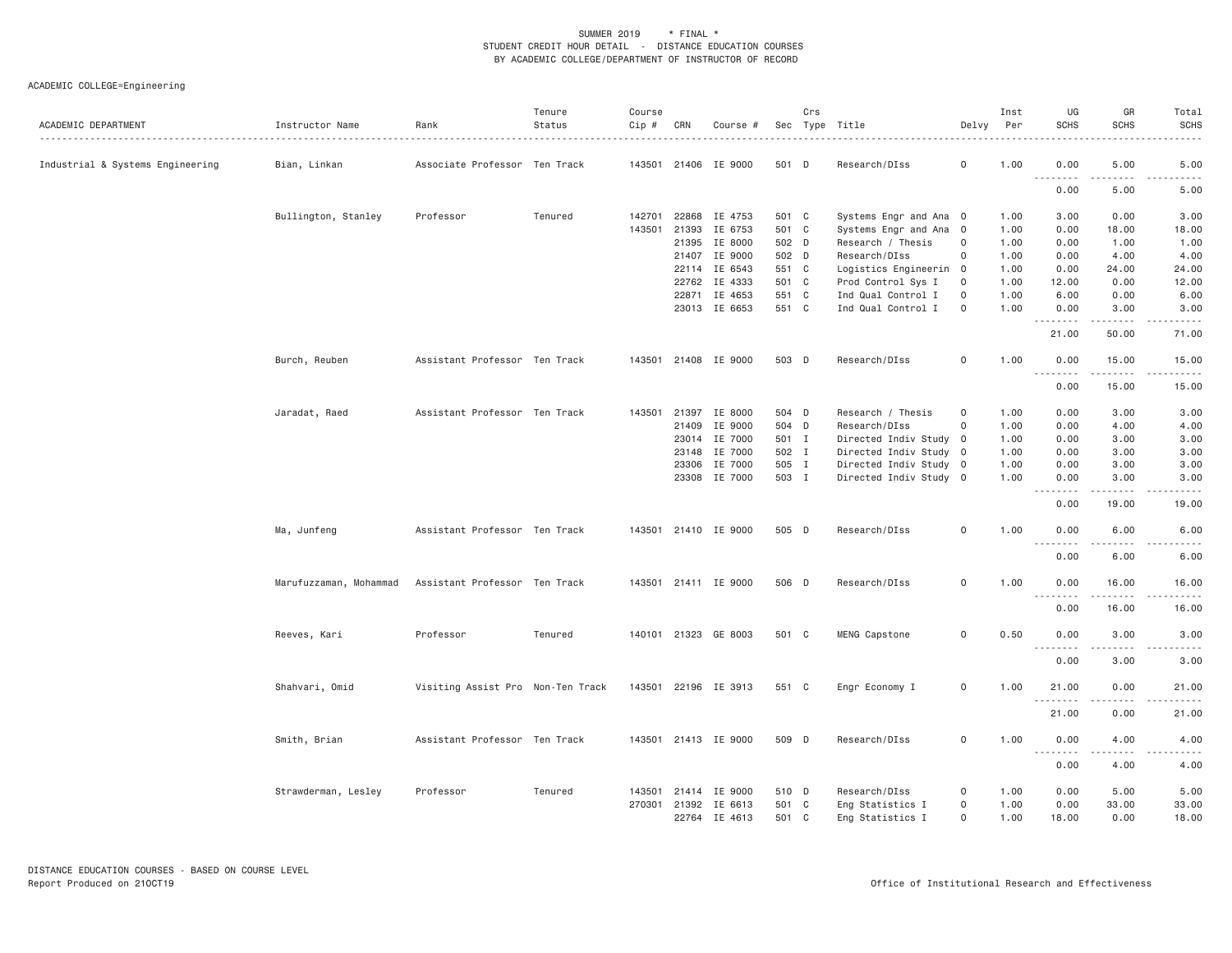## ACADEMIC COLLEGE=Engineering

|       | Rank | Tenur<br>Status | Сiр | CRN | 0.11r | --- | <b>Crs</b><br>. | Title | Jelvv | Inst<br>Pe | UG<br><b>COL</b> | SCHS | Totai<br><b>SCHS</b> |
|-------|------|-----------------|-----|-----|-------|-----|-----------------|-------|-------|------------|------------------|------|----------------------|
| ----- |      |                 |     |     |       |     |                 |       |       |            |                  |      | .                    |

 -------- -------- ----------18.00 38.00 56.00

| ________<br>________<br>--------<br>________ |
|----------------------------------------------|
|                                              |

 ======================================== ======== ======== ==========Industrial & Systems Engineering ======================================== ======== ======== ==========

DISTANCE EDUCATION COURSES - BASED ON COURSE LEVELReport Produced on 210CT19 **Office of Institutional Research and Effectiveness Office of Institutional Research and Effectiveness**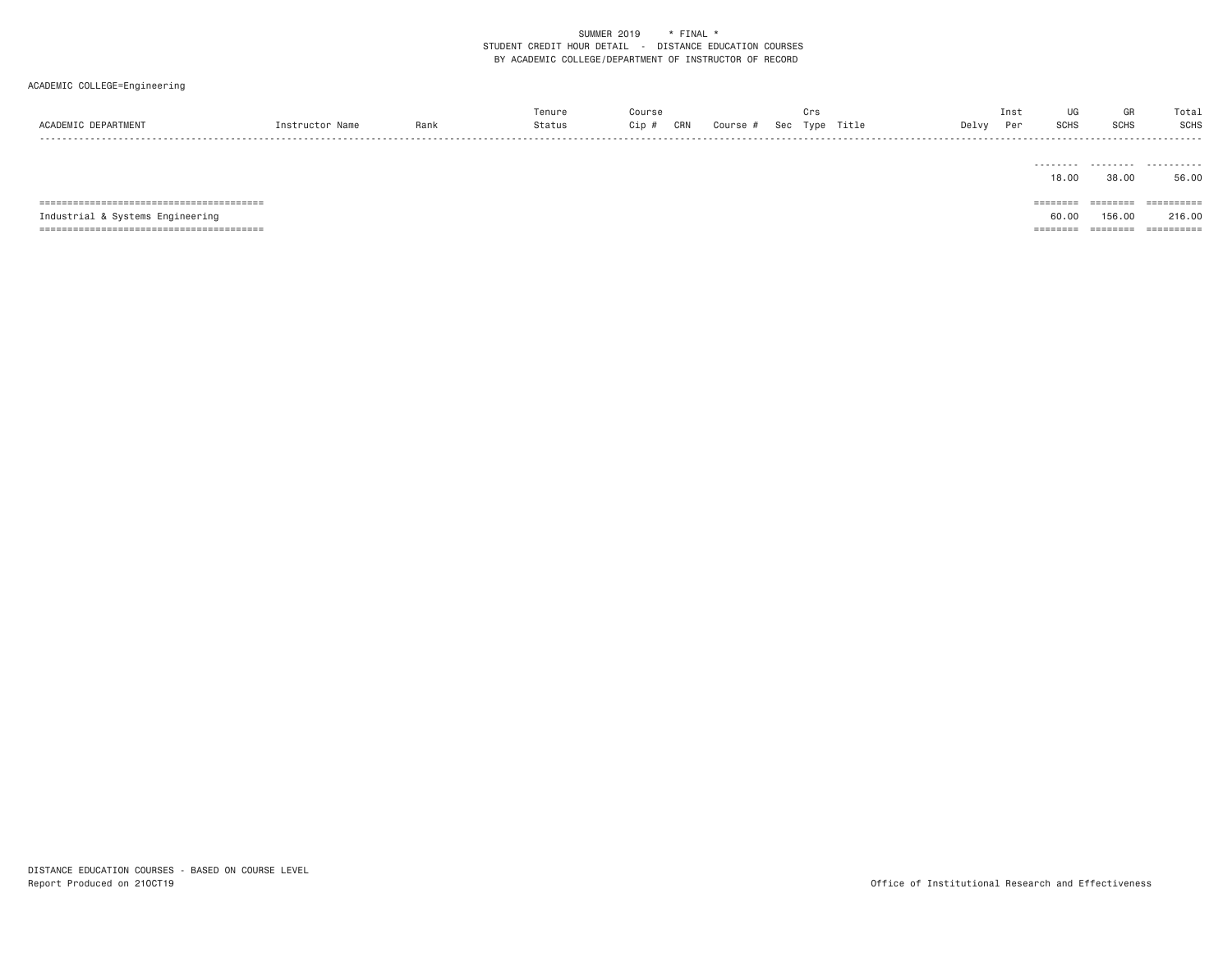| ACADEMIC DEPARTMENT    | Instructor Name      | Rank                              | Tenure<br>Status | Course<br>Cip # | CRN   | Course #                 | Sec            | Crs | Type Title                                  |              | Inst<br>Delvy Per | UG<br>SCHS                            | GR<br><b>SCHS</b> | Total<br>SCHS                                |
|------------------------|----------------------|-----------------------------------|------------------|-----------------|-------|--------------------------|----------------|-----|---------------------------------------------|--------------|-------------------|---------------------------------------|-------------------|----------------------------------------------|
| Mechanical Engineering | Barrett, Christopher | Assistant Professor Ten Track     |                  |                 |       | 141901 22197 ME 9000     | 503 D          |     | Research / Diss                             | $\mathbf{0}$ | 1.00              | 0.00                                  | 2.00              | 2.00                                         |
|                        |                      |                                   |                  |                 |       |                          |                |     |                                             |              |                   | ---------<br>0.00                     | 2.00              | $\cdots$<br>2.00                             |
|                        | Cho, HeeJin          | Associate Professor Ten Track     |                  | 141901          | 21434 | ME 9000                  | 501 D          |     | Research / Diss                             | $\circ$      | 1.00              | 0.00<br>--------                      | 3.00<br>.         | 3.00<br>----------                           |
|                        |                      |                                   |                  |                 |       |                          |                |     |                                             |              |                   | 0.00                                  | 3.00              | 3.00                                         |
|                        | Hammi, Youssef       | Research Assoc Prof Non-Ten Track |                  | 141901          | 23227 | 22892 ME 7000<br>ME 8000 | 501 I<br>503 D |     | Directed Indiv Study 0<br>Research / Thesis | $\circ$      | 1.00<br>1.00      | 0.00<br>0.00                          | 3.00<br>3.00      | 3.00<br>3.00                                 |
|                        |                      |                                   |                  |                 |       |                          |                |     |                                             |              |                   | --------<br>0.00                      | -----<br>6.00     | ---------<br>6.00                            |
|                        | Jones, Elborn        | Lecturer                          | Non-Ten Track    |                 |       | 141901 21429 ME 6443     | 501 C          |     | Mech Systems Design 0                       |              | 1.00              | 0.00                                  | 15.00             | 15.00                                        |
|                        |                      |                                   |                  |                 |       |                          |                |     |                                             |              |                   | 0.00                                  | 15.00             | 15.00                                        |
| Mechanical Engineering |                      |                                   |                  |                 |       |                          |                |     |                                             |              |                   | $=$ = = = = = = =<br>0.00<br>======== | ========<br>26.00 | ==========<br>26.00<br>$=$ = = = = = = = = = |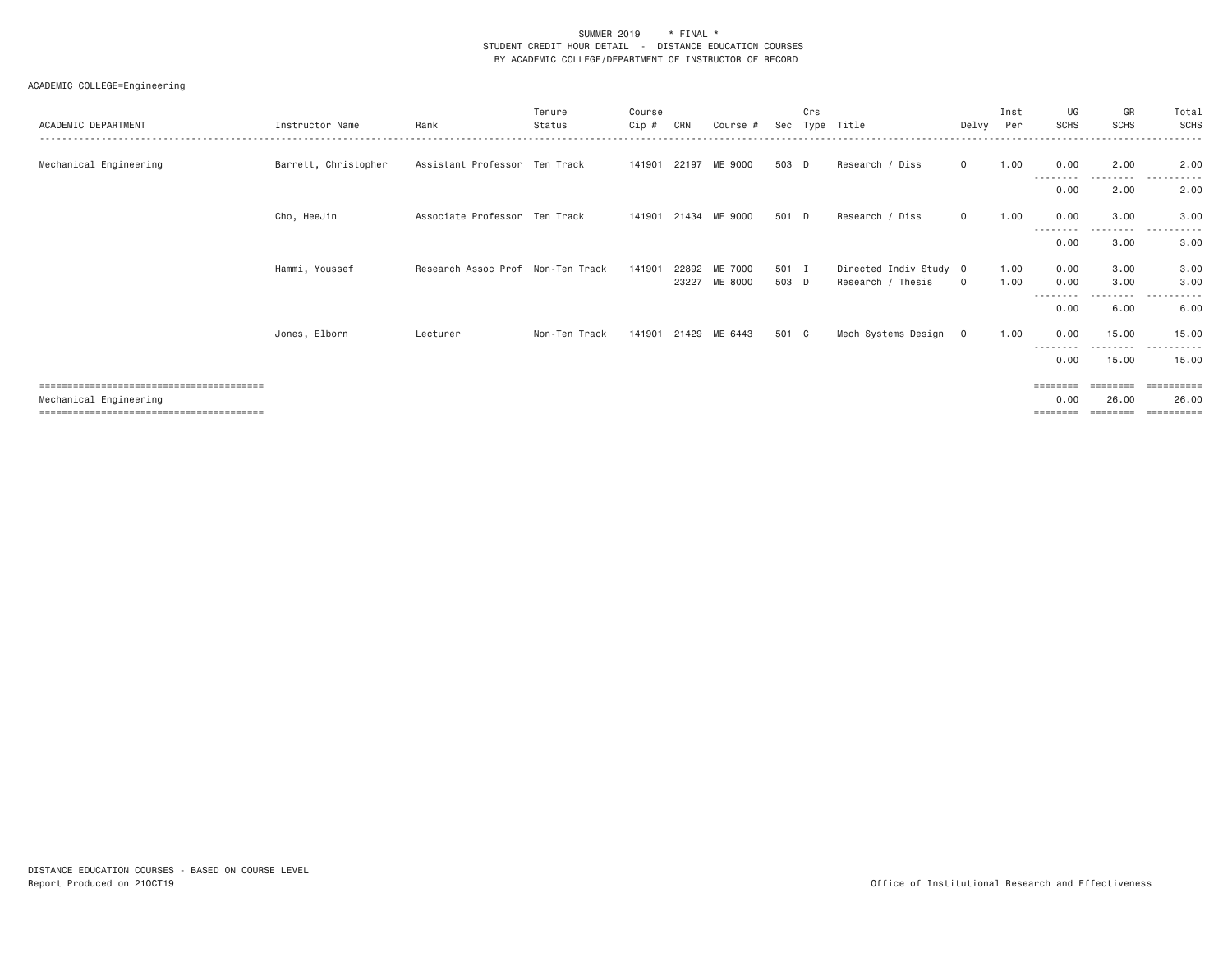| ACADEMIC DEPARTMENT                                               | Instructor Name | Rank      | Tenure<br>Status | Course<br>Cip ; | CRN | Course #       | Sec   | Crs | Type Title             | Delvy | Inst<br>Per | UG<br><b>SCHS</b>         | GR<br><b>SCHS</b>           | Total<br>SCHS                                              |
|-------------------------------------------------------------------|-----------------|-----------|------------------|-----------------|-----|----------------|-------|-----|------------------------|-------|-------------|---------------------------|-----------------------------|------------------------------------------------------------|
| School of Chemical Engineering                                    | French, William | Professor | Tenured          | 140701          |     | 21227 CHE 8713 | 551 C |     | Sci Proposal Inst/De O |       | 1.00        | 0.00<br>0.00              | 6.00<br>6,00                | 6.00<br><br>6.00                                           |
| School of Chemical Engineering<br>------------------------------- |                 |           |                  |                 |     |                |       |     |                        |       |             | ========<br>0.00<br>===== | ========<br>6.00<br>======= | $=$ = = = = = = = = = =<br>6.00<br>$=$ = = = = = = = = = = |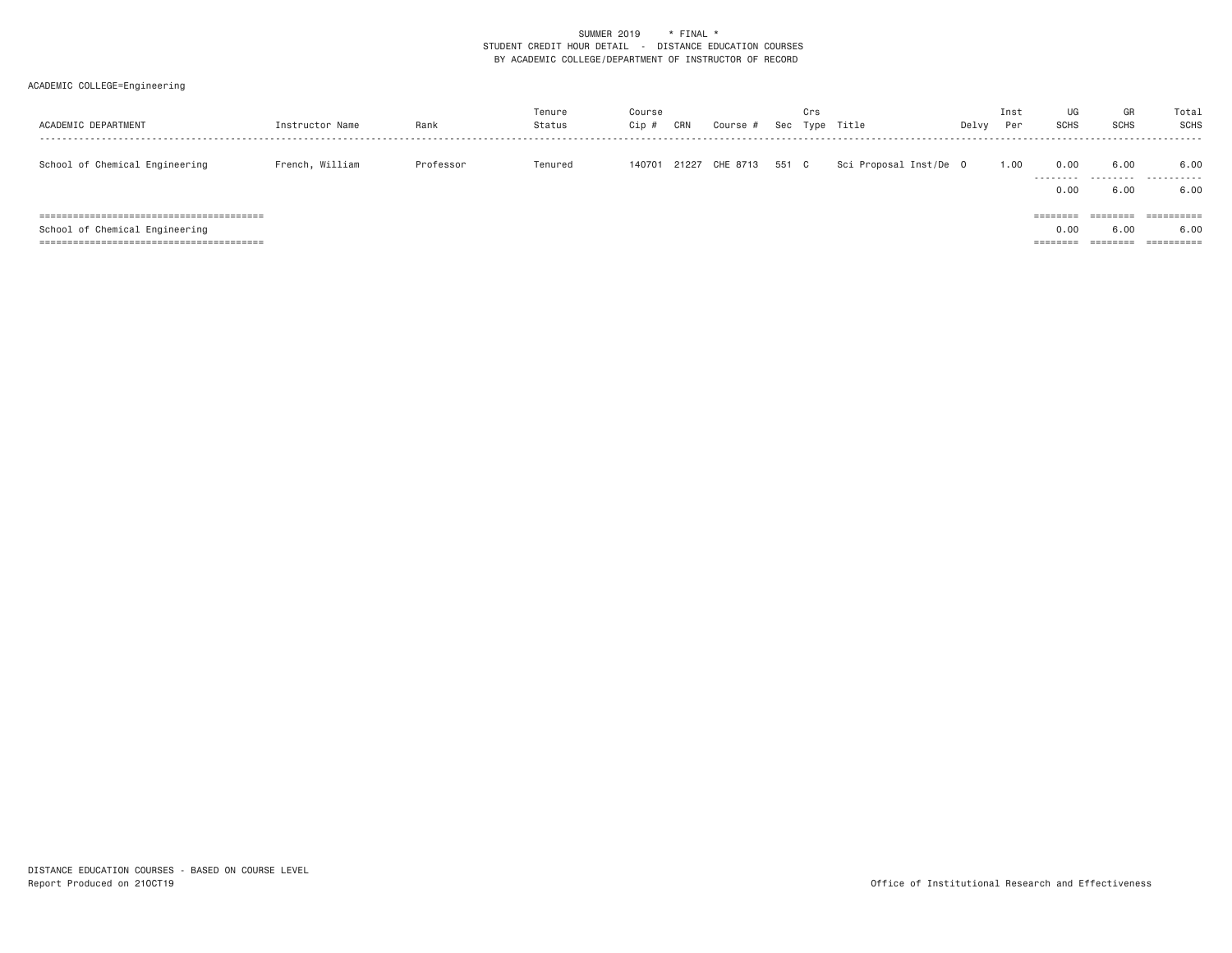### ACADEMIC COLLEGE=Forest Resources

| ACADEMIC DEPARTMENT | Instructor Name | Rank                          | Tenure<br>Status | Course<br>Cip # | CRN   | Course # | Sec   | Crs<br>Type | Title             | Delvy    | Inst<br>Per | UG<br><b>SCHS</b>            | GR<br><b>SCHS</b>            | Total<br>SCHS                    |
|---------------------|-----------------|-------------------------------|------------------|-----------------|-------|----------|-------|-------------|-------------------|----------|-------------|------------------------------|------------------------------|----------------------------------|
| Forestry            | Frey, Brent     | Assistant Professor Ten Track |                  | 030501          | 21318 | F0 8000  | 502 D |             | Research / Thesis | $\Omega$ | 1.00        | 0.00<br>0.00                 | 1.00<br>1.00                 | 1.00<br><br>1.00                 |
| Forestry            |                 |                               |                  |                 |       |          |       |             |                   |          |             | ========<br>0.00<br>======== | ========<br>1.00<br>======== | ==========<br>1.00<br>========== |